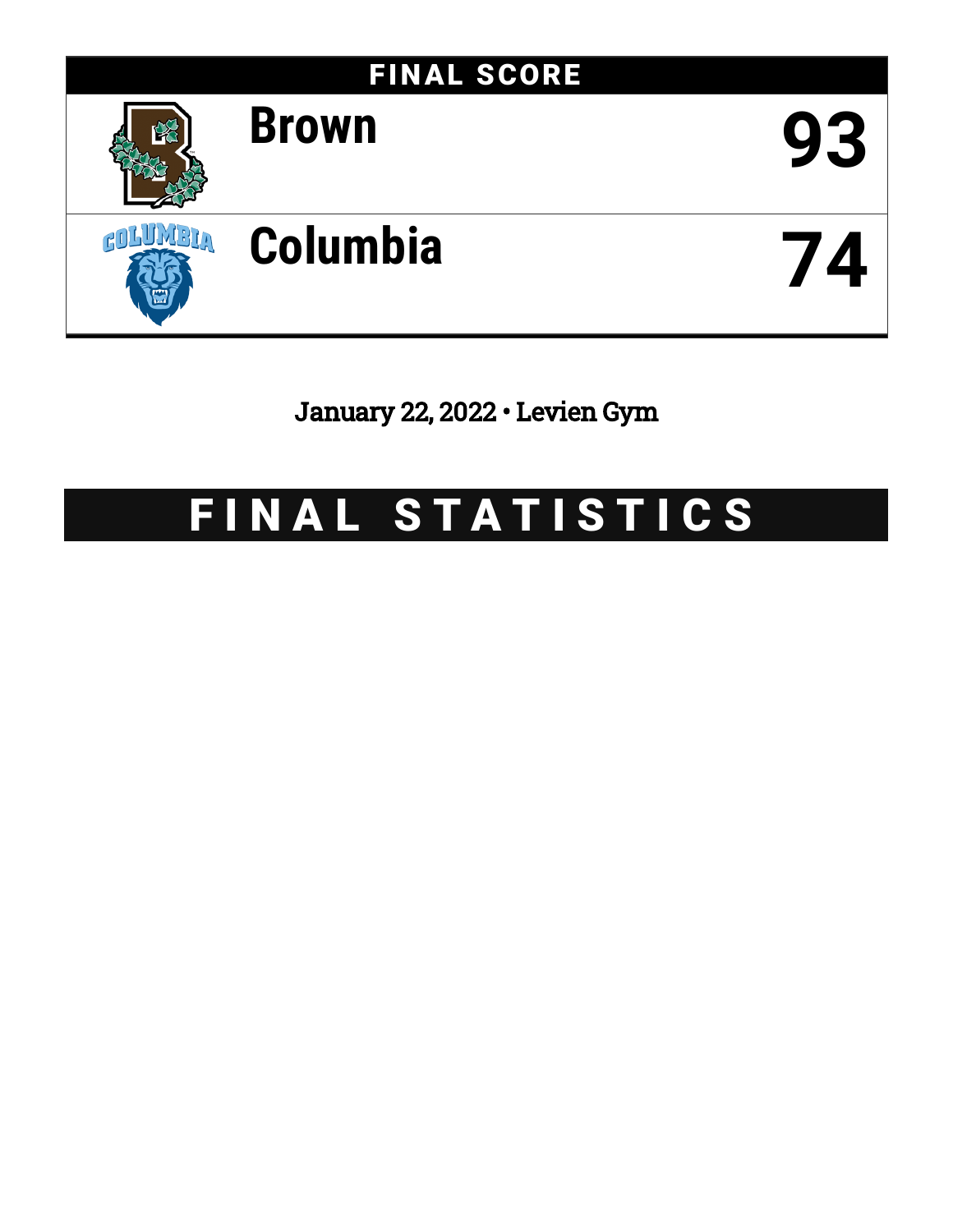### **Official Box Score Brown vs Columbia Game Totals -- Final Statistics January 22, 2022 at Levien Gym**



# **Brown 93**

| No. | Player                | S | Pts            | FG        | 3FG       | FT.       | <b>OR</b>      | <b>DR</b>      | <b>TR</b>      | PF             | A  | <b>TO</b>    | <b>Blk</b>   | Stl            | Min            | $+/-$ |
|-----|-----------------------|---|----------------|-----------|-----------|-----------|----------------|----------------|----------------|----------------|----|--------------|--------------|----------------|----------------|-------|
| 10  | LILLY JR., KINO       | G | 8              | $3 - 8$   | $2-6$     | $0 - 0$   | 0              | 1              | 1              | 4              | 3  | 3            | $\mathbf{0}$ | 0              | 24             | 13    |
| 22  | <b>GAINEY, JAYLAN</b> | F | 8              | $4 - 7$   | $0-0$     | $0-0$     | 5              | 3              | 8              | 0              |    | 2            | 2            | 0              | 17             | 17    |
| 23  | COWAN, PERRY          | G | 11             | $4 - 8$   | $3 - 7$   | $0-0$     | 0              | 0              | 0              | 1              | 1  | 0            | 0            | 2              | 23             | 17    |
| 25  | CHOH, TAMENANG        | F | 20             | $8 - 11$  | $1 - 2$   | $3 - 4$   | 1              | 7              | 8              | 2              |    | 1            | $\mathbf{0}$ | $\overline{2}$ | 22             | 19    |
| 32  | WOJCIK, PAXSON        | G | 15             | $5 - 8$   | $4-6$     | $1 - 3$   | 0              | 3              | 3              | $\overline{2}$ | 0  | 2            | 0            | 2              | 22             | 9     |
| 00  | MITCHELL, DAVID       | G | $\overline{4}$ | $0 - 1$   | $0 - 1$   | $4 - 4$   | 2              | $\overline{2}$ | $\overline{4}$ | $\overline{2}$ | 0  | 0            | 0            |                | 11             | 4     |
| 01  | FRIDAY, DAN           | G | 6              | $3 - 12$  | $0 - 2$   | $0-0$     | 2              | 1              | 3              |                |    |              | $\mathbf{0}$ | 0              | 14             | 3     |
| 04  | EROLD, LYNDEL         | G | 0              | $0-0$     | $0 - 0$   | $0 - 0$   | $\mathbf{0}$   | 0              | $\Omega$       | 1              | 0  | 0            | $\mathbf{0}$ | 0              | 1              | $-1$  |
| 05  | <b>MEREN, NOAH</b>    | G | 2              | $1 - 2$   | $0-0$     | $0-0$     | 0              | 0              | 0              |                | 1  | 0            | 0            | 0              | 10             | 12    |
| 11  | <b>NDUR, MALACHI</b>  | F | 1              | $0-0$     | $0-0$     | $1 - 2$   | $\mathbf{0}$   | $\mathbf 0$    | $\mathbf 0$    | 1.             | 0  | $\Omega$     | 1            | $\mathbf{0}$   | 2              | $-1$  |
| 13  | WATTS, JOSH           | G | 3              | $1 - 1$   | $1 - 1$   | $0-0$     | 0              | 0              | 0              | 0              | 0  | 0            | 0            | 0              | $\overline{2}$ | -1    |
| 14  | <b>BROWN, TYLER</b>   | G | $\mathbf{0}$   | $0-0$     | $0-0$     | $0-0$     | $\Omega$       | 1              | $\mathbf{1}$   | 0              | 0  | 0            | $\mathbf{0}$ | $\mathbf 0$    | $\mathbf 1$    | 0     |
| 20  | FERRARI, KIMO         | G | 3              | $1 - 4$   | 1-3       | $0-0$     | 1              | 0              | 1              |                | 3  |              | 0            | 4              | 21             | 9     |
| 21  | COOLEY, AARON         | G | $\Omega$       | $0 - 1$   | $0 - 0$   | $0 - 0$   | $\mathbf{0}$   | $\mathbf{0}$   | $\Omega$       | 0              | 0  | $\mathbf{0}$ | $\mathbf{0}$ | 0              | 3              | $-6$  |
| 24  | <b>KLOMAN, FELIX</b>  | G | 0              | $0 - 0$   | $0 - 0$   | $0 - 0$   | 0              | 1              | 1              | 0              | 0  | 0            | 0            | $\mathbf{0}$   | 2              | $-1$  |
| 31  | OWUSU-ANANE, NANA     | F | 12             | $5 - 7$   | $0 - 1$   | $2 - 2$   | $\Omega$       | 3              | 3              |                | 2  |              | $\Omega$     | 3              | 21             | 3     |
| 55  | <b>KLORES, SAM</b>    | G | $\Omega$       | $0 - 1$   | $0 - 1$   | $0-0$     | $\Omega$       | 0              | 0              | 0              | 1  | 0            | $\Omega$     | $\Omega$       | 2              | $-1$  |
|     | TEAM                  |   |                |           |           |           | $\overline{2}$ | 1              | 3              | 0              |    | 1            |              |                |                |       |
|     | <b>TOTALS</b>         |   | 93             | $35 - 71$ | $12 - 30$ | $11 - 15$ | 13             | 23             | 36             | 17             | 14 | 12           | 3            | 14             | 198            |       |

| <b>Shooting By Period</b> |           |       |           |          |           |       |                                              |
|---------------------------|-----------|-------|-----------|----------|-----------|-------|----------------------------------------------|
| Period                    | FG        | FG%   | 3FG       | 3FG%     | FT        | FT%   | Last FG: 2nd-00:33<br>Largest lead: By 25 at |
| 1st Half                  | 19-36     | .53%  | հ-17      | 35%      | $8 - 11$  | 73%   | Technical Fouls: None.                       |
| 2nd Half                  | $16 - 35$ | 46%   | 6-13      | 46%      | $3 - 4$   | 75%   |                                              |
| Game                      | $35 - 71$ | 49.3% | $12 - 30$ | $40.0\%$ | $11 - 15$ | 73.3% |                                              |

## **Columbia 74**

|     | VVIUIIINIU I T           |    |                |          |          |           |              |           |                |              |          |               |              |              |     |       |
|-----|--------------------------|----|----------------|----------|----------|-----------|--------------|-----------|----------------|--------------|----------|---------------|--------------|--------------|-----|-------|
| No. | Player                   | S  | Pts            | FG       | 3FG      | FT        | 0R           | <b>DR</b> | TR             | РF           | A        | TO            | <b>B</b> lk  | Stl          | Min | $+/-$ |
| 04  | <b>MURPHY, LIAM</b>      |    | 4              | $2 - 6$  | $0 - 4$  | $0 - 0$   |              |           | 2              |              | 0        |               |              |              | 28  | $-23$ |
| 14  | <b>TURNER III, EDDIE</b> | G  | 10             | $4 - 7$  | $0 - 0$  | $2 - 3$   | $\Omega$     | 1         | 1              | $\mathbf{0}$ | 2        | 2             |              | 2            | 20  | $-5$  |
| 15  | RUBIO DE LA ROSA, GERONI | G  | 9              | $3-6$    | 1-3      | $2 - 2$   | $\mathbf{0}$ | 1         | 1              | 4            | 3        | 5             | 0            | 0            | 24  | -8    |
| 24  | NWEKE, IKE               | F. | 16             | $7 - 12$ | $1 - 1$  | $1 - 2$   | 2            | 7         | 9              | $\Omega$     |          | 6             | $\mathbf{0}$ | $\mathbf{0}$ | 30  | $-25$ |
| 25  | <b>HARDING, PATRICK</b>  | F  | 2              | $1 - 3$  | $0 - 0$  | $0 - 1$   | 1            | 3         | 4              | 4            | 2        | 2             | 0            | 0            | 12  | 6     |
| 00  | COOPER, JADEN            | G  | $\mathcal{P}$  | $0 - 2$  | $0 - 1$  | $2 - 2$   | 1            | 0         | $\mathbf 1$    | $\Omega$     | 2        | $\mathcal{P}$ | $\mathbf{0}$ | $\mathbf{0}$ | 9   | $-3$  |
| 01  | <b>BOLSTER, LUKE</b>     | G  | 0              | $0 - 0$  | $0 - 0$  | $0 - 0$   | $\mathbf{0}$ | 0         | $\mathbf{0}$   | 0            | 0        |               | 0            | $\Omega$     | 5   | -11   |
| 03  | MCLEAN, ZAVIAN           | G  | 11             | $4 - 5$  | $1 - 1$  | $2 - 4$   | 2            | 1         | 3              | 3            | 2        |               | $\mathbf{0}$ |              | 25  | $-22$ |
| 12  | SHOCKLEY-OKEKE, CAMERO   | F. | 11             | 4-5      | $2 - 2$  | 1-4       | $\mathbf{0}$ | 2         | $\overline{2}$ | 3            |          | 0             | 0            | 3            | 17  | 2     |
| 20  | STANKARD, ROBBIE         | F. | $\overline{4}$ | $1 - 3$  | $0 - 1$  | $2 - 4$   | 2            | 3         | 5              | 2            | $\Omega$ | 2             | $\Omega$     | 0            | 13  | $-5$  |
| 34  | <b>TAVROFF, JAKE</b>     | C  | 2              | $1 - 1$  | $0 - 0$  | $0 - 3$   | $\Omega$     | 1         | 1              | 0            | 2        | 0             | $\Omega$     | $\Omega$     | 11  | 2     |
| 35  | ROBLEDO, NOAH            | F  | 3              | $1 - 1$  | $1 - 1$  | $0 - 0$   | $\mathbf{0}$ | $\Omega$  | $\Omega$       | $\Omega$     | $\Omega$ | 0             | $\Omega$     | $\Omega$     | 4   | $-3$  |
|     | <b>TEAM</b>              |    |                |          |          |           | 0            | 2         | 2              | $\mathbf 0$  |          | 0             |              |              |     |       |
|     | <b>TOTALS</b>            |    |                | 74 28-51 | $6 - 14$ | $12 - 25$ | 9            | 22        | 31             | 17           | 15       | 22            | $\mathbf 2$  | 7            | 198 |       |
|     | Chastine Du Devisel      |    |                |          |          |           |              |           |                |              |          |               |              |              |     |       |

| Game                         | 28-51 | 54.9% | $6 - 14$ | 42.9% | $12 - 25$ | <b>48.0%</b> |                                             |
|------------------------------|-------|-------|----------|-------|-----------|--------------|---------------------------------------------|
| 2nd Half                     | 15-27 | 56%   | 4-8      | 50%   | $9 - 17$  | 53%          |                                             |
| 1st Half                     | 13-24 | 54%   | $2-6$    | 33%   | $3 - 8$   | 38%          | Technical Fouls: None.                      |
| Shooting By Period<br>Period | FG    | FG%   | 3FG      | 3FG%  | FТ        | FT%          | Last FG: 2nd-00:45<br>Largest lead: By 3 at |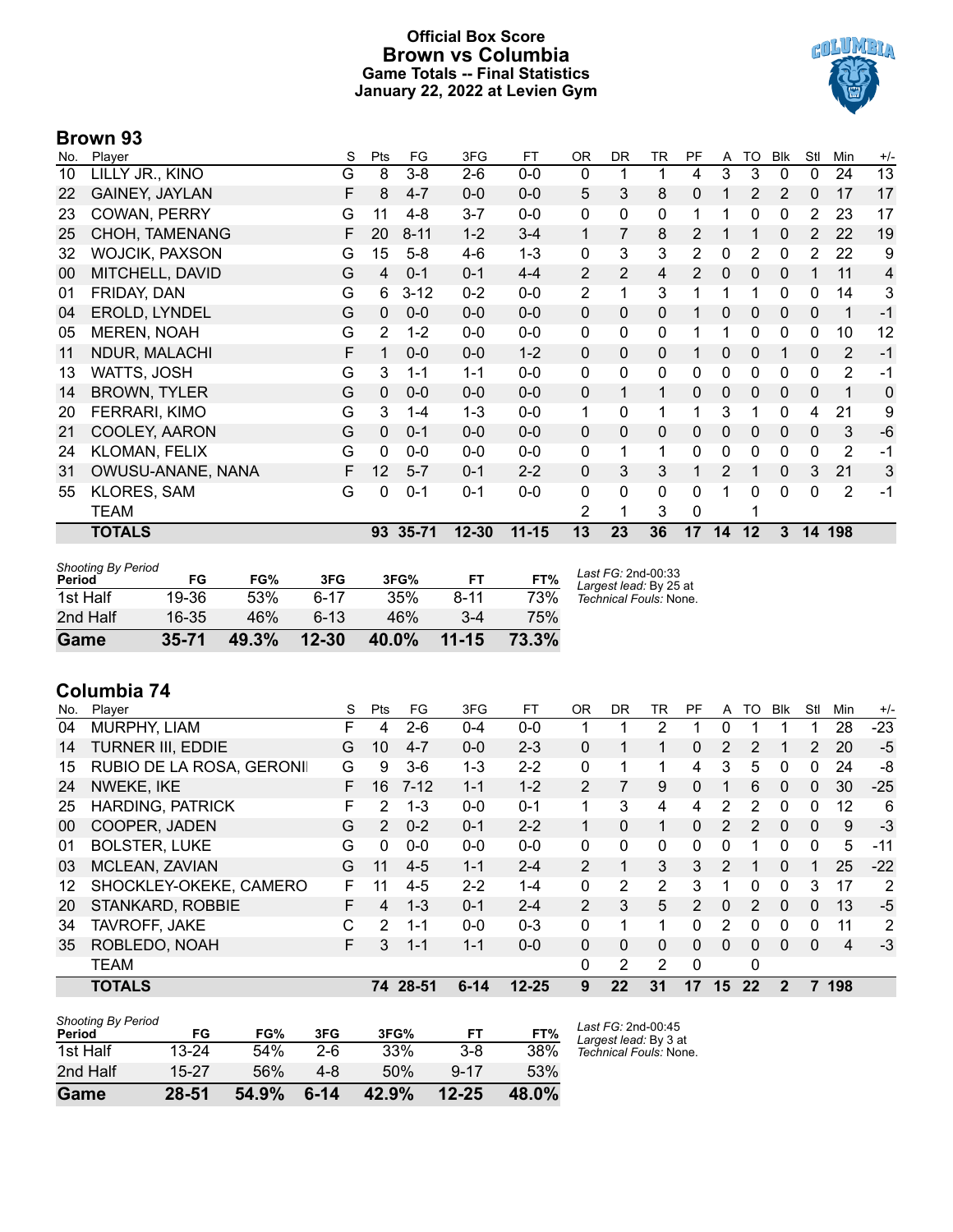| Game Notes:                                                   | <b>Score</b>                            | 1st | 2 <sub>nd</sub> | тот | <b>Points</b>     | <b>BRO</b>     | <b>COL</b>     |
|---------------------------------------------------------------|-----------------------------------------|-----|-----------------|-----|-------------------|----------------|----------------|
| Officials: Mike McCloskey, Steven Ruppenthal, David<br>Powell | <b>BRO</b>                              | 52  | 41              | 93  | In the Paint      | 40             | 42             |
| Attendance: 140                                               | COL                                     | 31  | 43              | 74  | Off Turns         | 34             |                |
|                                                               |                                         |     |                 |     | 2nd Chance        | 14             |                |
| Start Time: 07:00 PM<br>Conference Game;                      | BRO led for 31:20. COL led for 5:55.    |     |                 |     | <b>Fast Break</b> | 10             | 12             |
|                                                               | Game was tied for 0:0.<br>Times tied: 0 |     | Lead Changes: 0 |     | Bench             | 31             | 33             |
|                                                               |                                         |     |                 |     | Per Poss          | 1.224<br>41/76 | 1.000<br>34/74 |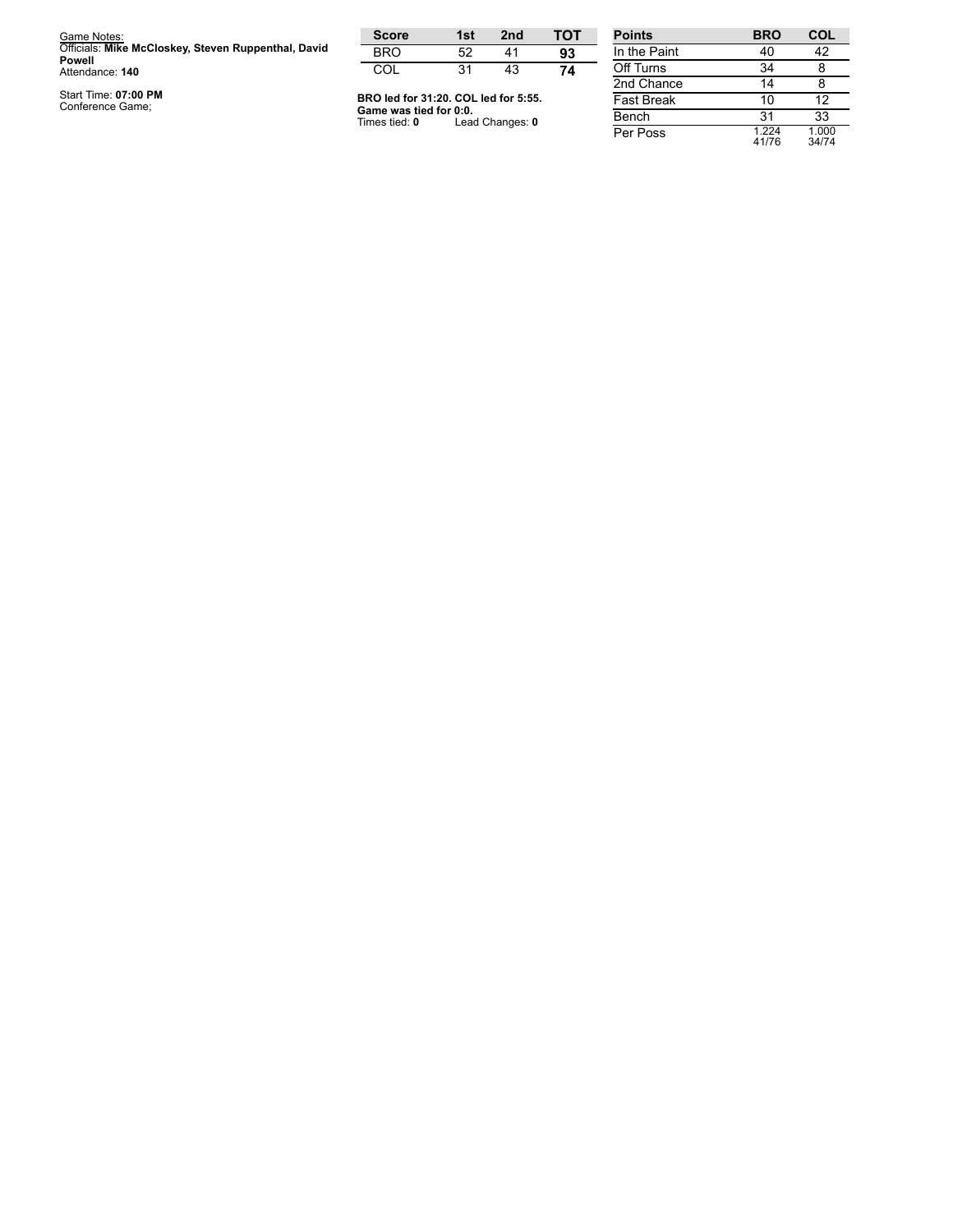### **Official Box Score Brown vs Columbia First Half Statistics Only January 22, 2022 at Levien Gym**



# **Brown 52**

| No. | Player                | S | Pts             | <b>FG</b> | 3FG      | <b>FT</b> | <b>OR</b>    | <b>DR</b>      | <b>TR</b>      | PF       | A            | TO | <b>Blk</b>   | Stl          | Min          | $+/-$       |
|-----|-----------------------|---|-----------------|-----------|----------|-----------|--------------|----------------|----------------|----------|--------------|----|--------------|--------------|--------------|-------------|
| 10  | LILLY JR., KINO       | G | $\overline{2}$  | $1 - 5$   | $0 - 3$  | $0-0$     | 0            | 1              |                |          | 1            | 0  | 0            | 0            | 14           | 5           |
| 22  | <b>GAINEY, JAYLAN</b> | F | 4               | $2 - 2$   | $0 - 0$  | $0-0$     | 2            | $\overline{2}$ | 4              | 0        | 1            | 2  |              | 0            | 10           | 15          |
| 23  | <b>COWAN, PERRY</b>   | G | 9               | $3-6$     | $3-6$    | $0-0$     | $\mathbf{0}$ | 0              | 0              | 0        | $\mathbf{0}$ | 0  | 0            |              | 14           | 25          |
| 25  | CHOH, TAMENANG        | F | 11              | $4-6$     | $0 - 1$  | $3 - 4$   | 1            | 3              | 4              | $\Omega$ | 1            | 1  | $\mathbf{0}$ | 1            | 13           | 10          |
| 32  | WOJCIK, PAXSON        | G | 10              | $3 - 4$   | $3 - 3$  | $1 - 3$   | $\mathbf{0}$ | 1              | $\mathbf{1}$   | 0        | 0            | 2  | 0            | 2            | 10           | 9           |
| 00  | MITCHELL, DAVID       | G | $\overline{2}$  | $0 - 0$   | $0-0$    | $2 - 2$   | 1            | 0              | 1              | 2        | $\mathbf 0$  | 0  | $\mathbf{0}$ |              | 6            | 8           |
| 01  | FRIDAY, DAN           | G | 4               | $2 - 6$   | $0 - 1$  | $0-0$     | 1            | 1              | $\overline{2}$ | 0        | 1            | 0  | 0            | 0            | 8            | 6           |
| 04  | EROLD, LYNDEL         | G | $\Omega$        | $0-0$     | $0 - 0$  | $0-0$     | $\Omega$     | $\Omega$       | $\mathbf{0}$   | 0        | $\Omega$     | 0  | 0            | $\Omega$     | $\mathbf 0$  | 0           |
| 05  | <b>MEREN, NOAH</b>    | G | $\overline{2}$  | $1 - 1$   | $0 - 0$  | $0 - 0$   | $\mathbf{0}$ | 0              | $\mathbf 0$    | 1        | 1            | 0  | 0            | 0            | 4            | 10          |
| 11  | NDUR, MALACHI         | F | $\Omega$        | $0 - 0$   | $0 - 0$  | $0 - 0$   | $\mathbf{0}$ | 0              | 0              | 0        | $\Omega$     | 0  | 0            | $\Omega$     | $\mathbf{0}$ | 0           |
| 13  | WATTS, JOSH           | G | 0               | $0-0$     | $0-0$    | $0-0$     | $\mathbf{0}$ | 0              | $\mathbf 0$    | 0        | $\mathbf{0}$ | 0  | $\mathbf{0}$ | $\mathbf{0}$ | 0            | 0           |
| 14  | <b>BROWN, TYLER</b>   | G | $\Omega$        | $0-0$     | $0 - 0$  | $0-0$     | $\Omega$     | $\Omega$       | 0              | 0        | $\Omega$     | 0  | $\mathbf{0}$ | $\Omega$     | $\mathbf 0$  | 0           |
| 20  | FERRARI, KIMO         | G | 0               | $0 - 2$   | $0 - 2$  | $0 - 0$   | $\mathbf{1}$ | 0              | $\mathbf{1}$   |          | 2            |    | 0            | 2            | 11           | 11          |
| 21  | COOLEY, AARON         | G | $\Omega$        | $0-0$     | $0 - 0$  | $0-0$     | $\mathbf{0}$ | 0              | 0              | 0        | 0            | 0  | 0            | $\Omega$     | $\mathbf{0}$ | 0           |
| 24  | <b>KLOMAN, FELIX</b>  | G | 0               | $0 - 0$   | $0-0$    | $0-0$     | $\mathbf{0}$ | 0              | 0              | 0        | $\mathbf{0}$ | 0  | 0            | 0            | $\mathbf{0}$ | 0           |
| 31  | OWUSU-ANANE, NANA     | F | 8               | $3 - 4$   | $0 - 1$  | $2 - 2$   | $\Omega$     | 1              | 1              | $\Omega$ | 2            | 0  | 0            | 2            | 10           | 6           |
| 55  | <b>KLORES, SAM</b>    | G | 0               | $0 - 0$   | $0 - 0$  | $0-0$     | 0            | 0              | $\mathbf{0}$   | 0        | $\Omega$     | 0  | $\Omega$     | $\Omega$     | $\mathbf 0$  | $\mathbf 0$ |
|     | TEAM                  |   |                 | $0 - 0$   |          |           | 1            | 1              | 2              | 0        |              | 0  |              |              |              |             |
|     | TOTALS                |   | 52 <sub>2</sub> | 19-36     | $6 - 17$ | $8 - 11$  | 7            | 10             | 17             | 5        | 9            | 6  | 1            | 9            | 100          |             |

| <b>Shooting By Period</b> |           |       |           |       |           |       |
|---------------------------|-----------|-------|-----------|-------|-----------|-------|
| <b>Period</b>             | FG        | FG%   | 3FG       | 3FG%  |           | FT%   |
| 1st Half                  | 19-36     | 53%   | հ-17      | 35%   | 8-11      | 73%   |
| Game                      | $35 - 71$ | 49.3% | $12 - 30$ | 40.0% | $11 - 15$ | 73.3% |

*Last FG Half:* BRO 2nd-00:33

# **Columbia 31**

|     | .                        |   |               |           |         |           |           |              |                |               |          |          |              |          |              |                |
|-----|--------------------------|---|---------------|-----------|---------|-----------|-----------|--------------|----------------|---------------|----------|----------|--------------|----------|--------------|----------------|
| No. | Plaver                   | S | <b>Pts</b>    | <b>FG</b> | 3FG     | <b>FT</b> | <b>OR</b> | <b>DR</b>    | TR             | PF            | A        | TO       | <b>Blk</b>   | Stl      | Min          | $+/-$          |
| 04  | <b>MURPHY, LIAM</b>      | F | 2             | $1 - 3$   | $0 - 2$ | $0 - 0$   |           | 0            |                |               | 0        |          | 0            |          | 17           | $-21$          |
| 14  | <b>TURNER III, EDDIE</b> | G | 6             | $2 - 4$   | $0 - 0$ | $2 - 2$   | 0         |              |                | 0             | 2        | 2        | 1            |          | 12           | $-7$           |
| 15  | RUBIO DE LA ROSA, GERONI | G | 2             | $1 - 3$   | $0 - 1$ | $0 - 0$   | 0         |              | 1              | 2             | 2        |          | 0            | 0        | 10           | -8             |
| 24  | NWEKE, IKE               | F | 13            | $6 - 9$   | $1 - 1$ | $0 - 0$   |           | 4            | 5              | $\Omega$      |          | 4        | 0            | $\Omega$ | 19           | $-24$          |
| 25  | <b>HARDING, PATRICK</b>  | F | 0             | $0 - 0$   | $0-0$   | $0 - 0$   | 0         |              |                | 2             | 0        |          | $\mathbf{0}$ | 0        | 5            | 4              |
| 00  | COOPER, JADEN            | G | 0             | $0 - 1$   | $0 - 1$ | $0 - 0$   | 0         | $\Omega$     | 0              | 0             |          | 2        | $\mathbf{0}$ | $\Omega$ | 4            | -5             |
| 01  | <b>BOLSTER, LUKE</b>     | G | 0             | $0 - 0$   | $0 - 0$ | $0 - 0$   | 0         | 0            | 0              | $\Omega$      | 0        |          | $\mathbf{0}$ | 0        | 5            | $-11$          |
| 03  | MCLEAN, ZAVIAN           | G | 5             | $2 - 2$   | $1 - 1$ | $0 - 0$   | $\Omega$  | 1            | 1              | $\mathcal{P}$ | $\Omega$ |          | $\Omega$     | 1        | 13           | $-22$          |
| 12  | SHOCKLEY-OKEKE, CAMERO   | F | 0             | $0 - 1$   | $0 - 0$ | $0 - 2$   | 0         |              |                | 2             | $\Omega$ | 0        | $\mathbf{0}$ |          | 4            | $\overline{2}$ |
| 20  | STANKARD, ROBBIE         | F | 1             | $0 - 0$   | $0 - 0$ | $1 - 2$   |           | 4            | $\overline{2}$ |               | $\Omega$ | 1        | $\Omega$     | $\Omega$ | 4            | $-9$           |
| 34  | TAVROFF, JAKE            | С | $\mathcal{P}$ | $1 - 1$   | $0 - 0$ | $0 - 2$   | 0         | $\mathbf{0}$ | $\mathbf{0}$   | 0             |          | 0        | $\mathbf{0}$ | 0        | 7            | $-4$           |
| 35  | ROBLEDO, NOAH            | F | 0             | $0 - 0$   | $0 - 0$ | $0 - 0$   | $\Omega$  | $\Omega$     | $\Omega$       | $\Omega$      | 0        | $\Omega$ | $\Omega$     | $\Omega$ | $\mathbf{0}$ | $\mathbf 0$    |
|     | <b>TEAM</b>              |   |               | $0 - 0$   |         |           | 0         | $\mathbf{0}$ | $\mathbf 0$    | $\Omega$      |          | 0        |              |          |              |                |
|     | <b>TOTALS</b>            |   | 31            | $13 - 24$ | $2 - 6$ | $3 - 8$   | 3         | 10           | 13             | 10            |          | 14       |              | 4        | 100          |                |

| <b>Shooting By Period</b> |       |       |          |       |           |       | La |
|---------------------------|-------|-------|----------|-------|-----------|-------|----|
| Period                    | FG    | FG%   | 3FG      | 3FG%  | FТ        | FT%   |    |
| 1st Half                  | 13-24 | 54%   | 2-6      | 33%   | $3 - 8$   | 38%   |    |
| Game                      | 28-51 | 54.9% | $6 - 14$ | 42.9% | $12 - 25$ | 48.0% |    |

*Last FG Half:* COL 2nd-00:45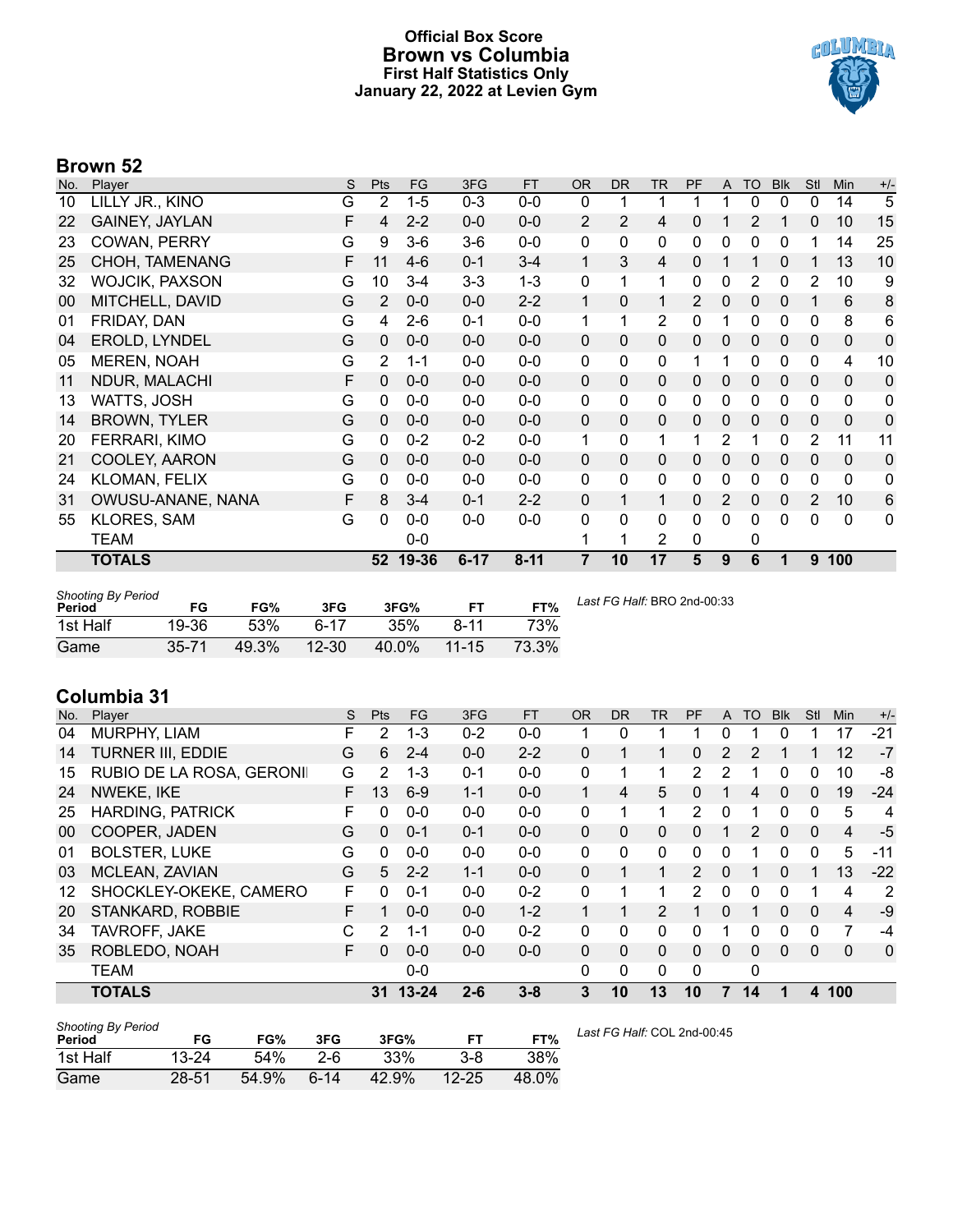| Game Notes:                                                   | <b>Score</b> | 1st | 2 <sub>nd</sub> | <b>TOT</b> | <b>Points (This Period)</b> |
|---------------------------------------------------------------|--------------|-----|-----------------|------------|-----------------------------|
| Officials: Mike McCloskey, Steven Ruppenthal, David<br>Powell | <b>BRO</b>   | 52  | 41              | 93         | In the Paint                |
| Attendance: 140                                               | COL          | 31  | 43              | 74         | Off Turns                   |
|                                                               |              |     |                 |            | 2nd Chance                  |
| Start Time: 07:00 PM<br>Conference Game;                      |              |     |                 |            | <b>Fast Break</b><br>$ -$   |

| <b>Points (This Period)</b> | BRO            | COL            |
|-----------------------------|----------------|----------------|
| In the Paint                | 22             | 20             |
| Off Turns                   | 21             | 2              |
| 2nd Chance                  | 10             | 3              |
| <b>Fast Break</b>           | հ              |                |
| Bench                       | 16             | Զ              |
| Per Poss                    | 1.300<br>23/40 | 0.816<br>15/38 |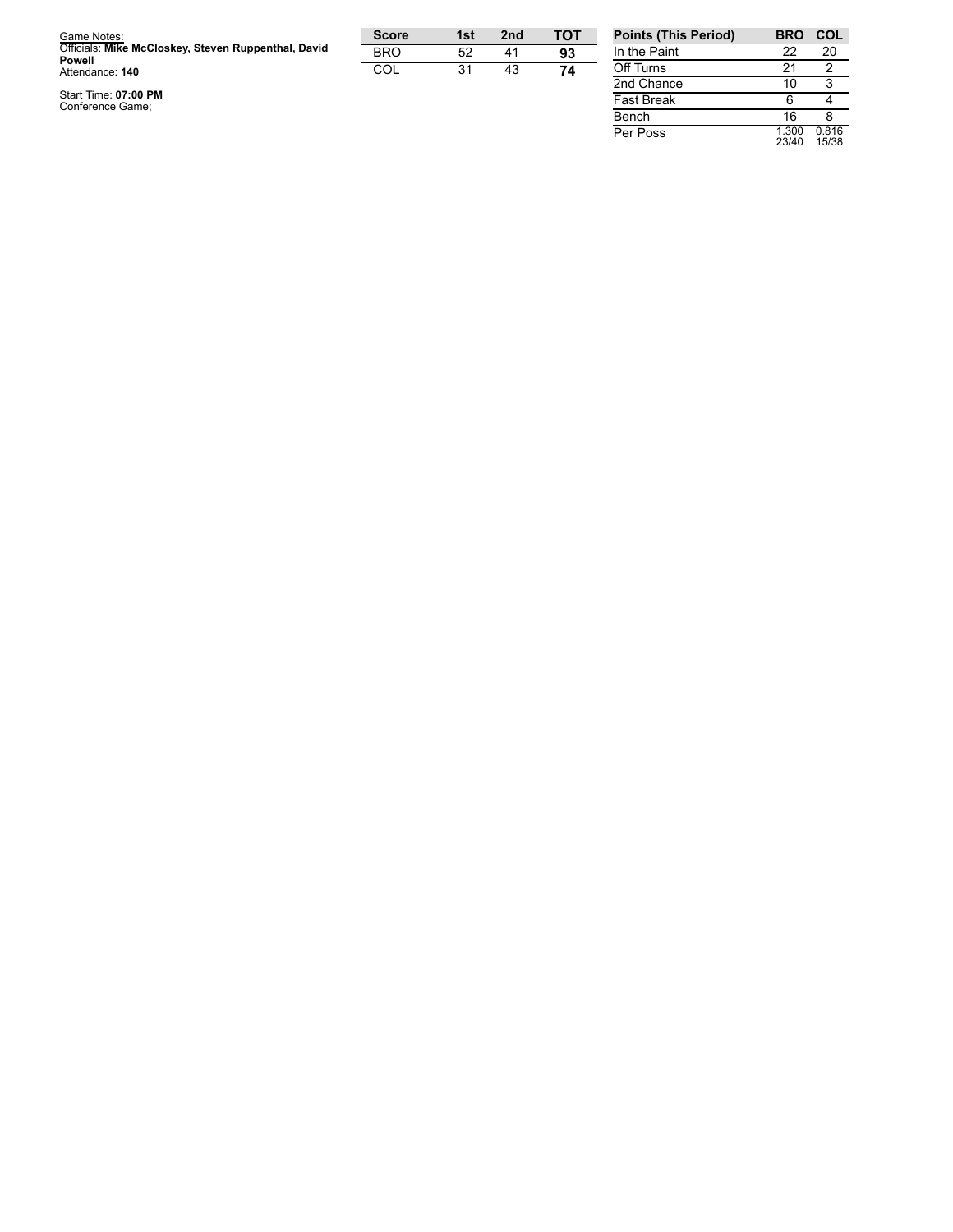#### **Official Play-By-Play Brown vs Columbia First Half January 22, 2022 at Levien Gym**



#### **Period 1**

| MISSED LAYUP by TURNER III, EDDIE<br>19:51<br>19:45<br>REBOUND (OFF) by NWEKE, IKE<br>19:45<br>$2 - 0$<br>H <sub>2</sub><br>GOOD! LAYUP by NWEKE, IKE<br>19:32<br>TURNOVER by GAINEY, JAYLAN<br>19:04<br>MISSED JUMPER by NWEKE, IKE<br>19:00<br>REBOUND (OFF) by MURPHY, LIAM<br>18:59<br>TURNOVER by MURPHY, LIAM<br>18:59<br>STEAL by CHOH, TAMENANG<br>$\mathsf T$<br>18:54<br>GOOD! DUNK by GAINEY, JAYLAN [FB]<br>$2 - 2$<br>18:54<br>ASSIST by CHOH, TAMENANG<br>18:45<br>H <sub>2</sub><br>$4 - 2$<br>GOOD! LAYUP by RUBIO DE LA ROSA, GERONIMO<br>18:34<br>MISSED 3PTR by CHOH, TAMENANG<br>18:29<br>REBOUND (DEF) by RUBIO DE LA ROSA, GERONIMO<br>18:23<br>FOUL by RUBIO DE LA ROSA, GERONIMO<br>18:23<br>TURNOVER by RUBIO DE LA ROSA, GERONIMO<br>18:23<br>SUB OUT: GAINEY, JAYLAN<br>18:23<br>SUB IN: OWUSU-ANANE, NANA<br>V <sub>1</sub><br>18:02<br>$4 - 5$<br>GOOD! 3PTR by COWAN, PERRY<br>18:02<br>ASSIST by OWUSU-ANANE, NANA<br>H1<br>17:48<br>$6 - 5$<br>GOOD! LAYUP by NWEKE, IKE<br>17:48<br>ASSIST by RUBIO DE LA ROSA, GERONIMO<br>17:39<br>MISSED 3PTR by LILLY JR., KINO<br>17:39<br>BLOCK by TURNER III, EDDIE<br>17:32<br>REBOUND (DEF) by HARDING, PATRICK<br>17:26<br>$8 - 5$<br>$H_3$<br>GOOD! LAYUP by TURNER III, EDDIE<br>$8 - 7$<br>H <sub>1</sub><br>17:07<br>GOOD! LAYUP by OWUSU-ANANE, NANA<br>17:07<br>ASSIST by LILLY JR., KINO<br>16:43<br>MISSED JUMPER by NWEKE, IKE<br>16:39<br>REBOUND (DEF) by LILLY JR., KINO<br>V <sub>1</sub><br>16:28<br>GOOD! JUMPER by LILLY JR., KINO<br>$8-9$<br>H <sub>1</sub><br>16:12<br>$10-9$<br>GOOD! JUMPER by NWEKE, IKE<br>16:12<br>ASSIST by TURNER III, EDDIE<br>15:58<br>FOUL by HARDING, PATRICK<br>15:58<br><b>TIMEOUT MEDIA</b><br>15:58<br>SUB OUT: MURPHY, LIAM<br>15:58<br>SUB OUT: TURNER III, EDDIE<br>15:58<br>SUB OUT: HARDING, PATRICK<br>15:58<br>SUB IN: MCLEAN, ZAVIAN<br>15:58<br>SUB IN: SHOCKLEY-OKEKE, CAMERON<br>15:58<br>SUB IN: STANKARD, ROBBIE<br>15:58<br>SUB OUT: COWAN, PERRY<br>15:58<br>SUB OUT: CHOH, TAMENANG<br>15:58<br>SUB IN: MITCHELL, DAVID<br>15:58<br>SUB IN: FERRARI, KIMO<br>15:58<br>GOOD! FT by OWUSU-ANANE, NANA<br>10-10<br>T<br>V <sub>1</sub><br>15:58<br>GOOD! FT by OWUSU-ANANE, NANA<br>$10 - 11$<br>15:32<br>H <sub>2</sub><br>$13 - 11$<br>GOOD! 3PTR by MCLEAN, ZAVIAN<br>15:32<br>ASSIST by NWEKE, IKE<br>15:18<br>MISSED 3PTR by FERRARI, KIMO<br>15:14<br>REBOUND (OFF) by TEAM<br>15:08<br>TURNOVER by WOJCIK, PAXSON<br>15:08<br>STEAL by SHOCKLEY-OKEKE, CAMERON<br>15:06<br>FOUL by MITCHELL, DAVID<br>15:06<br>MISSED FT by SHOCKLEY-OKEKE, CAMERON [FB]<br>REBOUND (DEADB) by TEAM<br>15:06<br>15:06<br>SUB OUT: WOJCIK, PAXSON<br>15:06<br>SUB IN: FRIDAY, DAN<br>15:05<br>MISSED FT by SHOCKLEY-OKEKE, CAMERON [FB]<br>15:03<br>REBOUND (DEF) by OWUSU-ANANE, NANA<br>14:43<br>MISSED JUMPER by LILLY JR., KINO<br>14:38<br>REBOUND (OFF) by MITCHELL, DAVID<br>14:37<br>FOUL by SHOCKLEY-OKEKE, CAMERON<br>14:29<br>MISSED JUMPER by FRIDAY, DAN<br>14:24<br>REBOUND (DEF) by SHOCKLEY-OKEKE, CAMERON<br>14:19<br>TURNOVER by NWEKE, IKE | Time | <b>VISITORS: Brown</b> | <b>Score</b> | <b>Margin</b> | <b>HOME: Columbia</b> |
|-----------------------------------------------------------------------------------------------------------------------------------------------------------------------------------------------------------------------------------------------------------------------------------------------------------------------------------------------------------------------------------------------------------------------------------------------------------------------------------------------------------------------------------------------------------------------------------------------------------------------------------------------------------------------------------------------------------------------------------------------------------------------------------------------------------------------------------------------------------------------------------------------------------------------------------------------------------------------------------------------------------------------------------------------------------------------------------------------------------------------------------------------------------------------------------------------------------------------------------------------------------------------------------------------------------------------------------------------------------------------------------------------------------------------------------------------------------------------------------------------------------------------------------------------------------------------------------------------------------------------------------------------------------------------------------------------------------------------------------------------------------------------------------------------------------------------------------------------------------------------------------------------------------------------------------------------------------------------------------------------------------------------------------------------------------------------------------------------------------------------------------------------------------------------------------------------------------------------------------------------------------------------------------------------------------------------------------------------------------------------------------------------------------------------------------------------------------------------------------------------------------------------------------------------------------------------------------------------------------------------------------------------------------------------------------------------------------------------------------------------------------------------------------------------------------------------------------------------------------------------------------------------------------------------------------------------------------------------------------------------------------------------------------------------------------------------------------------------|------|------------------------|--------------|---------------|-----------------------|
|                                                                                                                                                                                                                                                                                                                                                                                                                                                                                                                                                                                                                                                                                                                                                                                                                                                                                                                                                                                                                                                                                                                                                                                                                                                                                                                                                                                                                                                                                                                                                                                                                                                                                                                                                                                                                                                                                                                                                                                                                                                                                                                                                                                                                                                                                                                                                                                                                                                                                                                                                                                                                                                                                                                                                                                                                                                                                                                                                                                                                                                                                               |      |                        |              |               |                       |
|                                                                                                                                                                                                                                                                                                                                                                                                                                                                                                                                                                                                                                                                                                                                                                                                                                                                                                                                                                                                                                                                                                                                                                                                                                                                                                                                                                                                                                                                                                                                                                                                                                                                                                                                                                                                                                                                                                                                                                                                                                                                                                                                                                                                                                                                                                                                                                                                                                                                                                                                                                                                                                                                                                                                                                                                                                                                                                                                                                                                                                                                                               |      |                        |              |               |                       |
|                                                                                                                                                                                                                                                                                                                                                                                                                                                                                                                                                                                                                                                                                                                                                                                                                                                                                                                                                                                                                                                                                                                                                                                                                                                                                                                                                                                                                                                                                                                                                                                                                                                                                                                                                                                                                                                                                                                                                                                                                                                                                                                                                                                                                                                                                                                                                                                                                                                                                                                                                                                                                                                                                                                                                                                                                                                                                                                                                                                                                                                                                               |      |                        |              |               |                       |
|                                                                                                                                                                                                                                                                                                                                                                                                                                                                                                                                                                                                                                                                                                                                                                                                                                                                                                                                                                                                                                                                                                                                                                                                                                                                                                                                                                                                                                                                                                                                                                                                                                                                                                                                                                                                                                                                                                                                                                                                                                                                                                                                                                                                                                                                                                                                                                                                                                                                                                                                                                                                                                                                                                                                                                                                                                                                                                                                                                                                                                                                                               |      |                        |              |               |                       |
|                                                                                                                                                                                                                                                                                                                                                                                                                                                                                                                                                                                                                                                                                                                                                                                                                                                                                                                                                                                                                                                                                                                                                                                                                                                                                                                                                                                                                                                                                                                                                                                                                                                                                                                                                                                                                                                                                                                                                                                                                                                                                                                                                                                                                                                                                                                                                                                                                                                                                                                                                                                                                                                                                                                                                                                                                                                                                                                                                                                                                                                                                               |      |                        |              |               |                       |
|                                                                                                                                                                                                                                                                                                                                                                                                                                                                                                                                                                                                                                                                                                                                                                                                                                                                                                                                                                                                                                                                                                                                                                                                                                                                                                                                                                                                                                                                                                                                                                                                                                                                                                                                                                                                                                                                                                                                                                                                                                                                                                                                                                                                                                                                                                                                                                                                                                                                                                                                                                                                                                                                                                                                                                                                                                                                                                                                                                                                                                                                                               |      |                        |              |               |                       |
|                                                                                                                                                                                                                                                                                                                                                                                                                                                                                                                                                                                                                                                                                                                                                                                                                                                                                                                                                                                                                                                                                                                                                                                                                                                                                                                                                                                                                                                                                                                                                                                                                                                                                                                                                                                                                                                                                                                                                                                                                                                                                                                                                                                                                                                                                                                                                                                                                                                                                                                                                                                                                                                                                                                                                                                                                                                                                                                                                                                                                                                                                               |      |                        |              |               |                       |
|                                                                                                                                                                                                                                                                                                                                                                                                                                                                                                                                                                                                                                                                                                                                                                                                                                                                                                                                                                                                                                                                                                                                                                                                                                                                                                                                                                                                                                                                                                                                                                                                                                                                                                                                                                                                                                                                                                                                                                                                                                                                                                                                                                                                                                                                                                                                                                                                                                                                                                                                                                                                                                                                                                                                                                                                                                                                                                                                                                                                                                                                                               |      |                        |              |               |                       |
|                                                                                                                                                                                                                                                                                                                                                                                                                                                                                                                                                                                                                                                                                                                                                                                                                                                                                                                                                                                                                                                                                                                                                                                                                                                                                                                                                                                                                                                                                                                                                                                                                                                                                                                                                                                                                                                                                                                                                                                                                                                                                                                                                                                                                                                                                                                                                                                                                                                                                                                                                                                                                                                                                                                                                                                                                                                                                                                                                                                                                                                                                               |      |                        |              |               |                       |
|                                                                                                                                                                                                                                                                                                                                                                                                                                                                                                                                                                                                                                                                                                                                                                                                                                                                                                                                                                                                                                                                                                                                                                                                                                                                                                                                                                                                                                                                                                                                                                                                                                                                                                                                                                                                                                                                                                                                                                                                                                                                                                                                                                                                                                                                                                                                                                                                                                                                                                                                                                                                                                                                                                                                                                                                                                                                                                                                                                                                                                                                                               |      |                        |              |               |                       |
|                                                                                                                                                                                                                                                                                                                                                                                                                                                                                                                                                                                                                                                                                                                                                                                                                                                                                                                                                                                                                                                                                                                                                                                                                                                                                                                                                                                                                                                                                                                                                                                                                                                                                                                                                                                                                                                                                                                                                                                                                                                                                                                                                                                                                                                                                                                                                                                                                                                                                                                                                                                                                                                                                                                                                                                                                                                                                                                                                                                                                                                                                               |      |                        |              |               |                       |
|                                                                                                                                                                                                                                                                                                                                                                                                                                                                                                                                                                                                                                                                                                                                                                                                                                                                                                                                                                                                                                                                                                                                                                                                                                                                                                                                                                                                                                                                                                                                                                                                                                                                                                                                                                                                                                                                                                                                                                                                                                                                                                                                                                                                                                                                                                                                                                                                                                                                                                                                                                                                                                                                                                                                                                                                                                                                                                                                                                                                                                                                                               |      |                        |              |               |                       |
|                                                                                                                                                                                                                                                                                                                                                                                                                                                                                                                                                                                                                                                                                                                                                                                                                                                                                                                                                                                                                                                                                                                                                                                                                                                                                                                                                                                                                                                                                                                                                                                                                                                                                                                                                                                                                                                                                                                                                                                                                                                                                                                                                                                                                                                                                                                                                                                                                                                                                                                                                                                                                                                                                                                                                                                                                                                                                                                                                                                                                                                                                               |      |                        |              |               |                       |
|                                                                                                                                                                                                                                                                                                                                                                                                                                                                                                                                                                                                                                                                                                                                                                                                                                                                                                                                                                                                                                                                                                                                                                                                                                                                                                                                                                                                                                                                                                                                                                                                                                                                                                                                                                                                                                                                                                                                                                                                                                                                                                                                                                                                                                                                                                                                                                                                                                                                                                                                                                                                                                                                                                                                                                                                                                                                                                                                                                                                                                                                                               |      |                        |              |               |                       |
|                                                                                                                                                                                                                                                                                                                                                                                                                                                                                                                                                                                                                                                                                                                                                                                                                                                                                                                                                                                                                                                                                                                                                                                                                                                                                                                                                                                                                                                                                                                                                                                                                                                                                                                                                                                                                                                                                                                                                                                                                                                                                                                                                                                                                                                                                                                                                                                                                                                                                                                                                                                                                                                                                                                                                                                                                                                                                                                                                                                                                                                                                               |      |                        |              |               |                       |
|                                                                                                                                                                                                                                                                                                                                                                                                                                                                                                                                                                                                                                                                                                                                                                                                                                                                                                                                                                                                                                                                                                                                                                                                                                                                                                                                                                                                                                                                                                                                                                                                                                                                                                                                                                                                                                                                                                                                                                                                                                                                                                                                                                                                                                                                                                                                                                                                                                                                                                                                                                                                                                                                                                                                                                                                                                                                                                                                                                                                                                                                                               |      |                        |              |               |                       |
|                                                                                                                                                                                                                                                                                                                                                                                                                                                                                                                                                                                                                                                                                                                                                                                                                                                                                                                                                                                                                                                                                                                                                                                                                                                                                                                                                                                                                                                                                                                                                                                                                                                                                                                                                                                                                                                                                                                                                                                                                                                                                                                                                                                                                                                                                                                                                                                                                                                                                                                                                                                                                                                                                                                                                                                                                                                                                                                                                                                                                                                                                               |      |                        |              |               |                       |
|                                                                                                                                                                                                                                                                                                                                                                                                                                                                                                                                                                                                                                                                                                                                                                                                                                                                                                                                                                                                                                                                                                                                                                                                                                                                                                                                                                                                                                                                                                                                                                                                                                                                                                                                                                                                                                                                                                                                                                                                                                                                                                                                                                                                                                                                                                                                                                                                                                                                                                                                                                                                                                                                                                                                                                                                                                                                                                                                                                                                                                                                                               |      |                        |              |               |                       |
|                                                                                                                                                                                                                                                                                                                                                                                                                                                                                                                                                                                                                                                                                                                                                                                                                                                                                                                                                                                                                                                                                                                                                                                                                                                                                                                                                                                                                                                                                                                                                                                                                                                                                                                                                                                                                                                                                                                                                                                                                                                                                                                                                                                                                                                                                                                                                                                                                                                                                                                                                                                                                                                                                                                                                                                                                                                                                                                                                                                                                                                                                               |      |                        |              |               |                       |
|                                                                                                                                                                                                                                                                                                                                                                                                                                                                                                                                                                                                                                                                                                                                                                                                                                                                                                                                                                                                                                                                                                                                                                                                                                                                                                                                                                                                                                                                                                                                                                                                                                                                                                                                                                                                                                                                                                                                                                                                                                                                                                                                                                                                                                                                                                                                                                                                                                                                                                                                                                                                                                                                                                                                                                                                                                                                                                                                                                                                                                                                                               |      |                        |              |               |                       |
|                                                                                                                                                                                                                                                                                                                                                                                                                                                                                                                                                                                                                                                                                                                                                                                                                                                                                                                                                                                                                                                                                                                                                                                                                                                                                                                                                                                                                                                                                                                                                                                                                                                                                                                                                                                                                                                                                                                                                                                                                                                                                                                                                                                                                                                                                                                                                                                                                                                                                                                                                                                                                                                                                                                                                                                                                                                                                                                                                                                                                                                                                               |      |                        |              |               |                       |
|                                                                                                                                                                                                                                                                                                                                                                                                                                                                                                                                                                                                                                                                                                                                                                                                                                                                                                                                                                                                                                                                                                                                                                                                                                                                                                                                                                                                                                                                                                                                                                                                                                                                                                                                                                                                                                                                                                                                                                                                                                                                                                                                                                                                                                                                                                                                                                                                                                                                                                                                                                                                                                                                                                                                                                                                                                                                                                                                                                                                                                                                                               |      |                        |              |               |                       |
|                                                                                                                                                                                                                                                                                                                                                                                                                                                                                                                                                                                                                                                                                                                                                                                                                                                                                                                                                                                                                                                                                                                                                                                                                                                                                                                                                                                                                                                                                                                                                                                                                                                                                                                                                                                                                                                                                                                                                                                                                                                                                                                                                                                                                                                                                                                                                                                                                                                                                                                                                                                                                                                                                                                                                                                                                                                                                                                                                                                                                                                                                               |      |                        |              |               |                       |
|                                                                                                                                                                                                                                                                                                                                                                                                                                                                                                                                                                                                                                                                                                                                                                                                                                                                                                                                                                                                                                                                                                                                                                                                                                                                                                                                                                                                                                                                                                                                                                                                                                                                                                                                                                                                                                                                                                                                                                                                                                                                                                                                                                                                                                                                                                                                                                                                                                                                                                                                                                                                                                                                                                                                                                                                                                                                                                                                                                                                                                                                                               |      |                        |              |               |                       |
|                                                                                                                                                                                                                                                                                                                                                                                                                                                                                                                                                                                                                                                                                                                                                                                                                                                                                                                                                                                                                                                                                                                                                                                                                                                                                                                                                                                                                                                                                                                                                                                                                                                                                                                                                                                                                                                                                                                                                                                                                                                                                                                                                                                                                                                                                                                                                                                                                                                                                                                                                                                                                                                                                                                                                                                                                                                                                                                                                                                                                                                                                               |      |                        |              |               |                       |
|                                                                                                                                                                                                                                                                                                                                                                                                                                                                                                                                                                                                                                                                                                                                                                                                                                                                                                                                                                                                                                                                                                                                                                                                                                                                                                                                                                                                                                                                                                                                                                                                                                                                                                                                                                                                                                                                                                                                                                                                                                                                                                                                                                                                                                                                                                                                                                                                                                                                                                                                                                                                                                                                                                                                                                                                                                                                                                                                                                                                                                                                                               |      |                        |              |               |                       |
|                                                                                                                                                                                                                                                                                                                                                                                                                                                                                                                                                                                                                                                                                                                                                                                                                                                                                                                                                                                                                                                                                                                                                                                                                                                                                                                                                                                                                                                                                                                                                                                                                                                                                                                                                                                                                                                                                                                                                                                                                                                                                                                                                                                                                                                                                                                                                                                                                                                                                                                                                                                                                                                                                                                                                                                                                                                                                                                                                                                                                                                                                               |      |                        |              |               |                       |
|                                                                                                                                                                                                                                                                                                                                                                                                                                                                                                                                                                                                                                                                                                                                                                                                                                                                                                                                                                                                                                                                                                                                                                                                                                                                                                                                                                                                                                                                                                                                                                                                                                                                                                                                                                                                                                                                                                                                                                                                                                                                                                                                                                                                                                                                                                                                                                                                                                                                                                                                                                                                                                                                                                                                                                                                                                                                                                                                                                                                                                                                                               |      |                        |              |               |                       |
|                                                                                                                                                                                                                                                                                                                                                                                                                                                                                                                                                                                                                                                                                                                                                                                                                                                                                                                                                                                                                                                                                                                                                                                                                                                                                                                                                                                                                                                                                                                                                                                                                                                                                                                                                                                                                                                                                                                                                                                                                                                                                                                                                                                                                                                                                                                                                                                                                                                                                                                                                                                                                                                                                                                                                                                                                                                                                                                                                                                                                                                                                               |      |                        |              |               |                       |
|                                                                                                                                                                                                                                                                                                                                                                                                                                                                                                                                                                                                                                                                                                                                                                                                                                                                                                                                                                                                                                                                                                                                                                                                                                                                                                                                                                                                                                                                                                                                                                                                                                                                                                                                                                                                                                                                                                                                                                                                                                                                                                                                                                                                                                                                                                                                                                                                                                                                                                                                                                                                                                                                                                                                                                                                                                                                                                                                                                                                                                                                                               |      |                        |              |               |                       |
|                                                                                                                                                                                                                                                                                                                                                                                                                                                                                                                                                                                                                                                                                                                                                                                                                                                                                                                                                                                                                                                                                                                                                                                                                                                                                                                                                                                                                                                                                                                                                                                                                                                                                                                                                                                                                                                                                                                                                                                                                                                                                                                                                                                                                                                                                                                                                                                                                                                                                                                                                                                                                                                                                                                                                                                                                                                                                                                                                                                                                                                                                               |      |                        |              |               |                       |
|                                                                                                                                                                                                                                                                                                                                                                                                                                                                                                                                                                                                                                                                                                                                                                                                                                                                                                                                                                                                                                                                                                                                                                                                                                                                                                                                                                                                                                                                                                                                                                                                                                                                                                                                                                                                                                                                                                                                                                                                                                                                                                                                                                                                                                                                                                                                                                                                                                                                                                                                                                                                                                                                                                                                                                                                                                                                                                                                                                                                                                                                                               |      |                        |              |               |                       |
|                                                                                                                                                                                                                                                                                                                                                                                                                                                                                                                                                                                                                                                                                                                                                                                                                                                                                                                                                                                                                                                                                                                                                                                                                                                                                                                                                                                                                                                                                                                                                                                                                                                                                                                                                                                                                                                                                                                                                                                                                                                                                                                                                                                                                                                                                                                                                                                                                                                                                                                                                                                                                                                                                                                                                                                                                                                                                                                                                                                                                                                                                               |      |                        |              |               |                       |
|                                                                                                                                                                                                                                                                                                                                                                                                                                                                                                                                                                                                                                                                                                                                                                                                                                                                                                                                                                                                                                                                                                                                                                                                                                                                                                                                                                                                                                                                                                                                                                                                                                                                                                                                                                                                                                                                                                                                                                                                                                                                                                                                                                                                                                                                                                                                                                                                                                                                                                                                                                                                                                                                                                                                                                                                                                                                                                                                                                                                                                                                                               |      |                        |              |               |                       |
|                                                                                                                                                                                                                                                                                                                                                                                                                                                                                                                                                                                                                                                                                                                                                                                                                                                                                                                                                                                                                                                                                                                                                                                                                                                                                                                                                                                                                                                                                                                                                                                                                                                                                                                                                                                                                                                                                                                                                                                                                                                                                                                                                                                                                                                                                                                                                                                                                                                                                                                                                                                                                                                                                                                                                                                                                                                                                                                                                                                                                                                                                               |      |                        |              |               |                       |
|                                                                                                                                                                                                                                                                                                                                                                                                                                                                                                                                                                                                                                                                                                                                                                                                                                                                                                                                                                                                                                                                                                                                                                                                                                                                                                                                                                                                                                                                                                                                                                                                                                                                                                                                                                                                                                                                                                                                                                                                                                                                                                                                                                                                                                                                                                                                                                                                                                                                                                                                                                                                                                                                                                                                                                                                                                                                                                                                                                                                                                                                                               |      |                        |              |               |                       |
|                                                                                                                                                                                                                                                                                                                                                                                                                                                                                                                                                                                                                                                                                                                                                                                                                                                                                                                                                                                                                                                                                                                                                                                                                                                                                                                                                                                                                                                                                                                                                                                                                                                                                                                                                                                                                                                                                                                                                                                                                                                                                                                                                                                                                                                                                                                                                                                                                                                                                                                                                                                                                                                                                                                                                                                                                                                                                                                                                                                                                                                                                               |      |                        |              |               |                       |
|                                                                                                                                                                                                                                                                                                                                                                                                                                                                                                                                                                                                                                                                                                                                                                                                                                                                                                                                                                                                                                                                                                                                                                                                                                                                                                                                                                                                                                                                                                                                                                                                                                                                                                                                                                                                                                                                                                                                                                                                                                                                                                                                                                                                                                                                                                                                                                                                                                                                                                                                                                                                                                                                                                                                                                                                                                                                                                                                                                                                                                                                                               |      |                        |              |               |                       |
|                                                                                                                                                                                                                                                                                                                                                                                                                                                                                                                                                                                                                                                                                                                                                                                                                                                                                                                                                                                                                                                                                                                                                                                                                                                                                                                                                                                                                                                                                                                                                                                                                                                                                                                                                                                                                                                                                                                                                                                                                                                                                                                                                                                                                                                                                                                                                                                                                                                                                                                                                                                                                                                                                                                                                                                                                                                                                                                                                                                                                                                                                               |      |                        |              |               |                       |
|                                                                                                                                                                                                                                                                                                                                                                                                                                                                                                                                                                                                                                                                                                                                                                                                                                                                                                                                                                                                                                                                                                                                                                                                                                                                                                                                                                                                                                                                                                                                                                                                                                                                                                                                                                                                                                                                                                                                                                                                                                                                                                                                                                                                                                                                                                                                                                                                                                                                                                                                                                                                                                                                                                                                                                                                                                                                                                                                                                                                                                                                                               |      |                        |              |               |                       |
|                                                                                                                                                                                                                                                                                                                                                                                                                                                                                                                                                                                                                                                                                                                                                                                                                                                                                                                                                                                                                                                                                                                                                                                                                                                                                                                                                                                                                                                                                                                                                                                                                                                                                                                                                                                                                                                                                                                                                                                                                                                                                                                                                                                                                                                                                                                                                                                                                                                                                                                                                                                                                                                                                                                                                                                                                                                                                                                                                                                                                                                                                               |      |                        |              |               |                       |
|                                                                                                                                                                                                                                                                                                                                                                                                                                                                                                                                                                                                                                                                                                                                                                                                                                                                                                                                                                                                                                                                                                                                                                                                                                                                                                                                                                                                                                                                                                                                                                                                                                                                                                                                                                                                                                                                                                                                                                                                                                                                                                                                                                                                                                                                                                                                                                                                                                                                                                                                                                                                                                                                                                                                                                                                                                                                                                                                                                                                                                                                                               |      |                        |              |               |                       |
|                                                                                                                                                                                                                                                                                                                                                                                                                                                                                                                                                                                                                                                                                                                                                                                                                                                                                                                                                                                                                                                                                                                                                                                                                                                                                                                                                                                                                                                                                                                                                                                                                                                                                                                                                                                                                                                                                                                                                                                                                                                                                                                                                                                                                                                                                                                                                                                                                                                                                                                                                                                                                                                                                                                                                                                                                                                                                                                                                                                                                                                                                               |      |                        |              |               |                       |
|                                                                                                                                                                                                                                                                                                                                                                                                                                                                                                                                                                                                                                                                                                                                                                                                                                                                                                                                                                                                                                                                                                                                                                                                                                                                                                                                                                                                                                                                                                                                                                                                                                                                                                                                                                                                                                                                                                                                                                                                                                                                                                                                                                                                                                                                                                                                                                                                                                                                                                                                                                                                                                                                                                                                                                                                                                                                                                                                                                                                                                                                                               |      |                        |              |               |                       |
|                                                                                                                                                                                                                                                                                                                                                                                                                                                                                                                                                                                                                                                                                                                                                                                                                                                                                                                                                                                                                                                                                                                                                                                                                                                                                                                                                                                                                                                                                                                                                                                                                                                                                                                                                                                                                                                                                                                                                                                                                                                                                                                                                                                                                                                                                                                                                                                                                                                                                                                                                                                                                                                                                                                                                                                                                                                                                                                                                                                                                                                                                               |      |                        |              |               |                       |
|                                                                                                                                                                                                                                                                                                                                                                                                                                                                                                                                                                                                                                                                                                                                                                                                                                                                                                                                                                                                                                                                                                                                                                                                                                                                                                                                                                                                                                                                                                                                                                                                                                                                                                                                                                                                                                                                                                                                                                                                                                                                                                                                                                                                                                                                                                                                                                                                                                                                                                                                                                                                                                                                                                                                                                                                                                                                                                                                                                                                                                                                                               |      |                        |              |               |                       |
|                                                                                                                                                                                                                                                                                                                                                                                                                                                                                                                                                                                                                                                                                                                                                                                                                                                                                                                                                                                                                                                                                                                                                                                                                                                                                                                                                                                                                                                                                                                                                                                                                                                                                                                                                                                                                                                                                                                                                                                                                                                                                                                                                                                                                                                                                                                                                                                                                                                                                                                                                                                                                                                                                                                                                                                                                                                                                                                                                                                                                                                                                               |      |                        |              |               |                       |
|                                                                                                                                                                                                                                                                                                                                                                                                                                                                                                                                                                                                                                                                                                                                                                                                                                                                                                                                                                                                                                                                                                                                                                                                                                                                                                                                                                                                                                                                                                                                                                                                                                                                                                                                                                                                                                                                                                                                                                                                                                                                                                                                                                                                                                                                                                                                                                                                                                                                                                                                                                                                                                                                                                                                                                                                                                                                                                                                                                                                                                                                                               |      |                        |              |               |                       |
|                                                                                                                                                                                                                                                                                                                                                                                                                                                                                                                                                                                                                                                                                                                                                                                                                                                                                                                                                                                                                                                                                                                                                                                                                                                                                                                                                                                                                                                                                                                                                                                                                                                                                                                                                                                                                                                                                                                                                                                                                                                                                                                                                                                                                                                                                                                                                                                                                                                                                                                                                                                                                                                                                                                                                                                                                                                                                                                                                                                                                                                                                               |      |                        |              |               |                       |
|                                                                                                                                                                                                                                                                                                                                                                                                                                                                                                                                                                                                                                                                                                                                                                                                                                                                                                                                                                                                                                                                                                                                                                                                                                                                                                                                                                                                                                                                                                                                                                                                                                                                                                                                                                                                                                                                                                                                                                                                                                                                                                                                                                                                                                                                                                                                                                                                                                                                                                                                                                                                                                                                                                                                                                                                                                                                                                                                                                                                                                                                                               |      |                        |              |               |                       |
|                                                                                                                                                                                                                                                                                                                                                                                                                                                                                                                                                                                                                                                                                                                                                                                                                                                                                                                                                                                                                                                                                                                                                                                                                                                                                                                                                                                                                                                                                                                                                                                                                                                                                                                                                                                                                                                                                                                                                                                                                                                                                                                                                                                                                                                                                                                                                                                                                                                                                                                                                                                                                                                                                                                                                                                                                                                                                                                                                                                                                                                                                               |      |                        |              |               |                       |
|                                                                                                                                                                                                                                                                                                                                                                                                                                                                                                                                                                                                                                                                                                                                                                                                                                                                                                                                                                                                                                                                                                                                                                                                                                                                                                                                                                                                                                                                                                                                                                                                                                                                                                                                                                                                                                                                                                                                                                                                                                                                                                                                                                                                                                                                                                                                                                                                                                                                                                                                                                                                                                                                                                                                                                                                                                                                                                                                                                                                                                                                                               |      |                        |              |               |                       |
|                                                                                                                                                                                                                                                                                                                                                                                                                                                                                                                                                                                                                                                                                                                                                                                                                                                                                                                                                                                                                                                                                                                                                                                                                                                                                                                                                                                                                                                                                                                                                                                                                                                                                                                                                                                                                                                                                                                                                                                                                                                                                                                                                                                                                                                                                                                                                                                                                                                                                                                                                                                                                                                                                                                                                                                                                                                                                                                                                                                                                                                                                               |      |                        |              |               |                       |
|                                                                                                                                                                                                                                                                                                                                                                                                                                                                                                                                                                                                                                                                                                                                                                                                                                                                                                                                                                                                                                                                                                                                                                                                                                                                                                                                                                                                                                                                                                                                                                                                                                                                                                                                                                                                                                                                                                                                                                                                                                                                                                                                                                                                                                                                                                                                                                                                                                                                                                                                                                                                                                                                                                                                                                                                                                                                                                                                                                                                                                                                                               |      |                        |              |               |                       |
|                                                                                                                                                                                                                                                                                                                                                                                                                                                                                                                                                                                                                                                                                                                                                                                                                                                                                                                                                                                                                                                                                                                                                                                                                                                                                                                                                                                                                                                                                                                                                                                                                                                                                                                                                                                                                                                                                                                                                                                                                                                                                                                                                                                                                                                                                                                                                                                                                                                                                                                                                                                                                                                                                                                                                                                                                                                                                                                                                                                                                                                                                               |      |                        |              |               |                       |
|                                                                                                                                                                                                                                                                                                                                                                                                                                                                                                                                                                                                                                                                                                                                                                                                                                                                                                                                                                                                                                                                                                                                                                                                                                                                                                                                                                                                                                                                                                                                                                                                                                                                                                                                                                                                                                                                                                                                                                                                                                                                                                                                                                                                                                                                                                                                                                                                                                                                                                                                                                                                                                                                                                                                                                                                                                                                                                                                                                                                                                                                                               |      |                        |              |               |                       |
|                                                                                                                                                                                                                                                                                                                                                                                                                                                                                                                                                                                                                                                                                                                                                                                                                                                                                                                                                                                                                                                                                                                                                                                                                                                                                                                                                                                                                                                                                                                                                                                                                                                                                                                                                                                                                                                                                                                                                                                                                                                                                                                                                                                                                                                                                                                                                                                                                                                                                                                                                                                                                                                                                                                                                                                                                                                                                                                                                                                                                                                                                               |      |                        |              |               |                       |
|                                                                                                                                                                                                                                                                                                                                                                                                                                                                                                                                                                                                                                                                                                                                                                                                                                                                                                                                                                                                                                                                                                                                                                                                                                                                                                                                                                                                                                                                                                                                                                                                                                                                                                                                                                                                                                                                                                                                                                                                                                                                                                                                                                                                                                                                                                                                                                                                                                                                                                                                                                                                                                                                                                                                                                                                                                                                                                                                                                                                                                                                                               |      |                        |              |               |                       |
|                                                                                                                                                                                                                                                                                                                                                                                                                                                                                                                                                                                                                                                                                                                                                                                                                                                                                                                                                                                                                                                                                                                                                                                                                                                                                                                                                                                                                                                                                                                                                                                                                                                                                                                                                                                                                                                                                                                                                                                                                                                                                                                                                                                                                                                                                                                                                                                                                                                                                                                                                                                                                                                                                                                                                                                                                                                                                                                                                                                                                                                                                               |      |                        |              |               |                       |
|                                                                                                                                                                                                                                                                                                                                                                                                                                                                                                                                                                                                                                                                                                                                                                                                                                                                                                                                                                                                                                                                                                                                                                                                                                                                                                                                                                                                                                                                                                                                                                                                                                                                                                                                                                                                                                                                                                                                                                                                                                                                                                                                                                                                                                                                                                                                                                                                                                                                                                                                                                                                                                                                                                                                                                                                                                                                                                                                                                                                                                                                                               |      |                        |              |               |                       |
|                                                                                                                                                                                                                                                                                                                                                                                                                                                                                                                                                                                                                                                                                                                                                                                                                                                                                                                                                                                                                                                                                                                                                                                                                                                                                                                                                                                                                                                                                                                                                                                                                                                                                                                                                                                                                                                                                                                                                                                                                                                                                                                                                                                                                                                                                                                                                                                                                                                                                                                                                                                                                                                                                                                                                                                                                                                                                                                                                                                                                                                                                               |      |                        |              |               |                       |
|                                                                                                                                                                                                                                                                                                                                                                                                                                                                                                                                                                                                                                                                                                                                                                                                                                                                                                                                                                                                                                                                                                                                                                                                                                                                                                                                                                                                                                                                                                                                                                                                                                                                                                                                                                                                                                                                                                                                                                                                                                                                                                                                                                                                                                                                                                                                                                                                                                                                                                                                                                                                                                                                                                                                                                                                                                                                                                                                                                                                                                                                                               |      |                        |              |               |                       |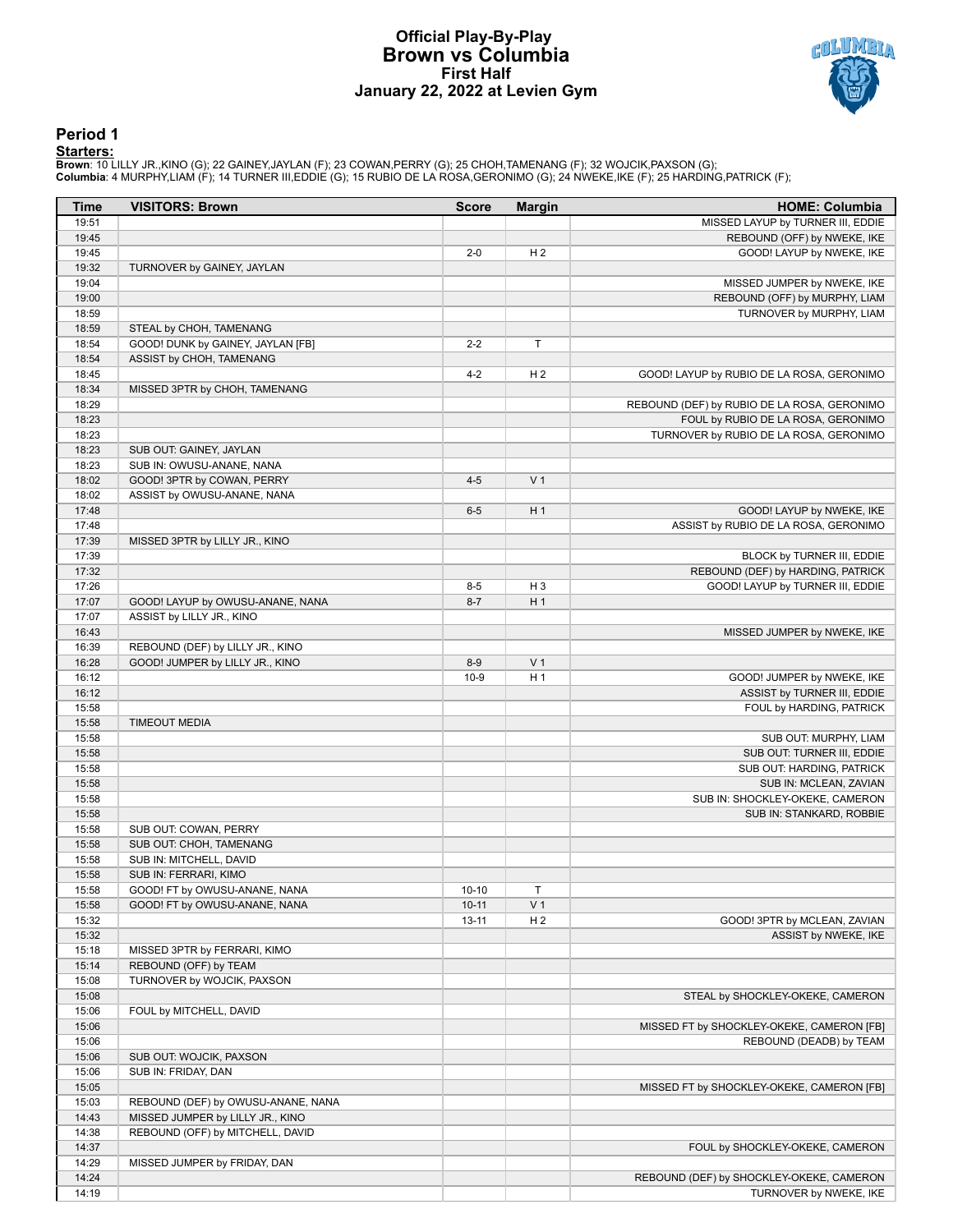| Time           | <b>VISITORS: Brown</b>                | <b>Score</b> | <b>Margin</b>  | <b>HOME: Columbia</b>                                                   |
|----------------|---------------------------------------|--------------|----------------|-------------------------------------------------------------------------|
| 14:19          | STEAL by OWUSU-ANANE, NANA            |              |                |                                                                         |
| 14:13          | GOOD! LAYUP by OWUSU-ANANE, NANA [FB] | $13 - 13$    | Τ              |                                                                         |
| 14:13          | ASSIST by FRIDAY, DAN                 |              |                |                                                                         |
| 13:54          |                                       |              |                | TURNOVER by NWEKE, IKE                                                  |
| 13:54          | STEAL by MITCHELL, DAVID              |              |                |                                                                         |
| 13:47          | MISSED 3PTR by LILLY JR., KINO        |              |                |                                                                         |
| 13:44          |                                       |              |                | REBOUND (DEF) by STANKARD, ROBBIE                                       |
| 13:33          |                                       |              |                | TURNOVER by STANKARD, ROBBIE                                            |
| 13:33          | STEAL by FERRARI, KIMO                |              |                |                                                                         |
| 13:23<br>13:20 | MISSED 3PTR by FRIDAY, DAN            |              |                |                                                                         |
| 12:57          |                                       |              |                | REBOUND (DEF) by NWEKE, IKE<br>MISSED JUMPER by SHOCKLEY-OKEKE, CAMERON |
| 12:54          |                                       |              |                | REBOUND (OFF) by STANKARD, ROBBIE                                       |
| 12:54          | FOUL by MITCHELL, DAVID               |              |                |                                                                         |
| 12:54          |                                       |              |                | MISSED FT by STANKARD, ROBBIE                                           |
| 12:54          |                                       |              |                | REBOUND (DEADB) by TEAM                                                 |
| 12:54          |                                       |              |                | SUB OUT: RUBIO DE LA ROSA, GERONIMO                                     |
| 12:54          |                                       |              |                | SUB OUT: NWEKE, IKE                                                     |
| 12:54          |                                       |              |                | SUB IN: TURNER III, EDDIE                                               |
| 12:54          |                                       |              |                | SUB IN: HARDING, PATRICK                                                |
| 12:54          | SUB OUT: MITCHELL, DAVID              |              |                |                                                                         |
| 12:54          | SUB OUT: OWUSU-ANANE, NANA            |              |                |                                                                         |
| 12:54          | SUB IN: GAINEY, JAYLAN                |              |                |                                                                         |
| 12:54          | SUB IN: CHOH, TAMENANG                |              |                |                                                                         |
| 12:54          |                                       | $14-13$      | H <sub>1</sub> | GOOD! FT by STANKARD, ROBBIE                                            |
| 12:54          |                                       |              |                | SUB OUT: STANKARD, ROBBIE                                               |
| 12:54          |                                       |              |                | SUB IN: MURPHY, LIAM                                                    |
| 12:44          | MISSED 3PTR by FERRARI, KIMO          |              |                |                                                                         |
| 12:40          |                                       |              |                | REBOUND (DEF) by TURNER III, EDDIE                                      |
| 12:36          |                                       | $16-13$      | H <sub>3</sub> | GOOD! LAYUP by TURNER III, EDDIE [FB]                                   |
| 12:14          | TURNOVER by FERRARI, KIMO             |              |                |                                                                         |
| 12:14          | SUB OUT: LILLY JR., KINO              |              |                |                                                                         |
| 12:14          | SUB IN: COWAN, PERRY                  |              |                |                                                                         |
| 12:01          |                                       |              |                | FOUL by HARDING, PATRICK                                                |
| 12:01          |                                       |              |                | TURNOVER by HARDING, PATRICK                                            |
| 12:01          |                                       |              |                | SUB OUT: HARDING, PATRICK                                               |
| 12:01<br>11:53 | TURNOVER by GAINEY, JAYLAN            |              |                | SUB IN: NWEKE, IKE                                                      |
| 11:53          |                                       |              |                | STEAL by TURNER III, EDDIE                                              |
| 11:45          |                                       |              |                | MISSED JUMPER by TURNER III, EDDIE                                      |
| 11:41          | REBOUND (DEF) by CHOH, TAMENANG       |              |                |                                                                         |
| 11:36          |                                       |              |                | FOUL by SHOCKLEY-OKEKE, CAMERON                                         |
| 11:36          | <b>TIMEOUT MEDIA</b>                  |              |                |                                                                         |
| 11:36          |                                       |              |                | SUB OUT: SHOCKLEY-OKEKE, CAMERON                                        |
| 11:36          |                                       |              |                | SUB IN: RUBIO DE LA ROSA, GERONIMO                                      |
| 11:26          | GOOD! 3PTR by COWAN, PERRY            | $16-16$      | Τ              |                                                                         |
| 11:26          | ASSIST by GAINEY, JAYLAN              |              |                |                                                                         |
| 11:08          |                                       |              |                | MISSED 3PTR by RUBIO DE LA ROSA, GERONIMO                               |
| 11:05          | REBOUND (DEF) by CHOH, TAMENANG       |              |                |                                                                         |
| 10:59          | TURNOVER by CHOH, TAMENANG            |              |                |                                                                         |
| 10:59          |                                       |              |                | STEAL by MCLEAN, ZAVIAN                                                 |
| 10:53          |                                       |              |                | TURNOVER by NWEKE, IKE                                                  |
| 10:53          | STEAL by COWAN, PERRY                 |              |                |                                                                         |
| 10:45          | GOOD! LAYUP by FRIDAY, DAN            | $16-18$      | V <sub>2</sub> |                                                                         |
| 10:31          |                                       |              |                | TURNOVER by TURNER III, EDDIE                                           |
| 10:31          | STEAL by FERRARI, KIMO                |              |                |                                                                         |
| 10:25          | GOOD! DUNK by CHOH, TAMENANG [FB]     | $16 - 20$    | V <sub>4</sub> |                                                                         |
| 10:25<br>10:08 | ASSIST by FERRARI, KIMO               |              |                |                                                                         |
| 10:08          | BLOCK by GAINEY, JAYLAN               |              |                | MISSED LAYUP by RUBIO DE LA ROSA, GERONIMO                              |
| 10:01          | REBOUND (DEF) by FRIDAY, DAN          |              |                |                                                                         |
| 09:58          | MISSED 3PTR by COWAN, PERRY           |              |                |                                                                         |
| 09:55          | SUB OUT: FRIDAY, DAN                  |              |                |                                                                         |
| 09:55          | SUB OUT: FERRARI, KIMO                |              |                |                                                                         |
| 09:55          | SUB OUT: GAINEY, JAYLAN               |              |                |                                                                         |
| 09:55          | SUB IN: LILLY JR., KINO               |              |                |                                                                         |
| 09:55          | SUB IN: OWUSU-ANANE, NANA             |              |                |                                                                         |
| 09:55          | SUB IN: WOJCIK, PAXSON                |              |                |                                                                         |
| 09:54          | REBOUND (OFF) by GAINEY, JAYLAN       |              |                |                                                                         |
| 09:48          | GOOD! LAYUP by CHOH, TAMENANG         | 16-22        | V6             |                                                                         |
| 09:31          |                                       | 18-22        | V <sub>4</sub> | GOOD! JUMPER by NWEKE, IKE                                              |
| 09:31          |                                       |              |                | ASSIST by RUBIO DE LA ROSA, GERONIMO                                    |
| 09:02          | GOOD! 3PTR by WOJCIK, PAXSON          | 18-25        | V <sub>7</sub> |                                                                         |
| 09:02          | ASSIST by OWUSU-ANANE, NANA           |              |                |                                                                         |
| 08:50          |                                       | $20 - 25$    | V <sub>5</sub> | GOOD! LAYUP by NWEKE, IKE                                               |
| 08:50          |                                       |              |                | ASSIST by TURNER III, EDDIE                                             |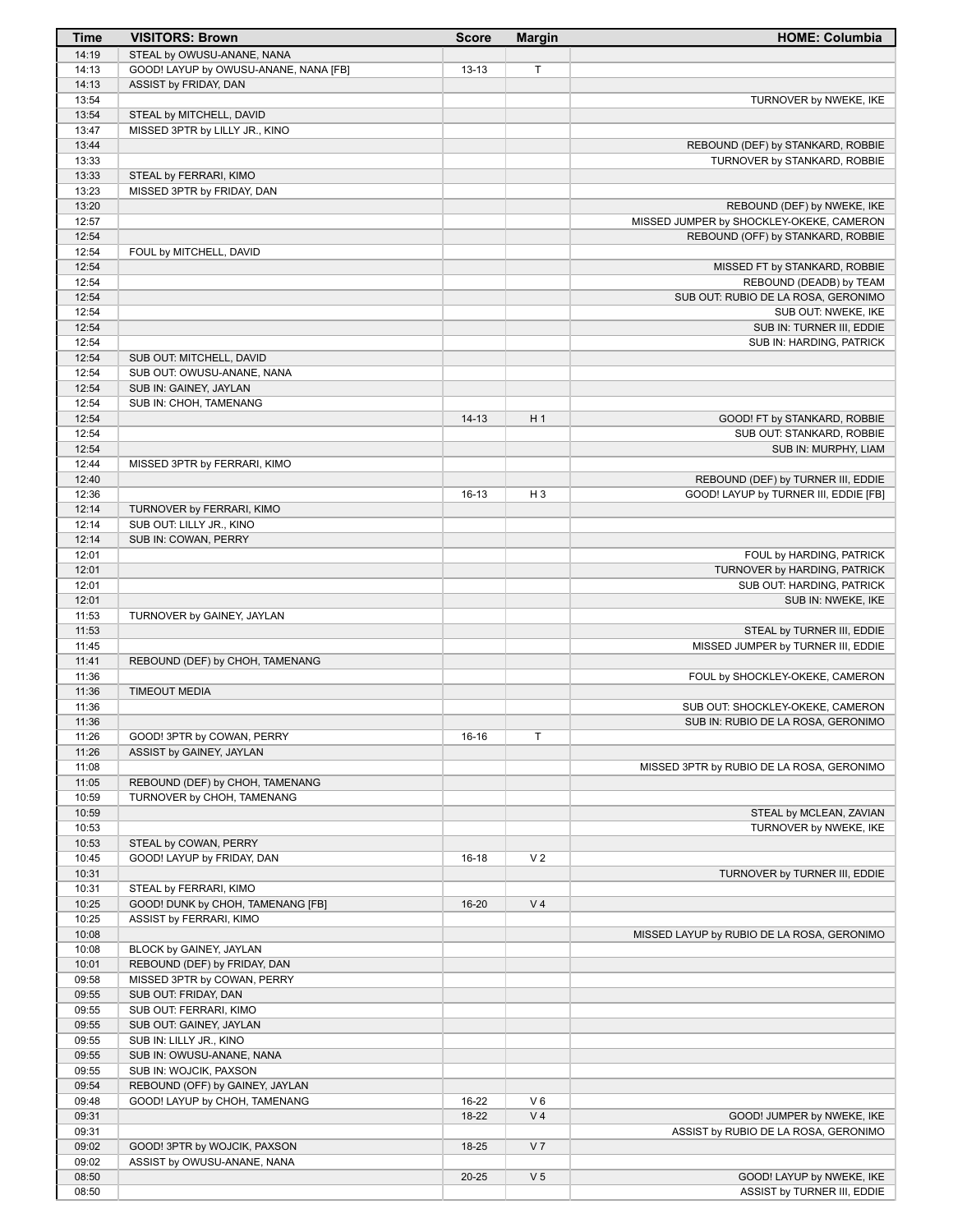| <b>Time</b>    | <b>VISITORS: Brown</b>                                           | <b>Score</b>   | <b>Margin</b>   | <b>HOME: Columbia</b>                                                    |
|----------------|------------------------------------------------------------------|----------------|-----------------|--------------------------------------------------------------------------|
| 08:42          |                                                                  |                |                 | FOUL by RUBIO DE LA ROSA, GERONIMO                                       |
| 08:42          |                                                                  |                |                 | SUB OUT: RUBIO DE LA ROSA, GERONIMO                                      |
| 08:42          |                                                                  |                |                 | SUB IN: COOPER, JADEN                                                    |
| 08:34          | GOOD! LAYUP by CHOH, TAMENANG                                    | $20 - 27$      | V <sub>7</sub>  |                                                                          |
| 08:22          |                                                                  |                |                 | MISSED 3PTR by COOPER, JADEN                                             |
| 08:18          | REBOUND (DEF) by WOJCIK, PAXSON                                  |                |                 |                                                                          |
| 08:05          | MISSED 3PTR by COWAN, PERRY                                      |                |                 |                                                                          |
| 08:04          |                                                                  |                | V8              | FOUL by MCLEAN, ZAVIAN                                                   |
| 08:04<br>08:04 | GOOD! FT by CHOH, TAMENANG                                       | $20 - 28$      |                 | SUB OUT: MCLEAN, ZAVIAN                                                  |
| 08:04          |                                                                  |                |                 | SUB IN: TAVROFF, JAKE                                                    |
| 08:04          | SUB OUT: COWAN, PERRY                                            |                |                 |                                                                          |
| 08:04          | SUB IN: MITCHELL, DAVID                                          |                |                 |                                                                          |
| 08:04          | GOOD! FT by CHOH, TAMENANG                                       | 20-29          | V <sub>9</sub>  |                                                                          |
| 08:02          | REBOUND (OFF) by CHOH, TAMENANG                                  |                |                 |                                                                          |
| 07:54          |                                                                  |                |                 | TURNOVER by COOPER, JADEN                                                |
| 07:54          | STEAL by WOJCIK, PAXSON                                          |                |                 |                                                                          |
| 07:50          | <b>TIMEOUT MEDIA</b>                                             |                |                 |                                                                          |
| 07:39          |                                                                  |                |                 | FOUL by MURPHY, LIAM                                                     |
| 07:39          | MISSED FT by CHOH, TAMENANG                                      |                |                 |                                                                          |
| 07:39          | REBOUND (DEADB) by TEAM                                          |                |                 |                                                                          |
| 07:39          | GOOD! FT by CHOH, TAMENANG                                       | 20-30          | $V$ 10          |                                                                          |
| 07:31          |                                                                  |                |                 | TURNOVER by TURNER III, EDDIE                                            |
| 07:31          | STEAL by OWUSU-ANANE, NANA                                       |                |                 |                                                                          |
| 07:26          | TURNOVER by WOJCIK, PAXSON                                       |                |                 |                                                                          |
| 07:26          |                                                                  |                |                 | STEAL by MURPHY, LIAM                                                    |
| 07:22<br>07:22 | FOUL by LILLY JR., KINO                                          |                | V <sub>9</sub>  |                                                                          |
| 07:22          |                                                                  | 21-30<br>22-30 | V8              | GOOD! FT by TURNER III, EDDIE [FB]<br>GOOD! FT by TURNER III, EDDIE [FB] |
| 07:00          | MISSED JUMPER by WOJCIK, PAXSON                                  |                |                 |                                                                          |
| 06:53          |                                                                  |                |                 | REBOUND (DEF) by NWEKE, IKE                                              |
| 06:51          |                                                                  | 24-30          | $V_6$           | GOOD! LAYUP by TAVROFF, JAKE                                             |
| 06:51          |                                                                  |                |                 | ASSIST by COOPER, JADEN                                                  |
| 06:38          | MISSED 3PTR by OWUSU-ANANE, NANA                                 |                |                 |                                                                          |
| 06:35          |                                                                  |                |                 | REBOUND (DEF) by NWEKE, IKE                                              |
| 06:17          |                                                                  |                |                 | MISSED 3PTR by MURPHY, LIAM                                              |
| 06:13          | REBOUND (DEF) by TEAM                                            |                |                 |                                                                          |
| 06:13          | SUB OUT: MITCHELL, DAVID                                         |                |                 |                                                                          |
| 06:13          | SUB OUT: CHOH, TAMENANG                                          |                |                 |                                                                          |
| 06:13          | SUB OUT: WOJCIK, PAXSON                                          |                |                 |                                                                          |
| 06:13          | SUB IN: MEREN, NOAH                                              |                |                 |                                                                          |
| 06:13          | SUB IN: FERRARI, KIMO                                            |                |                 |                                                                          |
| 06:13          | SUB IN: COWAN, PERRY                                             |                |                 |                                                                          |
| 06:00<br>05:56 | MISSED 3PTR by LILLY JR., KINO<br>REBOUND (OFF) by FERRARI, KIMO |                |                 |                                                                          |
| 05:54          | GOOD! 3PTR by COWAN, PERRY                                       | 24-33          | V <sub>9</sub>  |                                                                          |
| 05:54          | ASSIST by FERRARI, KIMO                                          |                |                 |                                                                          |
| 05:42          |                                                                  | 27-33          | $V_6$           | GOOD! 3PTR by NWEKE, IKE                                                 |
| 05:42          |                                                                  |                |                 | ASSIST by TAVROFF, JAKE                                                  |
| 05:26          | GOOD! LAYUP by OWUSU-ANANE, NANA                                 | 27-35          | V8              |                                                                          |
| 05:06          | FOUL by FERRARI, KIMO                                            |                |                 |                                                                          |
| 05:06          |                                                                  |                |                 | MISSED FT by TAVROFF, JAKE                                               |
| 05:06          |                                                                  |                |                 | REBOUND (DEADB) by TEAM                                                  |
| 05:06          |                                                                  |                |                 | SUB OUT: TURNER III, EDDIE                                               |
| 05:06          |                                                                  |                |                 | SUB IN: MCLEAN, ZAVIAN                                                   |
| 05:06          | SUB OUT: OWUSU-ANANE, NANA                                       |                |                 |                                                                          |
| 05:06          | SUB IN: GAINEY, JAYLAN                                           |                |                 |                                                                          |
| 05:06          |                                                                  |                |                 | MISSED FT by TAVROFF, JAKE                                               |
| 05:04          | REBOUND (DEF) by GAINEY, JAYLAN                                  |                |                 |                                                                          |
| 04:47          | GOOD! by GAINEY, JAYLAN                                          | 27-37          | $V$ 10          |                                                                          |
| 04:37          |                                                                  |                |                 | TURNOVER by COOPER, JADEN                                                |
| 04:37          |                                                                  |                |                 | SUB OUT: COOPER, JADEN                                                   |
| 04:37          |                                                                  |                |                 | SUB IN: BOLSTER, LUKE                                                    |
| 04:26          | GOOD! LAYUP by MEREN, NOAH                                       | 27-39          | V <sub>12</sub> |                                                                          |
| 04:16<br>04:16 |                                                                  |                |                 | TURNOVER by NWEKE, IKE<br>TIMEOUT 30SEC                                  |
| 04:16          | <b>TIMEOUT MEDIA</b>                                             |                |                 |                                                                          |
| 04:16          | SUB OUT: LILLY JR., KINO                                         |                |                 |                                                                          |
| 04:16          | SUB IN: FRIDAY, DAN                                              |                |                 |                                                                          |
| 03:50          | GOOD! JUMPER by FRIDAY, DAN                                      | $27 - 41$      | V <sub>14</sub> |                                                                          |
| 03:21          |                                                                  | 29-41          | V <sub>12</sub> | GOOD! LAYUP by MURPHY, LIAM                                              |
| 03:08          | MISSED LAYUP by FRIDAY, DAN                                      |                |                 |                                                                          |
| 03:05          | REBOUND (OFF) by FRIDAY, DAN                                     |                |                 |                                                                          |
| 03:02          | MISSED 3PTR by COWAN, PERRY                                      |                |                 |                                                                          |
| 02:57          |                                                                  |                |                 | REBOUND (DEF) by NWEKE, IKE                                              |
| 02:41          | FOUL by MEREN, NOAH                                              |                |                 |                                                                          |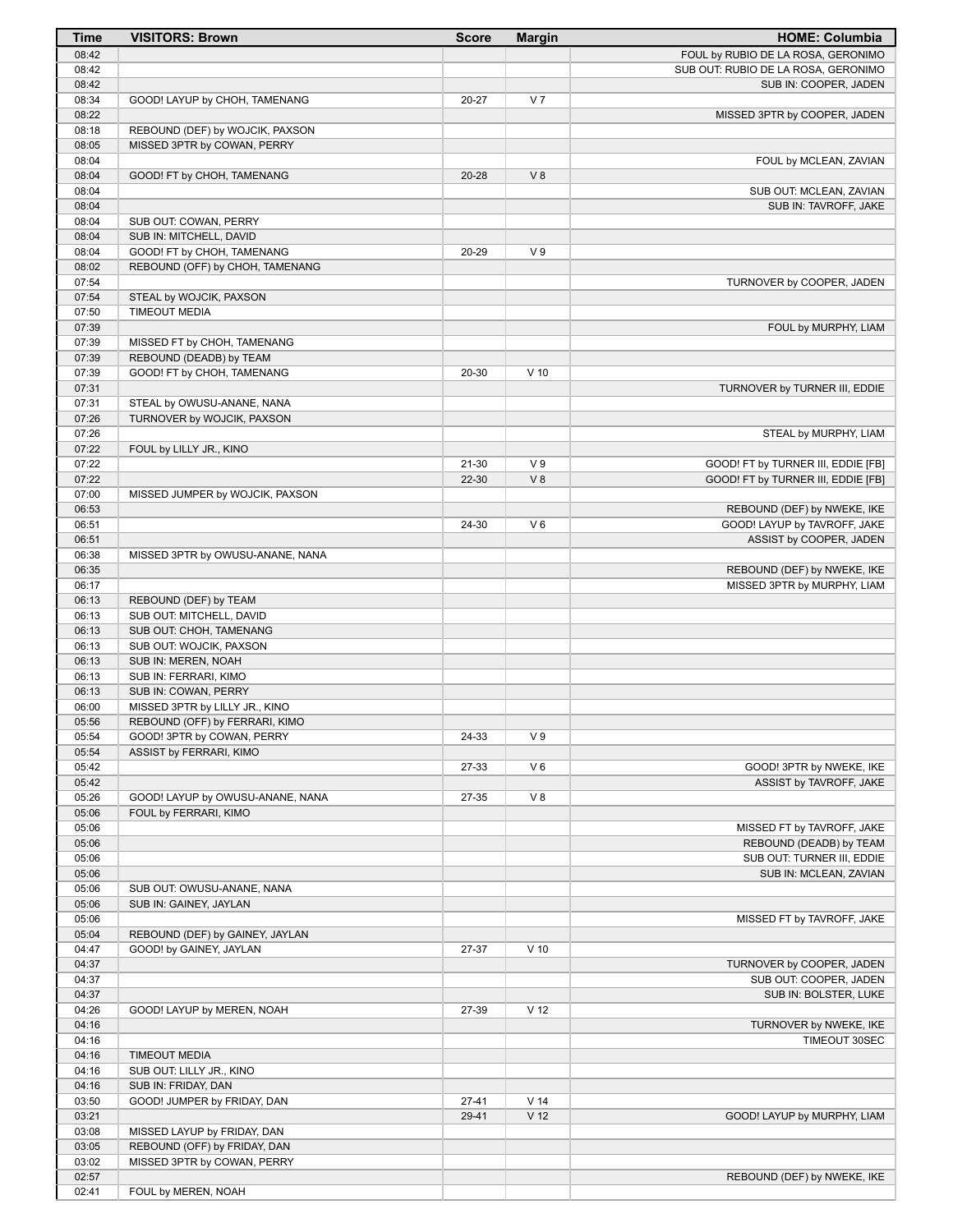| <b>Time</b> | <b>VISITORS: Brown</b>          | <b>Score</b> | <b>Margin</b>   | <b>HOME: Columbia</b>           |
|-------------|---------------------------------|--------------|-----------------|---------------------------------|
| 02:33       |                                 |              |                 | TURNOVER by BOLSTER, LUKE       |
| 02:33       | SUB OUT: MEREN, NOAH            |              |                 |                                 |
| 02:33       | SUB IN: CHOH, TAMENANG          |              |                 |                                 |
| 02:19       | GOOD! JUMPER by CHOH, TAMENANG  | 29-43        | V <sub>14</sub> |                                 |
| 02:05       |                                 |              |                 | MISSED JUMPER by NWEKE, IKE     |
| 02:02       | REBOUND (DEF) by CHOH, TAMENANG |              |                 |                                 |
| 01:55       | MISSED JUMPER by FRIDAY, DAN    |              |                 |                                 |
| 01:51       |                                 |              |                 | REBOUND (DEF) by MCLEAN, ZAVIAN |
| 01:45       |                                 | $31 - 43$    | V <sub>12</sub> | GOOD! LAYUP by MCLEAN, ZAVIAN   |
| 01:39       | TIMEOUT 30SEC                   |              |                 |                                 |
| 01:39       | SUB OUT: FRIDAY, DAN            |              |                 |                                 |
| 01:39       | SUB OUT: FERRARI, KIMO          |              |                 |                                 |
| 01:39       | SUB IN: LILLY JR., KINO         |              |                 |                                 |
| 01:39       | SUB IN: WOJCIK, PAXSON          |              |                 |                                 |
| 01:25       |                                 |              |                 | FOUL by MCLEAN, ZAVIAN          |
| 01:25       | MISSED FT by WOJCIK, PAXSON     |              |                 |                                 |
| 01:25       | REBOUND (DEADB) by TEAM         |              |                 |                                 |
| 01:25       | MISSED FT by WOJCIK, PAXSON     |              |                 |                                 |
| 01:25       | REBOUND (DEADB) by TEAM         |              |                 |                                 |
| 01:25       |                                 |              |                 | SUB OUT: TAVROFF, JAKE          |
| 01:25       |                                 |              |                 | SUB IN: STANKARD, ROBBIE        |
| 01:25       | SUB OUT: LILLY JR., KINO        |              |                 |                                 |
| 01:25       | SUB IN: MITCHELL, DAVID         |              |                 |                                 |
| 01:25       | GOOD! FT by WOJCIK, PAXSON      | $31 - 44$    | V <sub>13</sub> |                                 |
| 00:52       |                                 |              |                 | MISSED 3PTR by MURPHY, LIAM     |
| 00:49       | REBOUND (DEF) by GAINEY, JAYLAN |              |                 |                                 |
| 00:43       | MISSED JUMPER by CHOH, TAMENANG |              |                 |                                 |
| 00:39       | REBOUND (OFF) by GAINEY, JAYLAN |              |                 |                                 |
| 00:38       | GOOD! 3PTR by WOJCIK, PAXSON    | $31 - 47$    | V <sub>16</sub> |                                 |
| 00:38       |                                 |              |                 | FOUL by STANKARD, ROBBIE        |
| 00:38       | GOOD! FT by MITCHELL, DAVID     | $31 - 48$    | V <sub>17</sub> |                                 |
| 00:38       | SUB OUT: CHOH, TAMENANG         |              |                 |                                 |
| 00:38       | SUB IN: MEREN, NOAH             |              |                 |                                 |
| 00:38       | GOOD! FT by MITCHELL, DAVID     | $31 - 49$    | V <sub>18</sub> |                                 |
| 00:20       |                                 |              |                 | TURNOVER by MCLEAN, ZAVIAN      |
| 00:20       | STEAL by WOJCIK, PAXSON         |              |                 |                                 |
| 00:00       | GOOD! 3PTR by WOJCIK, PAXSON    | $31 - 52$    | V <sub>21</sub> |                                 |
| 00:00       | ASSIST by MEREN, NOAH           |              |                 |                                 |

# **Brown 52, Columbia 31**

| <b>Points (This Period)</b> | <b>BRO</b>     | <b>COL</b>     |
|-----------------------------|----------------|----------------|
| In the Paint                | 22             | 20             |
| Off Turns                   | 21             |                |
| 2nd Chance                  | 10             |                |
| <b>Fast Break</b>           | ี              |                |
| Bench                       | 16             |                |
| Per Poss                    | 1.300<br>23/40 | 0.816<br>15/38 |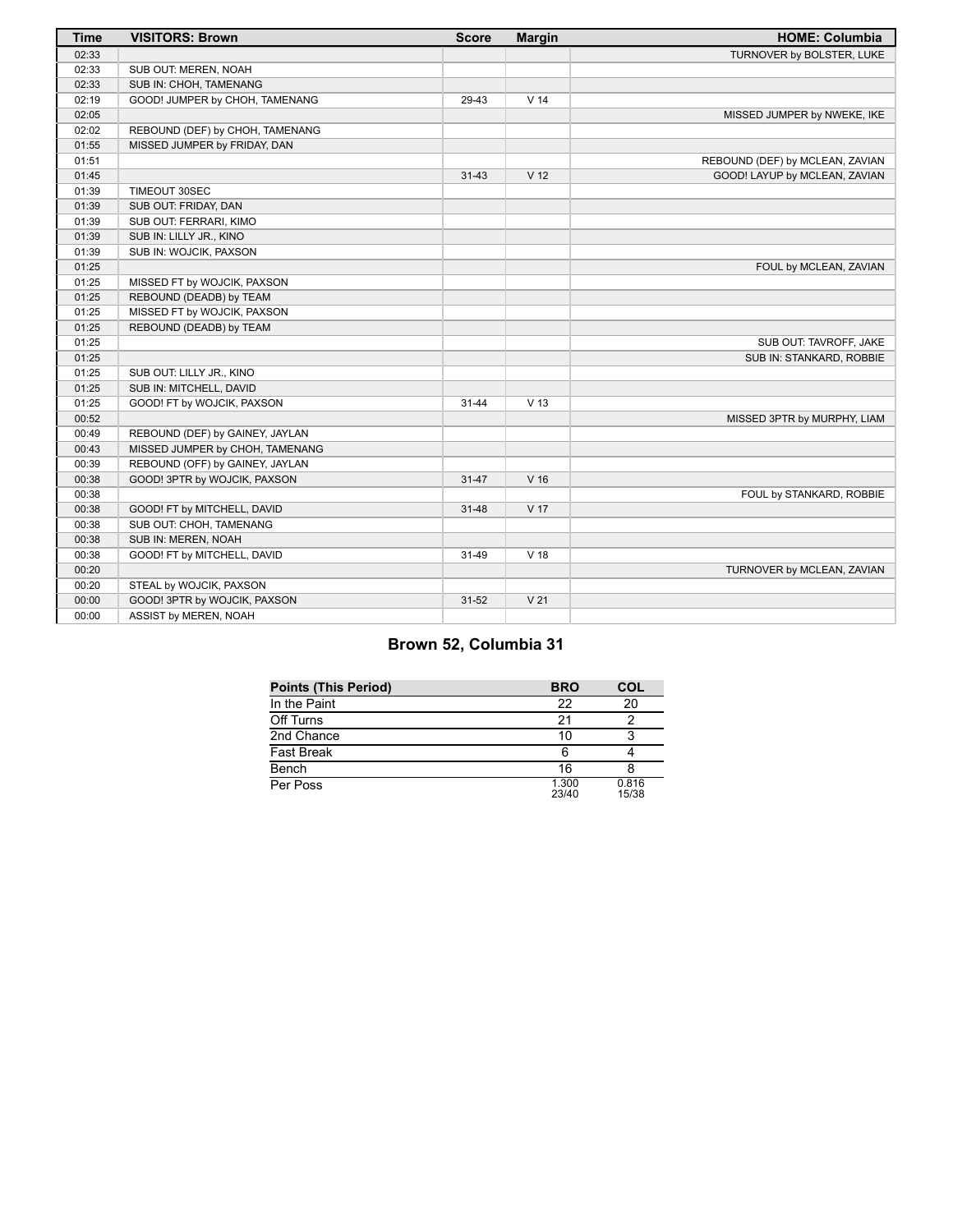### **Official Box Score Brown vs Columbia Second Half Statistics Only January 22, 2022 at Levien Gym**



### **Brown 41**

| No. | Player                | S | <b>Pts</b>     | <b>FG</b> | 3FG      | <b>FT</b> | <b>OR</b>    | <b>DR</b>    | <b>TR</b> | PF             | A              | <b>TO</b> | <b>Blk</b>   | Stl          | Min            | $+/-$ |
|-----|-----------------------|---|----------------|-----------|----------|-----------|--------------|--------------|-----------|----------------|----------------|-----------|--------------|--------------|----------------|-------|
| 10  | LILLY JR., KINO       | G | 6              | $2 - 3$   | $2 - 3$  | $0-0$     | $\mathbf{0}$ | $\mathbf{0}$ | 0         | 3              | $\overline{2}$ | 3         | 0            | $\mathbf 0$  | 10             | 8     |
| 22  | <b>GAINEY, JAYLAN</b> | F | 4              | $2 - 5$   | $0-0$    | $0-0$     | 3            | 1            | 4         | 0              | 0              | 0         |              | 0            | 8              | 2     |
| 23  | <b>COWAN, PERRY</b>   | G | 2              | $1 - 2$   | $0 - 1$  | $0-0$     | $\mathbf 0$  | 0            | 0         | 1              |                | 0         | 0            | 1            | 9              | -8    |
| 25  | CHOH, TAMENANG        | F | 9              | $4 - 5$   | $1 - 1$  | $0-0$     | $\Omega$     | 4            | 4         | 2              | 0              | $\Omega$  | 0            | 1            | 10             | 9     |
| 32  | <b>WOJCIK, PAXSON</b> | G | 5              | $2 - 4$   | $1 - 3$  | $0-0$     | 0            | 2            | 2         | $\overline{2}$ | $\mathbf{0}$   | 0         | 0            | $\mathbf{0}$ | 12             | 0     |
| 00  | MITCHELL, DAVID       | G | $\overline{2}$ | $0 - 1$   | $0 - 1$  | $2 - 2$   | 1            | 2            | 3         | 0              | 0              | 0         | 0            | 0            | 5              | $-4$  |
| 01  | FRIDAY, DAN           | G | 2              | $1 - 6$   | $0 - 1$  | $0-0$     | 1            | 0            | 1         | 1              | 0              |           | 0            | $\mathbf{0}$ | 6              | $-3$  |
| 04  | EROLD, LYNDEL         | G | 0              | $0 - 0$   | $0 - 0$  | $0 - 0$   | $\Omega$     | $\mathbf{0}$ | 0         | 1              | 0              | 0         | 0            | $\mathbf{0}$ | 1              | $-1$  |
| 05  | MEREN, NOAH           | G | 0              | $0 - 1$   | $0-0$    | $0-0$     | $\mathbf{0}$ | 0            | 0         | 0              | $\mathbf{0}$   | 0         | 0            | 0            | 6              | 2     |
| 11  | NDUR, MALACHI         | F | 1              | $0 - 0$   | $0-0$    | $1 - 2$   | 0            | $\Omega$     | 0         | 1              | 0              | 0         | 1            | $\mathbf{0}$ | $\overline{2}$ | $-1$  |
| 13  | WATTS, JOSH           | G | 3              | $1 - 1$   | 1-1      | $0-0$     | 0            | 0            | 0         | 0              | $\mathbf{0}$   | 0         | 0            | 0            | 2              | $-1$  |
| 14  | <b>BROWN, TYLER</b>   | G | 0              | $0 - 0$   | $0-0$    | $0 - 0$   | 0            | 1            | 1         | 0              | $\mathbf{0}$   | 0         | 0            | $\mathbf 0$  | 1              | 0     |
| 20  | FERRARI, KIMO         | G | 3              | $1 - 2$   | $1 - 1$  | $0-0$     | 0            | 0            | 0         | 0              |                | 0         | 0            | 2            | 11             | $-2$  |
| 21  | COOLEY, AARON         | G | $\Omega$       | $0 - 1$   | $0-0$    | $0-0$     | $\Omega$     | $\Omega$     | 0         | 0              | $\mathbf{0}$   | 0         | 0            | $\mathbf{0}$ | 3              | $-6$  |
| 24  | KLOMAN, FELIX         | G | 0              | $0 - 0$   | $0-0$    | $0-0$     | 0            | 1            | 1         | 0              | 0              | 0         | 0            | $\mathbf{0}$ | $\overline{2}$ | $-1$  |
| 31  | OWUSU-ANANE, NANA     | F | 4              | $2 - 3$   | $0 - 0$  | $0-0$     | $\Omega$     | 2            | 2         |                | $\Omega$       | 1         | 0            |              | 10             | $-3$  |
| 55  | <b>KLORES, SAM</b>    | G | 0              | $0 - 1$   | $0 - 1$  | $0-0$     | $\mathbf 0$  | 0            | 0         | 0              | 1              | 0         | 0            | $\Omega$     | 2              | $-1$  |
|     | <b>TEAM</b>           |   |                | $0 - 0$   |          |           | 1            | 0            | 1         | 0              |                |           |              |              |                |       |
|     | <b>TOTALS</b>         |   | 41             | 16-35     | $6 - 13$ | $3 - 4$   | 6            | 13           | 19        | 12             | 5              | 6         | $\mathbf{2}$ | 5            | 98             |       |

| <b>Shooting By Period</b><br>Period | FG        | FG%   | 3FG       | 3FG%  | FТ        | FT%   | Last FG Half: BRO - |
|-------------------------------------|-----------|-------|-----------|-------|-----------|-------|---------------------|
| 2nd Half                            | 16-35     | 46%   | $6-13$    | 46%   | 3-4       | 75%   |                     |
| Game                                | $35 - 71$ | 49.3% | $12 - 30$ | 40.0% | $11 - 15$ | 73.3% |                     |

# **Columbia 43**

| Player                   | S  | Pts            | <b>FG</b> | 3FG       | <b>FT</b> | <b>OR</b>      | <b>DR</b> | <b>TR</b>      | PF             | A            | <b>TO</b> | <b>Blk</b> | Stl      | Min      | $+/-$          |
|--------------------------|----|----------------|-----------|-----------|-----------|----------------|-----------|----------------|----------------|--------------|-----------|------------|----------|----------|----------------|
| MURPHY, LIAM             | F  | 2              | $1 - 3$   | $0 - 2$   | $0-0$     | 0              | 1         |                | 0              | 0            |           |            | 0        | 12       | $-2$           |
| <b>TURNER III, EDDIE</b> | G  | 4              | $2 - 3$   | $0 - 0$   | $0 - 1$   | $\Omega$       | 0         | 0              | $\Omega$       | 0            | 0         | $\Omega$   | 1        | 8        | 2              |
| RUBIO DE LA ROSA, GERONI | G  |                | $2 - 3$   | $1 - 2$   | $2 - 2$   | 0              | 0         | 0              | $\overline{2}$ |              | 4         | $\Omega$   | 0        | 14       | $\mathbf{0}$   |
| NWEKE, IKE               | F  | 3              | $1 - 3$   | $0 - 0$   | $1 - 2$   |                | 3         | 4              | $\Omega$       | $\mathbf{0}$ | 2         | $\Omega$   | $\Omega$ | 11       | $-1$           |
| <b>HARDING, PATRICK</b>  | F  | 2              | 1-3       | $0 - 0$   | $0 - 1$   | 1              | 2         | 3              | 2              | 2            |           | 0          | $\Omega$ | 7        | 2              |
| COOPER, JADEN            | G  | $\overline{2}$ | $0 - 1$   | $0 - 0$   | $2 - 2$   |                | $\Omega$  |                | 0              |              | 0         | $\Omega$   | 0        | 5        | 2              |
| <b>BOLSTER, LUKE</b>     | G  | $\Omega$       | $0 - 0$   | $0 - 0$   | $0 - 0$   | 0              | 0         | 0              | 0              | 0            | 0         | $\Omega$   | $\Omega$ | $\Omega$ | $\mathbf 0$    |
| MCLEAN, ZAVIAN           | G  | 6              | $2 - 3$   | $0 - 0$   | $2 - 4$   | $\overline{2}$ | $\Omega$  | $\overline{2}$ |                | 2            | 0         | $\Omega$   | 0        | 12       | $\mathbf 0$    |
| SHOCKLEY-OKEKE, CAMERO   | F  | 11             | 4-4       | $2 - 2$   | $1 - 2$   | 0              | 1         |                | 1              | 1            | 0         | $\Omega$   | 2        | 12       | $\mathbf{0}$   |
| STANKARD, ROBBIE         | F. | 3              | $1 - 3$   | $0 - 1$   | $1 - 2$   | 1              | 2         | 3              |                | 0            |           | $\Omega$   | 0        | 8        | $\overline{4}$ |
| TAVROFF, JAKE            | C  | $\Omega$       | $0 - 0$   | $0 - 0$   | $0 - 1$   | 0              | 1         |                | 0              | 1            | 0         | $\Omega$   | $\Omega$ | 5        | 6              |
| ROBLEDO, NOAH            | F  | 3              | $1 - 1$   | $1 - 1$   | $0 - 0$   | 0              | $\Omega$  | $\mathbf{0}$   | $\Omega$       | 0            | 0         | 0          | 0        | 4        | $-3$           |
| <b>TEAM</b>              |    |                | $0 - 0$   |           |           | 0              | 2         | 2              | $\Omega$       |              | 0         |            |          |          |                |
| <b>TOTALS</b>            |    | 43             |           | $4 - 8$   | $9 - 17$  | 6              | 12        | 18             |                | 8            | 8         |            | 3        | 98       |                |
|                          |    |                |           | $15 - 27$ |           |                |           |                |                |              |           |            |          |          |                |

| <b>Shooting By Period</b><br>Period | FG        | FG%   | 3FG      | 3FG%  | FТ        | FT%   | Last I |
|-------------------------------------|-----------|-------|----------|-------|-----------|-------|--------|
| 2nd Half                            | 15-27     | 56%   | 4-8      | 50%   | $9 - 17$  | 53%   |        |
| Game                                | $28 - 51$ | 54.9% | $6 - 14$ | 42.9% | $12 - 25$ | 48.0% |        |

*Last FG Half:* COL -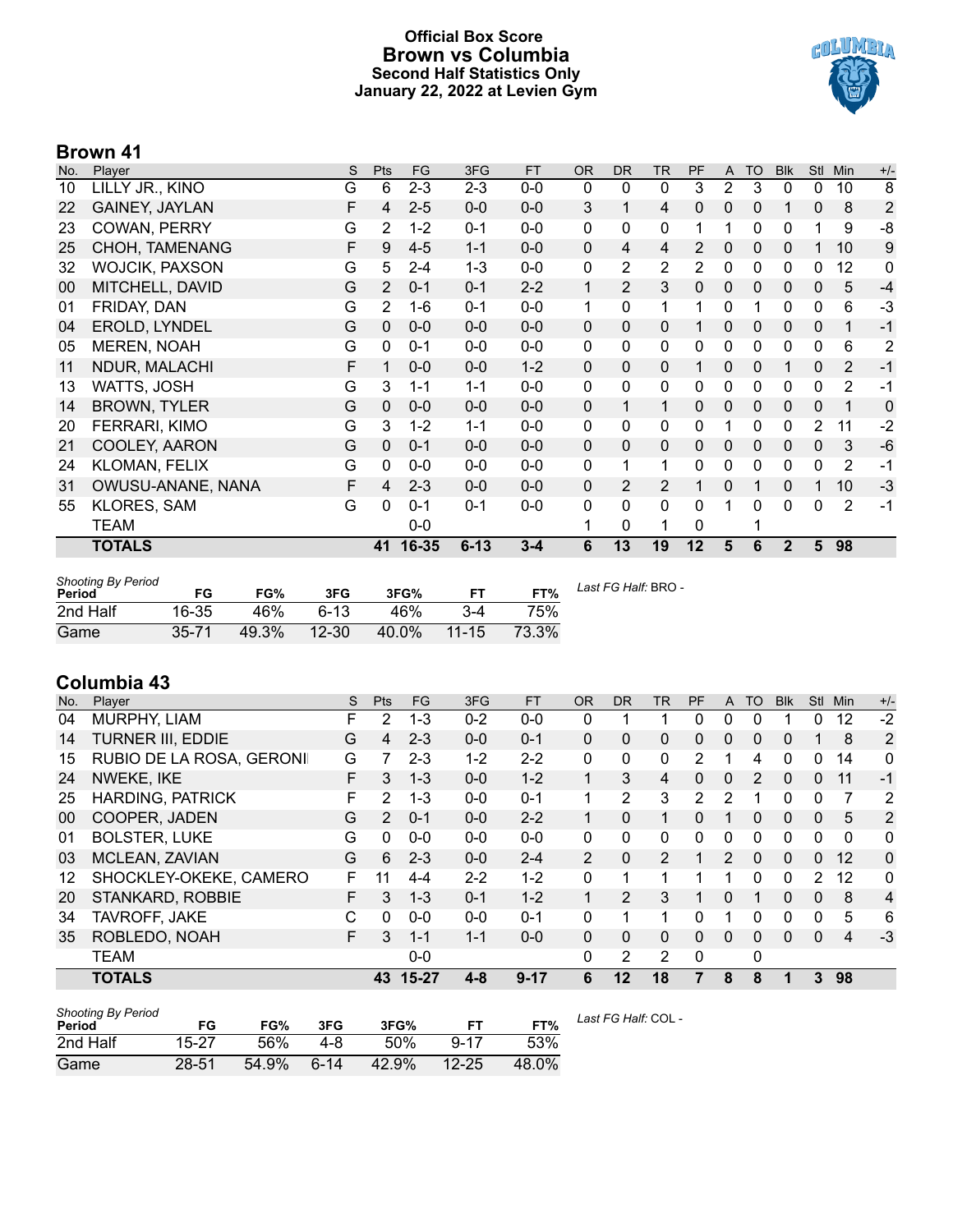| Game Notes:                                                   | <b>Score</b> | 1st | 2 <sub>nd</sub> | TOT | <b>Points (This Perior</b> |
|---------------------------------------------------------------|--------------|-----|-----------------|-----|----------------------------|
| Officials: Mike McCloskey, Steven Ruppenthal, David<br>Powell | <b>BRO</b>   | 52  | 41              | 93  | In the Paint               |
| Attendance: 140                                               | COL          | 31  | 43              | 74  | Off Turns                  |
|                                                               |              |     |                 |     | 2nd Chance                 |
| Start Time: 07:00 PM<br>Conference Game;                      |              |     |                 |     | <b>Fast Break</b><br>$ -$  |

| <b>Points (This Period)</b> | <b>BRO</b>     | COL            |
|-----------------------------|----------------|----------------|
| In the Paint                | 18             | 22             |
| Off Turns                   | 13             | հ              |
| 2nd Chance                  |                | 5              |
| <b>Fast Break</b>           |                | 8              |
| Bench                       | 15             | 25             |
| Per Poss                    | 1.079<br>18/38 | 1.194<br>20/36 |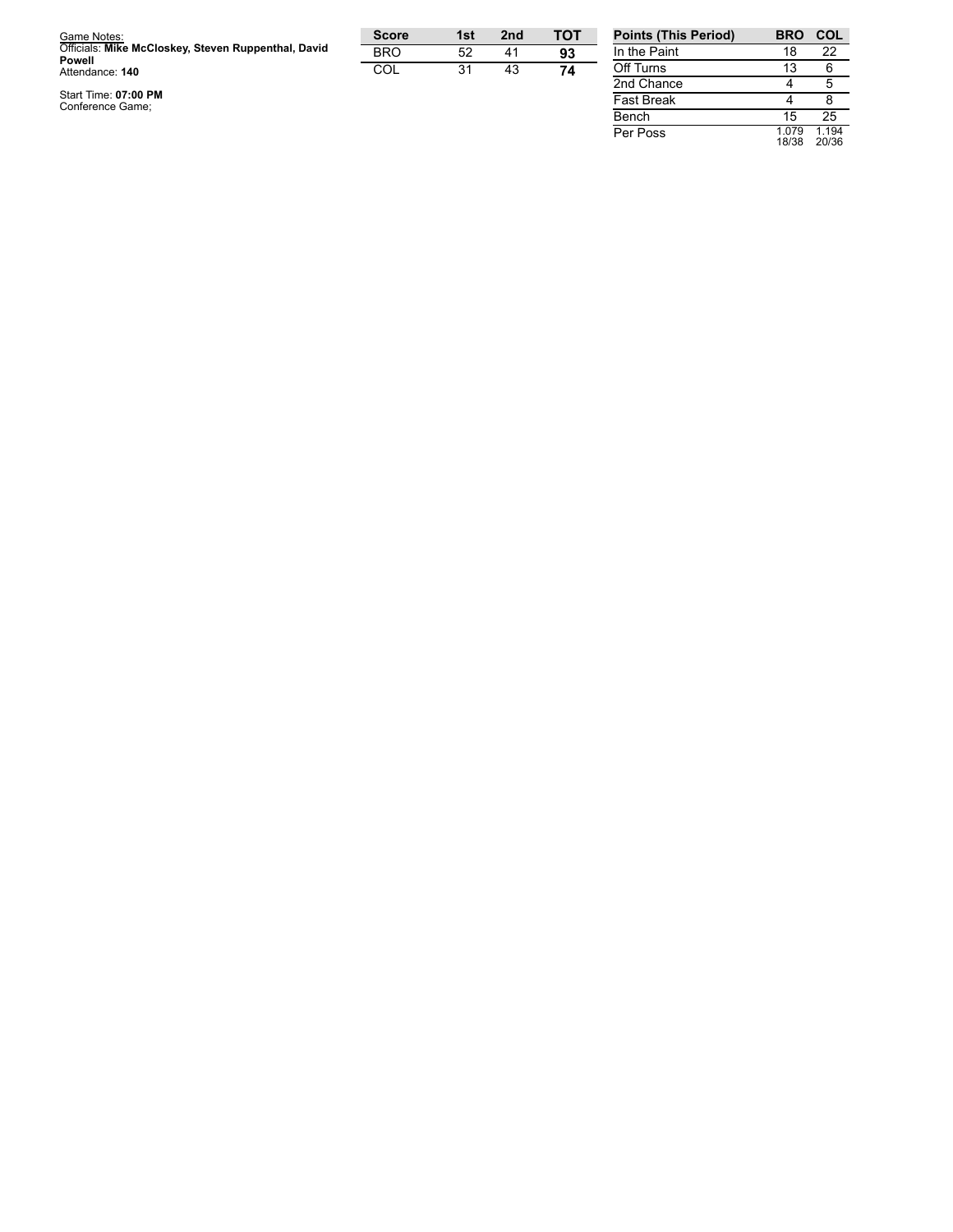#### **Official Play-By-Play Brown vs Columbia Second Half January 22, 2022 at Levien Gym**



#### **Period 2**

| Time           | <b>VISITORS: Brown</b>             | <b>Score</b> | <b>Margin</b>   | <b>HOME: Columbia</b>                    |
|----------------|------------------------------------|--------------|-----------------|------------------------------------------|
| 20:00          |                                    |              |                 | SUB OUT: BOLSTER, LUKE                   |
| 20:00          |                                    |              |                 | SUB OUT: MCLEAN, ZAVIAN                  |
| 20:00          |                                    |              |                 | SUB OUT: STANKARD, ROBBIE                |
| 20:00          |                                    |              |                 | SUB IN: TURNER III, EDDIE                |
| 20:00          |                                    |              |                 | SUB IN: RUBIO DE LA ROSA, GERONIMO       |
| 20:00          |                                    |              |                 | SUB IN: HARDING, PATRICK                 |
| 20:00          | SUB OUT: MITCHELL, DAVID           |              |                 |                                          |
| 20:00          | SUB OUT: MEREN, NOAH               |              |                 |                                          |
| 20:00          | SUB IN: LILLY JR., KINO            |              |                 |                                          |
| 20:00          | SUB IN: CHOH, TAMENANG             |              |                 |                                          |
| 19:38          |                                    |              |                 | FOUL by HARDING, PATRICK                 |
| 19:38          |                                    |              |                 | TURNOVER by HARDING, PATRICK             |
| 19:18          | GOOD! JUMPER by GAINEY, JAYLAN     | 31-54        | V <sub>23</sub> |                                          |
| 19:09          |                                    |              |                 | TURNOVER by NWEKE, IKE                   |
| 19:09          | STEAL by COWAN, PERRY              |              |                 |                                          |
| 19:04          | GOOD! DUNK by COWAN, PERRY [FB]    | 31-56        | V <sub>25</sub> |                                          |
| 18:43          |                                    | 34-56        | V <sub>22</sub> | GOOD! 3PTR by RUBIO DE LA ROSA, GERONIMO |
| 18:43          |                                    |              |                 | ASSIST by HARDING, PATRICK               |
| 18:23          | TURNOVER by LILLY JR., KINO        |              |                 |                                          |
| 18:23          |                                    |              |                 | STEAL by TURNER III, EDDIE               |
| 18:19          |                                    | 36-56        | V <sub>20</sub> | GOOD! LAYUP by TURNER III, EDDIE [FB]    |
| 18:19          | FOUL by LILLY JR., KINO            |              |                 |                                          |
| 18:18          |                                    |              |                 | MISSED FT by TURNER III, EDDIE [FB]      |
| 18:16          | REBOUND (DEF) by GAINEY, JAYLAN    |              |                 |                                          |
| 18:00          | MISSED LAYUP by GAINEY, JAYLAN     |              |                 |                                          |
| 17:56          | REBOUND (OFF) by GAINEY, JAYLAN    |              |                 |                                          |
| 17:55          | MISSED LAYUP by GAINEY, JAYLAN     |              |                 |                                          |
| 17:48          | REBOUND (OFF) by GAINEY, JAYLAN    |              |                 |                                          |
| 17:48          | MISSED LAYUP by GAINEY, JAYLAN     |              |                 |                                          |
| 17:46          | REBOUND (OFF) by TEAM              |              |                 |                                          |
| 17:37<br>17:34 | MISSED 3PTR by LILLY JR., KINO     |              |                 |                                          |
|                |                                    |              |                 | REBOUND (DEF) by HARDING, PATRICK        |
| 17:26<br>17:26 | BLOCK by GAINEY, JAYLAN            |              |                 | MISSED LAYUP by HARDING, PATRICK         |
| 17:20          | REBOUND (DEF) by CHOH, TAMENANG    |              |                 |                                          |
| 17:17          | GOOD! 3PTR by CHOH, TAMENANG       | 36-59        | V <sub>23</sub> |                                          |
| 16:54          |                                    | 38-59        | V <sub>21</sub> | GOOD! JUMPER by NWEKE, IKE               |
| 16:47          | MISSED 3PTR by WOJCIK, PAXSON      |              |                 |                                          |
| 16:43          |                                    |              |                 | REBOUND (DEF) by NWEKE, IKE              |
| 16:41          |                                    | 40-59        | $V$ 19          | GOOD! LAYUP by HARDING, PATRICK [FB]     |
| 16:41          |                                    |              |                 | ASSIST by RUBIO DE LA ROSA, GERONIMO     |
| 16:41          | FOUL by LILLY JR., KINO            |              |                 |                                          |
| 16:41          | SUB OUT: GAINEY, JAYLAN            |              |                 |                                          |
| 16:41          | SUB IN: OWUSU-ANANE, NANA          |              |                 |                                          |
| 16:40          |                                    |              |                 | MISSED FT by HARDING, PATRICK [FB]       |
| 16:38          | REBOUND (DEF) by WOJCIK, PAXSON    |              |                 |                                          |
| 16:22          | GOOD! LAYUP by CHOH, TAMENANG      | 40-61        | V <sub>21</sub> |                                          |
| 16:10          |                                    |              |                 | MISSED JUMPER by NWEKE, IKE              |
| 16:06          |                                    |              |                 | REBOUND (OFF) by HARDING, PATRICK        |
| 16:06          | SUB OUT: LILLY JR., KINO           |              |                 |                                          |
| 16:06          | SUB IN: FERRARI, KIMO              |              |                 |                                          |
| 16:04          |                                    |              |                 | TURNOVER by RUBIO DE LA ROSA, GERONIMO   |
| 16:04          | STEAL by OWUSU-ANANE, NANA         |              |                 |                                          |
| 15:59          | GOOD! 3PTR by WOJCIK, PAXSON       | 40-64        | V <sub>24</sub> |                                          |
| 15:59          | ASSIST by COWAN, PERRY             |              |                 |                                          |
| 15:50          |                                    |              |                 | MISSED 3PTR by MURPHY, LIAM              |
| 15:49          |                                    |              |                 | REBOUND (OFF) by NWEKE, IKE              |
| 15:49          | FOUL by COWAN, PERRY               |              |                 |                                          |
| 15:49          | <b>TIMEOUT MEDIA</b>               |              |                 |                                          |
| 15:49          |                                    | 41-64        | V <sub>23</sub> | GOOD! FT by NWEKE, IKE                   |
| 15:49          |                                    |              |                 | MISSED FT by NWEKE, IKE                  |
| 15:49          | REBOUND (DEF) by OWUSU-ANANE, NANA |              |                 |                                          |
| 15:16          | MISSED 3PTR by WOJCIK, PAXSON      |              |                 |                                          |
| 15:12          | REBOUND (DEADB) by TEAM            |              |                 |                                          |
| 15:12          | TURNOVER by TEAM                   |              |                 |                                          |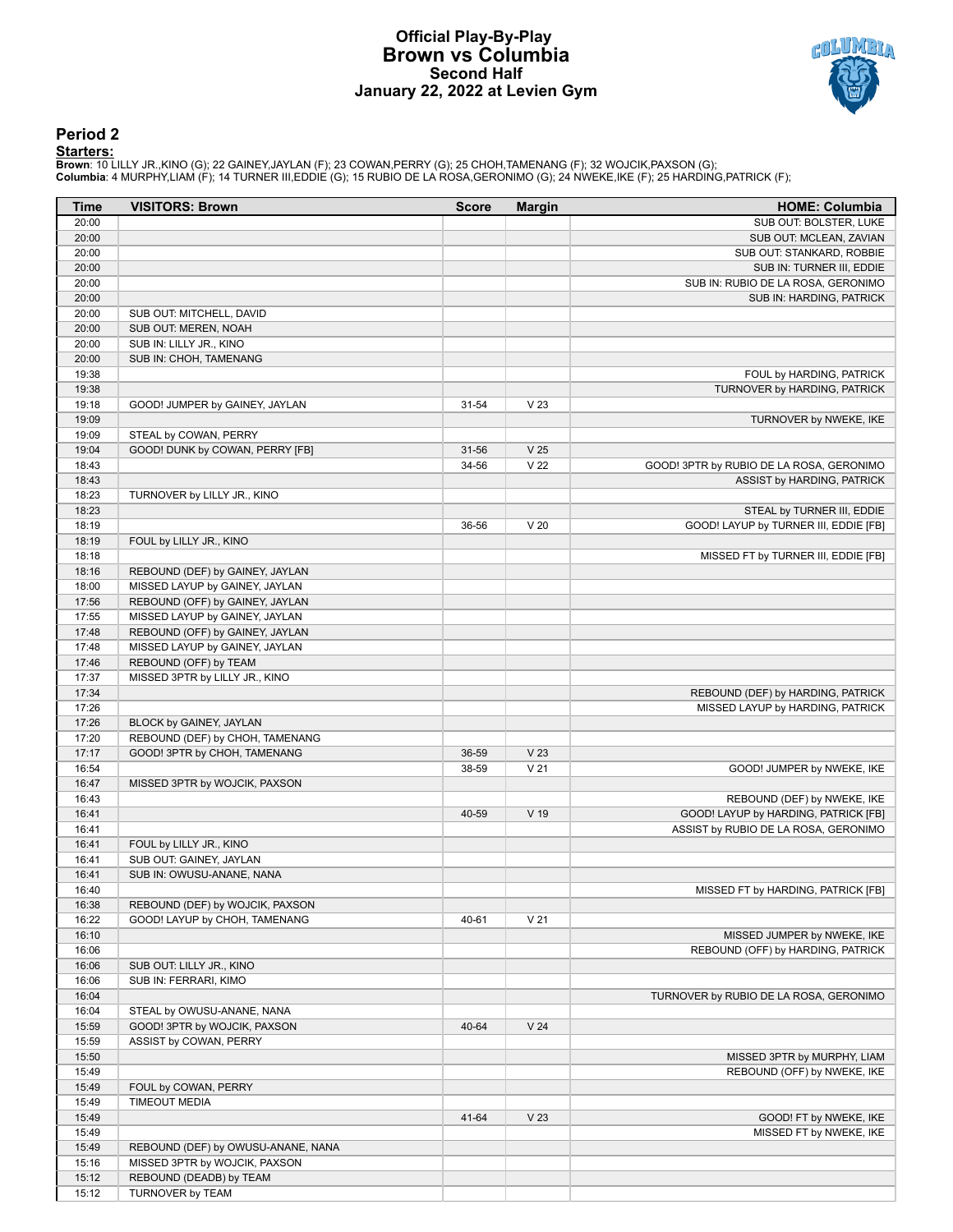| Time  | <b>VISITORS: Brown</b>           | <b>Score</b> | <b>Margin</b>   | <b>HOME: Columbia</b>                      |
|-------|----------------------------------|--------------|-----------------|--------------------------------------------|
| 15:12 | SUB OUT: CHOH, TAMENANG          |              |                 |                                            |
| 15:12 | SUB OUT: WOJCIK, PAXSON          |              |                 |                                            |
| 15:12 | SUB IN: MITCHELL, DAVID          |              |                 |                                            |
| 15:12 | SUB IN: FRIDAY, DAN              |              |                 |                                            |
| 14:55 |                                  |              |                 | MISSED 3PTR by RUBIO DE LA ROSA, GERONIMO  |
| 14:51 | REBOUND (DEF) by MITCHELL, DAVID |              |                 |                                            |
| 14:42 | MISSED 3PTR by MITCHELL, DAVID   |              |                 |                                            |
| 14:38 |                                  |              |                 | REBOUND (DEF) by NWEKE, IKE                |
| 14:27 |                                  |              |                 | MISSED by HARDING, PATRICK                 |
| 14:23 | REBOUND (DEF) by MITCHELL, DAVID |              |                 |                                            |
|       |                                  |              |                 |                                            |
| 14:20 | MISSED JUMPER by FRIDAY, DAN     |              |                 |                                            |
| 14:14 |                                  |              |                 | REBOUND (DEF) by HARDING, PATRICK          |
| 14:12 |                                  | 43-64        | V <sub>21</sub> | GOOD! LAYUP by MURPHY, LIAM [FB]           |
| 14:12 |                                  |              |                 | ASSIST by HARDING, PATRICK                 |
| 13:47 | MISSED JUMPER by FERRARI, KIMO   |              |                 |                                            |
| 13:44 |                                  |              |                 | REBOUND (DEF) by NWEKE, IKE                |
| 13:38 |                                  | 45-64        | $V$ 19          | GOOD! JUMPER by TURNER III, EDDIE          |
| 13:26 | GOOD! LAYUP by FRIDAY, DAN       | 45-66        | V <sub>21</sub> |                                            |
| 12:54 |                                  | 47-66        | V 19            | GOOD! JUMPER by RUBIO DE LA ROSA, GERONIMO |
| 12:40 |                                  |              |                 | FOUL by HARDING, PATRICK                   |
| 12:40 |                                  |              |                 | SUB OUT: HARDING, PATRICK                  |
| 12:40 |                                  |              |                 | SUB IN: SHOCKLEY-OKEKE, CAMERON            |
| 12:40 | SUB OUT: MITCHELL, DAVID         |              |                 |                                            |
| 12:40 | SUB OUT: FERRARI, KIMO           |              |                 |                                            |
| 12:40 | SUB OUT: OWUSU-ANANE, NANA       |              |                 |                                            |
| 12:40 | SUB IN: LILLY JR., KINO          |              |                 |                                            |
| 12:40 | SUB IN: GAINEY, JAYLAN           |              |                 |                                            |
| 12:40 | SUB IN: CHOH, TAMENANG           |              |                 |                                            |
| 12:36 | MISSED 3PTR by FRIDAY, DAN       |              |                 |                                            |
| 12:31 |                                  |              |                 | REBOUND (DEF) by MURPHY, LIAM              |
| 12:25 |                                  |              |                 | MISSED JUMPER by TURNER III, EDDIE         |
| 12:21 | REBOUND (DEF) by CHOH, TAMENANG  |              |                 |                                            |
| 12:19 | MISSED LAYUP by FRIDAY, DAN      |              |                 |                                            |
| 12:17 |                                  |              |                 | REBOUND (DEF) by TEAM                      |
| 12:17 |                                  |              |                 | SUB OUT: TURNER III, EDDIE                 |
| 12:17 |                                  |              |                 | SUB IN: MCLEAN, ZAVIAN                     |
| 12:17 | SUB OUT: COWAN, PERRY            |              |                 |                                            |
| 12:17 | SUB IN: FERRARI, KIMO            |              |                 |                                            |
| 12:06 |                                  |              |                 | TURNOVER by RUBIO DE LA ROSA, GERONIMO     |
| 12:06 | STEAL by FERRARI, KIMO           |              |                 |                                            |
| 11:55 | GOOD! LAYUP by CHOH, TAMENANG    | 47-68        | V <sub>21</sub> |                                            |
| 11:39 |                                  |              |                 | MISSED by NWEKE, IKE                       |
| 11:39 |                                  |              |                 | REBOUND (OFF) by MCLEAN, ZAVIAN            |
| 11:39 | FOUL by CHOH, TAMENANG           |              |                 |                                            |
| 11:39 | <b>TIMEOUT MEDIA</b>             |              |                 |                                            |
| 11:39 | SUB OUT: FRIDAY, DAN             |              |                 |                                            |
| 11:39 | SUB IN: MEREN, NOAH              |              |                 |                                            |
| 11:39 |                                  | 48-68        | V <sub>20</sub> | GOOD! FT by MCLEAN, ZAVIAN                 |
| 11:39 |                                  |              |                 | MISSED FT by MCLEAN, ZAVIAN                |
| 11:39 | REBOUND (DEF) by CHOH, TAMENANG  |              |                 |                                            |
| 11:13 | GOOD! 3PTR by FERRARI, KIMO      | 48-71        | V <sub>23</sub> |                                            |
| 11:13 | ASSIST by LILLY JR., KINO        |              |                 |                                            |
| 11:01 |                                  |              |                 | TURNOVER by RUBIO DE LA ROSA, GERONIMO     |
| 10:40 | MISSED LAYUP by MEREN, NOAH      |              |                 |                                            |
| 10:35 | REBOUND (OFF) by GAINEY, JAYLAN  |              |                 |                                            |
| 10:35 | GOOD! LAYUP by GAINEY, JAYLAN    | 48-73        | V <sub>25</sub> |                                            |
| 10:20 |                                  | 51-73        | V <sub>22</sub> | GOOD! 3PTR by SHOCKLEY-OKEKE, CAMERON      |
| 10:20 |                                  |              |                 | ASSIST by MCLEAN, ZAVIAN                   |
| 10:05 |                                  |              |                 | FOUL by MCLEAN, ZAVIAN                     |
|       |                                  |              |                 |                                            |
| 10:02 |                                  |              |                 | FOUL by SHOCKLEY-OKEKE, CAMERON            |
| 09:56 | TURNOVER by LILLY JR., KINO      |              |                 |                                            |
| 09:56 |                                  |              |                 | STEAL by SHOCKLEY-OKEKE, CAMERON           |
| 09:55 | FOUL by CHOH, TAMENANG           |              |                 |                                            |
| 09:45 |                                  |              |                 | TURNOVER by NWEKE, IKE                     |
| 09:45 | STEAL by FERRARI, KIMO           |              |                 |                                            |
| 09:37 | TURNOVER by LILLY JR., KINO      |              |                 |                                            |
| 09:14 |                                  |              |                 | MISSED 3PTR by MURPHY, LIAM                |
| 09:11 | REBOUND (DEF) by CHOH, TAMENANG  |              |                 |                                            |
| 09:07 |                                  |              |                 | FOUL by RUBIO DE LA ROSA, GERONIMO         |
| 09:07 |                                  |              |                 | SUB OUT: NWEKE, IKE                        |
| 09:07 |                                  |              |                 | SUB IN: TAVROFF, JAKE                      |
| 09:07 | SUB OUT: FERRARI, KIMO           |              |                 |                                            |
| 09:07 | SUB IN: WOJCIK, PAXSON           |              |                 |                                            |
| 09:01 | MISSED LAYUP by CHOH, TAMENANG   |              |                 |                                            |
| 09:01 |                                  |              |                 | BLOCK by MURPHY, LIAM                      |
| 08:54 |                                  |              |                 | REBOUND (DEF) by SHOCKLEY-OKEKE, CAMERON   |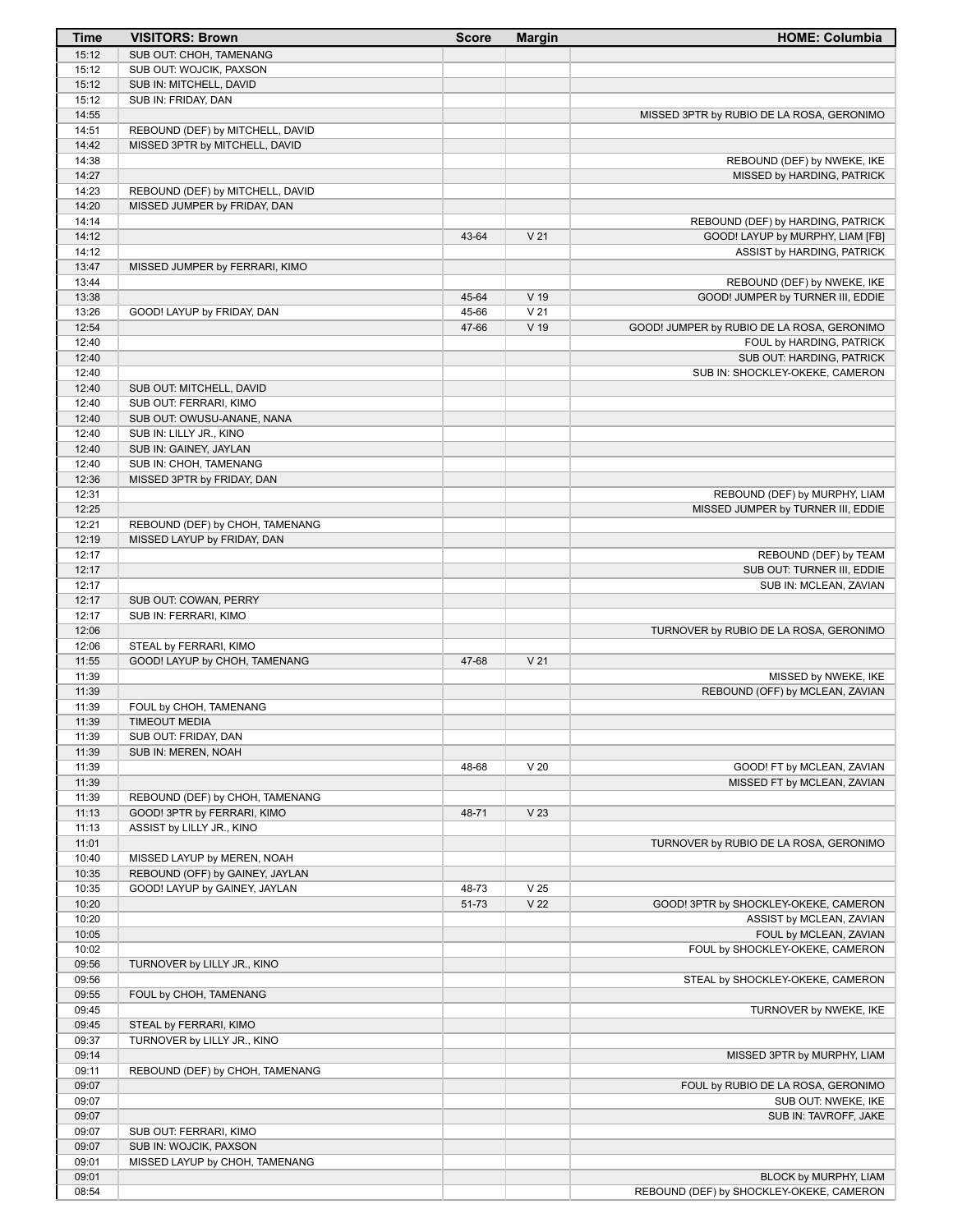| Time           | <b>VISITORS: Brown</b>                           | <b>Score</b>   | <b>Margin</b>                      | <b>HOME: Columbia</b>                   |
|----------------|--------------------------------------------------|----------------|------------------------------------|-----------------------------------------|
| 08:53          |                                                  |                |                                    | TURNOVER by RUBIO DE LA ROSA, GERONIMO  |
| 08:53          | STEAL by CHOH, TAMENANG                          |                |                                    |                                         |
| 08:47          | GOOD! LAYUP by CHOH, TAMENANG [FB]               | 51-75          | V <sub>24</sub>                    |                                         |
| 08:29          |                                                  |                |                                    | MISSED LAYUP by MCLEAN, ZAVIAN          |
| 08:28          |                                                  |                |                                    | REBOUND (OFF) by MCLEAN, ZAVIAN         |
| 08:28          | FOUL by LILLY JR., KINO                          |                |                                    |                                         |
| 08:28          |                                                  | 52-75          | V <sub>23</sub>                    | GOOD! FT by MCLEAN, ZAVIAN              |
| 08:28          |                                                  |                |                                    | SUB OUT: MURPHY, LIAM                   |
| 08:28          |                                                  |                |                                    | SUB IN: STANKARD, ROBBIE                |
| 08:28          | SUB OUT: LILLY JR., KINO                         |                |                                    |                                         |
| 08:28          | SUB OUT: GAINEY, JAYLAN                          |                |                                    |                                         |
| 08:28          | SUB OUT: CHOH, TAMENANG                          |                |                                    |                                         |
| 08:28          | SUB IN: MITCHELL, DAVID                          |                |                                    |                                         |
| 08:28          | SUB IN: FRIDAY, DAN                              |                |                                    |                                         |
| 08:28          | SUB IN: OWUSU-ANANE, NANA                        |                |                                    |                                         |
| 08:27          |                                                  |                |                                    | MISSED FT by MCLEAN, ZAVIAN             |
| 08:26          | REBOUND (DEF) by WOJCIK, PAXSON                  |                |                                    |                                         |
| 08:11          | MISSED JUMPER by FRIDAY, DAN                     |                |                                    |                                         |
| 08:08          | REBOUND (OFF) by FRIDAY, DAN                     |                |                                    |                                         |
| 08:08          | MISSED LAYUP by FRIDAY, DAN                      |                |                                    |                                         |
| 08:08          |                                                  |                |                                    | REBOUND (DEF) by TAVROFF, JAKE          |
| 08:08          | FOUL by FRIDAY, DAN                              |                |                                    |                                         |
| 08:07          |                                                  |                |                                    | MISSED FT by TAVROFF, JAKE [FB]         |
| 08:06          | REBOUND (DEF) by OWUSU-ANANE, NANA               |                |                                    |                                         |
| 07:57          | FOUL by OWUSU-ANANE, NANA                        |                |                                    |                                         |
| 07:57          | TURNOVER by OWUSU-ANANE, NANA                    |                |                                    |                                         |
| 07:57          | <b>TIMEOUT MEDIA</b>                             |                |                                    |                                         |
| 07:39          |                                                  | 54-75          | V <sub>21</sub>                    | GOOD! JUMPER by SHOCKLEY-OKEKE, CAMERON |
| 07:24          | MISSED JUMPER by OWUSU-ANANE, NANA               |                |                                    |                                         |
| 07:21          |                                                  |                |                                    | FOUL by RUBIO DE LA ROSA, GERONIMO      |
| 07:21          | GOOD! FT by MITCHELL, DAVID                      | 54-76          | V <sub>22</sub>                    |                                         |
| 07:21          | GOOD! FT by MITCHELL, DAVID                      | 54-77          | V <sub>23</sub>                    |                                         |
| 07:20          | REBOUND (OFF) by MITCHELL, DAVID                 |                |                                    |                                         |
| 06:52<br>06:25 |                                                  | 56-77<br>56-79 | V <sub>21</sub><br>V <sub>23</sub> | GOOD! LAYUP by SHOCKLEY-OKEKE, CAMERON  |
| 06:06          | GOOD! by OWUSU-ANANE, NANA                       |                |                                    |                                         |
| 06:06          |                                                  |                |                                    | TURNOVER by STANKARD, ROBBIE            |
| 06:06          | SUB OUT: MITCHELL, DAVID<br>SUB OUT: MEREN, NOAH |                |                                    |                                         |
| 06:06          | SUB IN: FERRARI, KIMO                            |                |                                    |                                         |
| 06:06          | SUB IN: COOLEY, AARON                            |                |                                    |                                         |
| 05:48          | TURNOVER by FRIDAY, DAN                          |                |                                    |                                         |
| 05:48          |                                                  |                |                                    | STEAL by SHOCKLEY-OKEKE, CAMERON        |
| 05:39          | FOUL by WOJCIK, PAXSON                           |                |                                    |                                         |
| 05:39          |                                                  | 57-79          | V <sub>22</sub>                    | GOOD! FT by RUBIO DE LA ROSA, GERONIMO  |
| 05:39          | SUB OUT: FRIDAY, DAN                             |                |                                    |                                         |
| 05:39          | SUB IN: COWAN, PERRY                             |                |                                    |                                         |
| 05:39          |                                                  | 58-79          | V <sub>21</sub>                    | GOOD! FT by RUBIO DE LA ROSA, GERONIMO  |
| 05:39          |                                                  |                |                                    | SUB OUT: RUBIO DE LA ROSA, GERONIMO     |
| 05:39          |                                                  |                |                                    | SUB IN: COOPER, JADEN                   |
| 05:29          | MISSED 3PTR by COWAN, PERRY                      |                |                                    |                                         |
| 05:28          |                                                  |                |                                    | REBOUND (DEF) by TEAM                   |
| 05:08          |                                                  | 60-79          | V 19                               | GOOD! LAYUP by MCLEAN, ZAVIAN           |
| 05:08          |                                                  |                |                                    | ASSIST by COOPER, JADEN                 |
| 04:45          | MISSED LAYUP by COOLEY, AARON                    |                |                                    |                                         |
| 04:45          |                                                  |                |                                    | REBOUND (DEADB) by TEAM                 |
| 04:28          |                                                  | 63-79          | V <sub>16</sub>                    | GOOD! 3PTR by SHOCKLEY-OKEKE, CAMERON   |
| 04:28          |                                                  |                |                                    | ASSIST by TAVROFF, JAKE                 |
| 04:28          | TIMEOUT 30SEC                                    |                |                                    |                                         |
| 04:28          | <b>TIMEOUT MEDIA</b>                             |                |                                    |                                         |
| 04:28          |                                                  |                |                                    | SUB OUT: TAVROFF, JAKE                  |
| 04:28          |                                                  |                |                                    | SUB IN: ROBLEDO, NOAH                   |
| 04:28          | SUB OUT: COOLEY, AARON                           |                |                                    |                                         |
| 04:28          | SUB OUT: COWAN, PERRY                            |                |                                    |                                         |
| 04:28          | SUB IN: LILLY JR., KINO                          |                |                                    |                                         |
| 04:28          | SUB IN: CHOH, TAMENANG                           |                |                                    |                                         |
| 04:06          | GOOD! 3PTR by LILLY JR., KINO                    | 63-82          | $V$ 19                             |                                         |
| 04:06          | ASSIST by FERRARI, KIMO                          |                |                                    |                                         |
| 03:46          | FOUL by WOJCIK, PAXSON                           |                |                                    |                                         |
| 03:46          | <b>TIMEOUT MEDIA</b>                             |                |                                    |                                         |
| 03:46          | SUB OUT: CHOH, TAMENANG                          |                |                                    |                                         |
| 03:46          | SUB IN: COOLEY, AARON                            |                |                                    |                                         |
| 03:46          |                                                  |                |                                    | MISSED FT by SHOCKLEY-OKEKE, CAMERON    |
| 03:46          |                                                  |                |                                    | REBOUND (DEADB) by TEAM                 |
| 03:46          |                                                  | 64-82          | V <sub>18</sub>                    | GOOD! FT by SHOCKLEY-OKEKE, CAMERON     |
| 03:30          | GOOD! LAYUP by OWUSU-ANANE, NANA                 | 64-84          | V <sub>20</sub>                    |                                         |
| 03:30          | ASSIST by LILLY JR., KINO                        |                |                                    |                                         |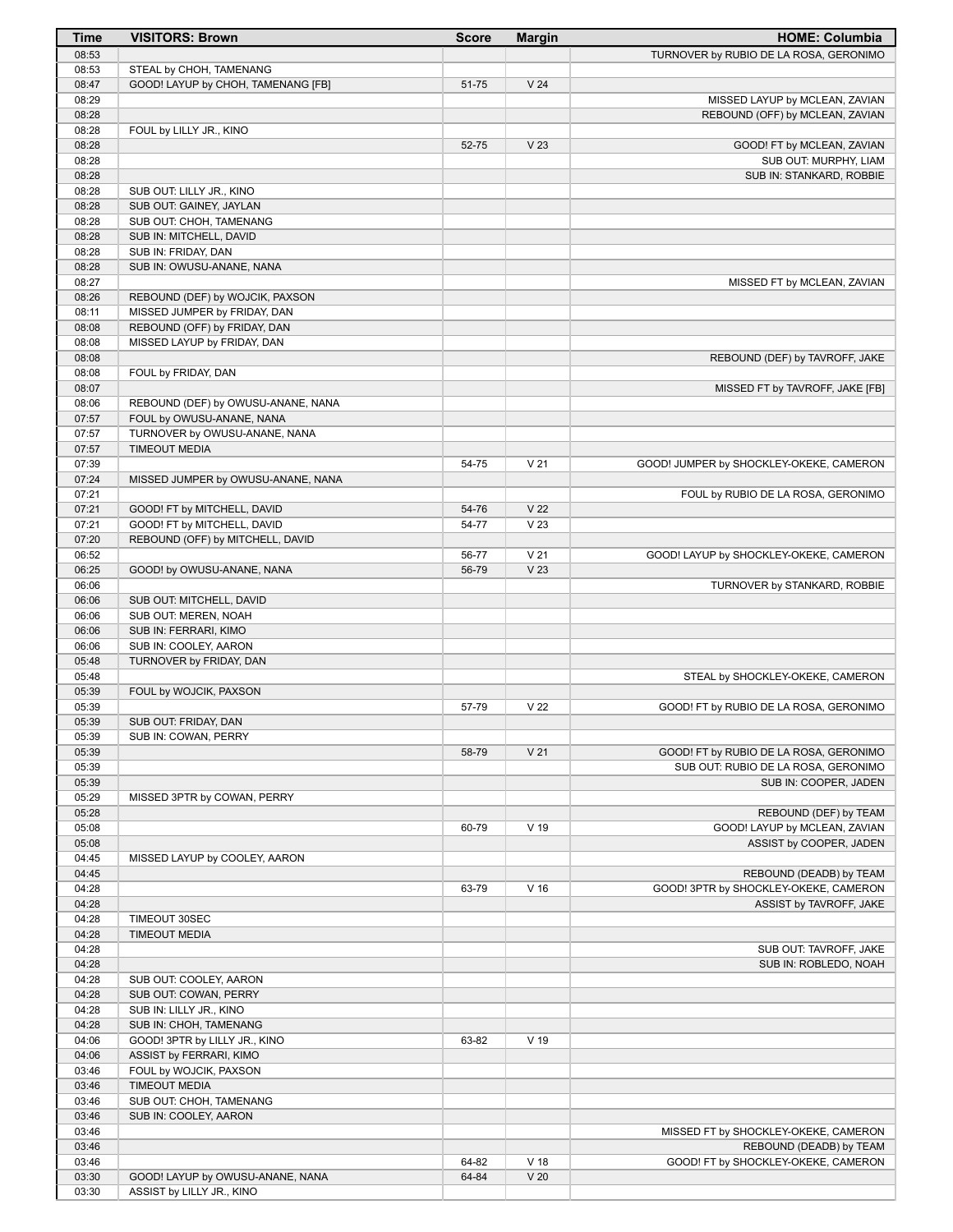| <b>Time</b> | <b>VISITORS: Brown</b>         | <b>Score</b> | <b>Margin</b>   | <b>HOME: Columbia</b>             |
|-------------|--------------------------------|--------------|-----------------|-----------------------------------|
| 03:16       |                                | 66-84        | V 18            | GOOD! JUMPER by MCLEAN, ZAVIAN    |
| 02:47       | GOOD! 3PTR by LILLY JR., KINO  | 66-87        | V <sub>21</sub> |                                   |
| 02:21       |                                | 69-87        | V <sub>18</sub> | GOOD! 3PTR by ROBLEDO, NOAH       |
| 02:21       |                                |              |                 | ASSIST by MCLEAN, ZAVIAN          |
| 02:09       | GOOD! JUMPER by WOJCIK, PAXSON | 69-89        | V <sub>20</sub> |                                   |
| 02:08       | SUB OUT: LILLY JR., KINO       |              |                 |                                   |
| 02:08       | SUB OUT: FERRARI, KIMO         |              |                 |                                   |
| 02:08       | SUB OUT: COOLEY, AARON         |              |                 |                                   |
| 02:08       | SUB OUT: OWUSU-ANANE, NANA     |              |                 |                                   |
| 02:08       | SUB OUT: WOJCIK, PAXSON        |              |                 |                                   |
| 02:08       | SUB IN: NDUR, MALACHI          |              |                 |                                   |
| 02:08       | SUB IN: WATTS, JOSH            |              |                 |                                   |
| 02:08       | SUB IN: BROWN, TYLER           |              |                 |                                   |
| 02:08       | SUB IN: KLOMAN, FELIX          |              |                 |                                   |
| 02:08       | SUB IN: KLORES, SAM            |              |                 |                                   |
| 01:42       | FOUL by NDUR, MALACHI          |              |                 |                                   |
| 01:42       |                                | 70-89        | V <sub>19</sub> | GOOD! FT by STANKARD, ROBBIE      |
| 01:41       |                                |              |                 | MISSED FT by STANKARD, ROBBIE     |
| 01:39       | REBOUND (DEF) by KLOMAN, FELIX |              |                 |                                   |
| 01:30       |                                |              |                 | FOUL by STANKARD, ROBBIE          |
| 01:30       | GOOD! FT by NDUR, MALACHI      | 70-90        | V <sub>20</sub> |                                   |
| 01:28       | MISSED FT by NDUR, MALACHI     |              |                 |                                   |
| 01:27       |                                |              |                 | REBOUND (DEF) by STANKARD, ROBBIE |
| 01:16       |                                |              |                 | MISSED LAYUP by COOPER, JADEN     |
| 01:12       |                                |              |                 | REBOUND (OFF) by STANKARD, ROBBIE |
| 01:10       |                                |              |                 | MISSED LAYUP by STANKARD, ROBBIE  |
| 01:10       | BLOCK by NDUR, MALACHI         |              |                 |                                   |
| 01:05       | REBOUND (DEF) by BROWN, TYLER  |              |                 |                                   |
| 00:59       | MISSED 3PTR by KLORES, SAM     |              |                 |                                   |
| 00:57       |                                |              |                 | REBOUND (DEF) by STANKARD, ROBBIE |
| 00:57       | SUB OUT: BROWN, TYLER          |              |                 |                                   |
| 00:57       | SUB IN: EROLD, LYNDEL          |              |                 |                                   |
| 00:45       |                                | 72-90        | V <sub>18</sub> | GOOD! LAYUP by STANKARD, ROBBIE   |
| 00:45       |                                |              |                 | ASSIST by SHOCKLEY-OKEKE, CAMERON |
| 00:33       | GOOD! 3PTR by WATTS, JOSH      | 72-93        | V <sub>21</sub> |                                   |
| 00:33       | ASSIST by KLORES, SAM          |              |                 |                                   |
| 00:24       |                                |              |                 | MISSED 3PTR by STANKARD, ROBBIE   |
| 00:21       |                                |              |                 | REBOUND (OFF) by COOPER, JADEN    |
| 00:20       | FOUL by EROLD, LYNDEL          |              |                 |                                   |
| 00:20       |                                | 73-93        | V <sub>20</sub> | GOOD! FT by COOPER, JADEN [FB]    |
| 00:20       |                                | 74-93        | V 19            | GOOD! FT by COOPER, JADEN [FB]    |

# **Brown 93, Columbia 74**

| <b>Points (This Period)</b> | <b>BRO</b>     | COL            |
|-----------------------------|----------------|----------------|
| In the Paint                | 18             | 22             |
| Off Turns                   | 13             |                |
| 2nd Chance                  |                |                |
| <b>Fast Break</b>           |                |                |
| Bench                       | 15             | 25             |
| Per Poss                    | 1.079<br>18/38 | 1.194<br>20/36 |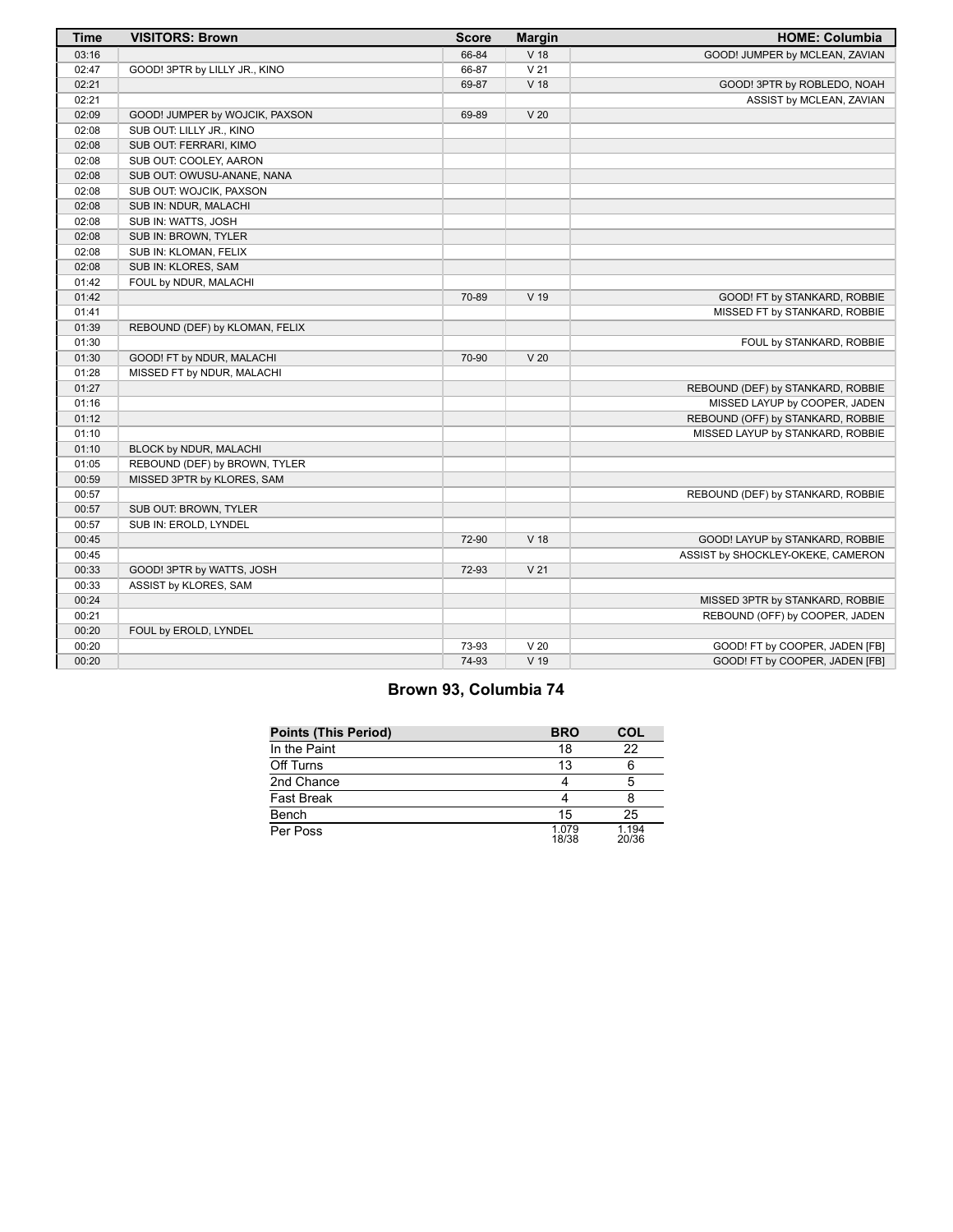#### **Official Scoring/Possession Reference Chart Brown vs Columbia Period 1 January 22, 2022 at Levien Gym**



#### **Period 1**

| <b>Time</b> | <b>VISITORS: Brown</b>                | <b>Score</b> | <b>Margin</b>   | <b>HOME: Columbia</b>                     |
|-------------|---------------------------------------|--------------|-----------------|-------------------------------------------|
| 19:45       |                                       | $2 - 0$      | H <sub>2</sub>  | GOOD! LAYUP by NWEKE, IKE                 |
| 18:54       | GOOD! DUNK by GAINEY, JAYLAN [FB]     | $2 - 2$      | $\mathsf{T}$    |                                           |
| 18:45       |                                       | $4 - 2$      | H <sub>2</sub>  | GOOD! LAYUP by RUBIO DE LA ROSA, GERONIMO |
| 18:02       | GOOD! 3PTR by COWAN, PERRY            | $4 - 5$      | V <sub>1</sub>  |                                           |
| 17:48       |                                       | $6-5$        | H <sub>1</sub>  | GOOD! LAYUP by NWEKE, IKE                 |
| 17:26       |                                       | $8-5$        | H <sub>3</sub>  | GOOD! LAYUP by TURNER III, EDDIE          |
| 17:07       | GOOD! LAYUP by OWUSU-ANANE, NANA      | $8 - 7$      | H <sub>1</sub>  |                                           |
| 16:28       | GOOD! JUMPER by LILLY JR., KINO       | $8-9$        | V <sub>1</sub>  |                                           |
| 16:12       |                                       | $10-9$       | H <sub>1</sub>  | GOOD! JUMPER by NWEKE, IKE                |
| 15:58       | GOOD! FT by OWUSU-ANANE, NANA         | $10 - 10$    | $\mathsf{T}$    |                                           |
| 15:58       | GOOD! FT by OWUSU-ANANE, NANA         | $10 - 11$    | V <sub>1</sub>  |                                           |
| 15:32       |                                       | $13 - 11$    | H <sub>2</sub>  | GOOD! 3PTR by MCLEAN, ZAVIAN              |
| 14:13       | GOOD! LAYUP by OWUSU-ANANE, NANA [FB] | $13 - 13$    | T               |                                           |
| 12:54       |                                       | $14 - 13$    | H <sub>1</sub>  | GOOD! FT by STANKARD, ROBBIE              |
| 12:36       |                                       | $16 - 13$    | $H_3$           | GOOD! LAYUP by TURNER III, EDDIE [FB]     |
| 11:26       | GOOD! 3PTR by COWAN, PERRY            | 16-16        | $\mathsf T$     |                                           |
| 10:45       | GOOD! LAYUP by FRIDAY, DAN            | $16 - 18$    | V <sub>2</sub>  |                                           |
| 10:25       | GOOD! DUNK by CHOH, TAMENANG [FB]     | 16-20        | V <sub>4</sub>  |                                           |
| 09:48       | GOOD! LAYUP by CHOH, TAMENANG         | 16-22        | $V_6$           |                                           |
| 09:31       |                                       | 18-22        | V <sub>4</sub>  | GOOD! JUMPER by NWEKE, IKE                |
| 09:02       | GOOD! 3PTR by WOJCIK, PAXSON          | 18-25        | V <sub>7</sub>  |                                           |
| 08:50       |                                       | 20-25        | V <sub>5</sub>  | GOOD! LAYUP by NWEKE, IKE                 |
| 08:34       | GOOD! LAYUP by CHOH, TAMENANG         | 20-27        | V <sub>7</sub>  |                                           |
| 08:04       | GOOD! FT by CHOH, TAMENANG            | 20-28        | V8              |                                           |
| 08:04       | GOOD! FT by CHOH, TAMENANG            | 20-29        | V <sub>9</sub>  |                                           |
| 07:39       | GOOD! FT by CHOH, TAMENANG            | 20-30        | $V$ 10          |                                           |
| 07:22       |                                       | 21-30        | V <sub>9</sub>  | GOOD! FT by TURNER III, EDDIE [FB]        |
| 07:22       |                                       | 22-30        | V8              | GOOD! FT by TURNER III, EDDIE [FB]        |
| 06:51       |                                       | 24-30        | $V_6$           | GOOD! LAYUP by TAVROFF, JAKE              |
| 05:54       | GOOD! 3PTR by COWAN, PERRY            | 24-33        | V <sub>9</sub>  |                                           |
| 05:42       |                                       | 27-33        | $V_6$           | GOOD! 3PTR by NWEKE, IKE                  |
| 05:26       | GOOD! LAYUP by OWUSU-ANANE, NANA      | 27-35        | V8              |                                           |
| 04:47       | GOOD! by GAINEY, JAYLAN               | 27-37        | $V$ 10          |                                           |
| 04:26       | GOOD! LAYUP by MEREN, NOAH            | 27-39        | V <sub>12</sub> |                                           |
| 03:50       | GOOD! JUMPER by FRIDAY, DAN           | 27-41        | V <sub>14</sub> |                                           |
| 03:21       |                                       | 29-41        | V <sub>12</sub> | GOOD! LAYUP by MURPHY, LIAM               |
| 02:19       | GOOD! JUMPER by CHOH, TAMENANG        | 29-43        | V <sub>14</sub> |                                           |
| 01:45       |                                       | $31 - 43$    | V <sub>12</sub> | GOOD! LAYUP by MCLEAN, ZAVIAN             |
| 01:25       | GOOD! FT by WOJCIK, PAXSON            | $31 - 44$    | V <sub>13</sub> |                                           |
| 00:38       | GOOD! 3PTR by WOJCIK, PAXSON          | 31-47        | V 16            |                                           |
| 00:38       | GOOD! FT by MITCHELL, DAVID           | $31 - 48$    | V 17            |                                           |
|             |                                       |              |                 |                                           |
| 00:38       | GOOD! FT by MITCHELL, DAVID           | 31-49        | V 18            |                                           |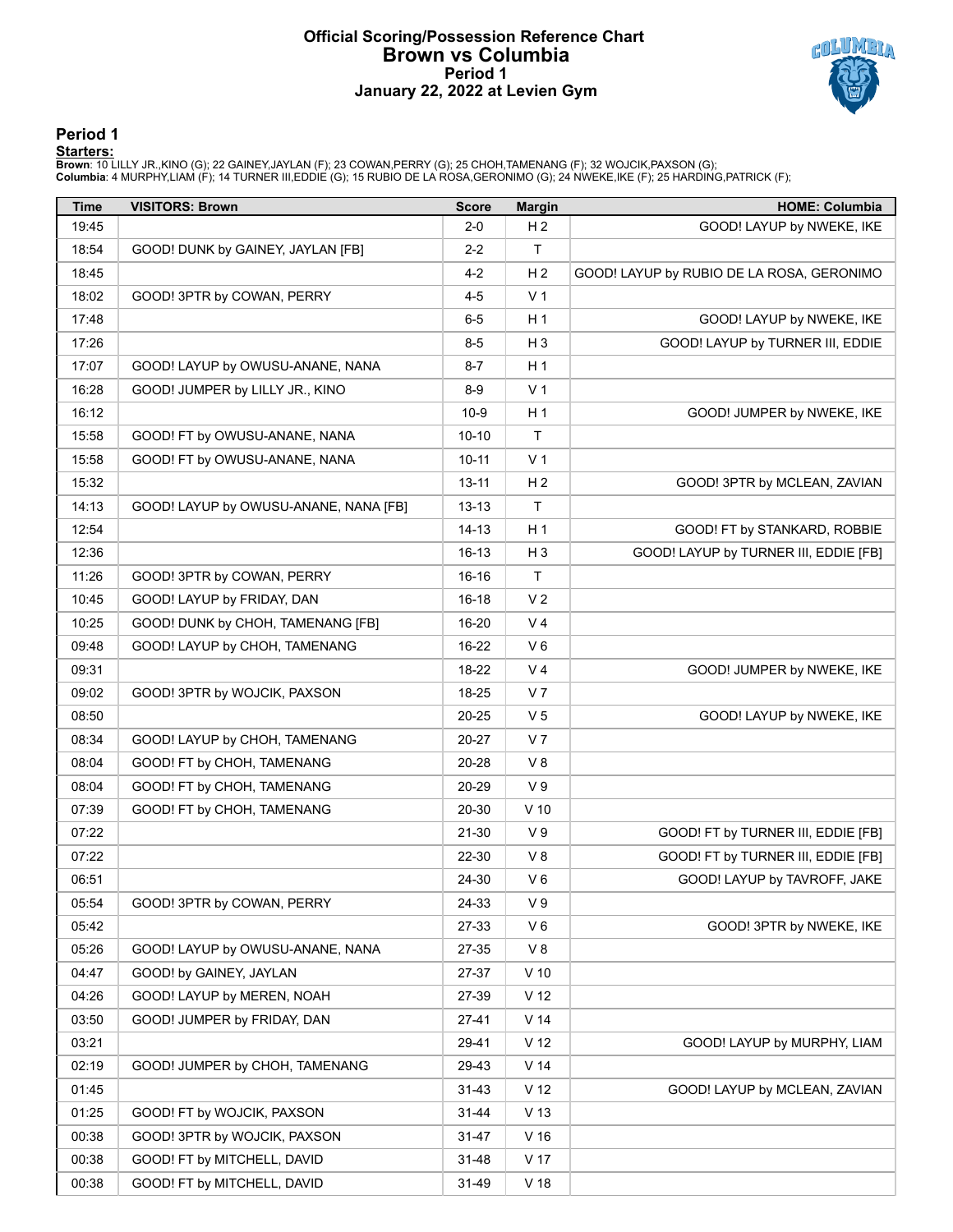| Time  | <b>VISITORS: Brown</b>       | Score           | <b>Margin</b>           | <b>HOME: Columbia</b> |
|-------|------------------------------|-----------------|-------------------------|-----------------------|
| 00:00 | GOOD! 3PTR by WOJCIK, PAXSON | $1 - 52$<br>ດ 4 | $\sqrt{2}$<br>v<br>ـ∠ ' |                       |

**Brown 52, Columbia 31**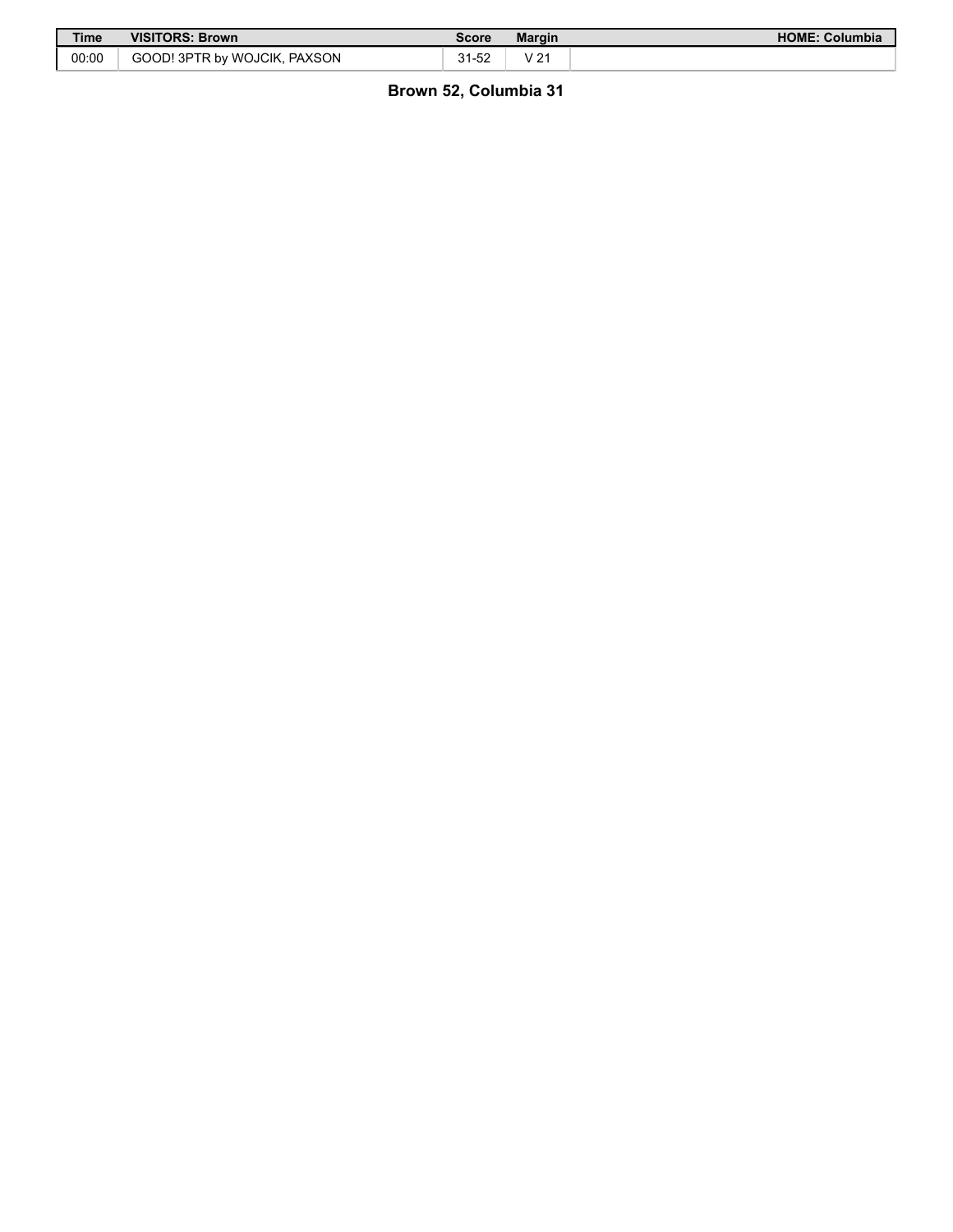#### **Official Scoring/Possession Reference Chart Brown vs Columbia Period 2 January 22, 2022 at Levien Gym**



#### **Period 2**

| <b>Time</b> | <b>VISITORS: Brown</b>             | <b>Score</b> | <b>Margin</b>   | <b>HOME: Columbia</b>                                |
|-------------|------------------------------------|--------------|-----------------|------------------------------------------------------|
| 19:18       | GOOD! JUMPER by GAINEY, JAYLAN     | $31 - 54$    | V <sub>23</sub> |                                                      |
| 19:04       | GOOD! DUNK by COWAN, PERRY [FB]    | 31-56        | V <sub>25</sub> |                                                      |
| 18:43       |                                    | 34-56        | V <sub>22</sub> | GOOD! 3PTR by RUBIO DE LA ROSA, GERONIMO             |
| 18:19       |                                    | 36-56        | V <sub>20</sub> | GOOD! LAYUP by TURNER III, EDDIE [FB]                |
| 17:17       | GOOD! 3PTR by CHOH, TAMENANG       | 36-59        | V <sub>23</sub> |                                                      |
| 16:54       |                                    | 38-59        | V <sub>21</sub> | GOOD! JUMPER by NWEKE, IKE                           |
| 16:41       |                                    | 40-59        | V 19            | GOOD! LAYUP by HARDING, PATRICK [FB]                 |
| 16:22       | GOOD! LAYUP by CHOH, TAMENANG      | 40-61        | V <sub>21</sub> |                                                      |
| 15:59       | GOOD! 3PTR by WOJCIK, PAXSON       | 40-64        | V <sub>24</sub> |                                                      |
| 15:49       |                                    | 41-64        | V <sub>23</sub> | GOOD! FT by NWEKE, IKE                               |
| 14:12       |                                    | 43-64        | V <sub>21</sub> | GOOD! LAYUP by MURPHY, LIAM [FB]                     |
| 13:38       |                                    | 45-64        | V 19            | GOOD! JUMPER by TURNER III, EDDIE                    |
| 13:26       | GOOD! LAYUP by FRIDAY, DAN         | 45-66        | V <sub>21</sub> |                                                      |
| 12:54       |                                    | 47-66        | V 19            | GOOD! JUMPER by RUBIO DE LA ROSA,<br><b>GERONIMO</b> |
| 11:55       | GOOD! LAYUP by CHOH, TAMENANG      | 47-68        | V <sub>21</sub> |                                                      |
| 11:39       |                                    | 48-68        | V <sub>20</sub> | GOOD! FT by MCLEAN, ZAVIAN                           |
| 11:13       | GOOD! 3PTR by FERRARI, KIMO        | 48-71        | V <sub>23</sub> |                                                      |
| 10:35       | GOOD! LAYUP by GAINEY, JAYLAN      | 48-73        | V <sub>25</sub> |                                                      |
| 10:20       |                                    | 51-73        | V <sub>22</sub> | GOOD! 3PTR by SHOCKLEY-OKEKE, CAMERON                |
| 08:47       | GOOD! LAYUP by CHOH, TAMENANG [FB] | 51-75        | V <sub>24</sub> |                                                      |
| 08:28       |                                    | 52-75        | V <sub>23</sub> | GOOD! FT by MCLEAN, ZAVIAN                           |
| 07:39       |                                    | 54-75        | V <sub>21</sub> | GOOD! JUMPER by SHOCKLEY-OKEKE, CAMERON              |
| 07:21       | GOOD! FT by MITCHELL, DAVID        | 54-76        | V <sub>22</sub> |                                                      |
| 07:21       | GOOD! FT by MITCHELL, DAVID        | 54-77        | V <sub>23</sub> |                                                      |
| 06:52       |                                    | 56-77        | V <sub>21</sub> | GOOD! LAYUP by SHOCKLEY-OKEKE, CAMERON               |
| 06:25       | GOOD! by OWUSU-ANANE, NANA         | 56-79        | V <sub>23</sub> |                                                      |
| 05:39       |                                    | 57-79        | V <sub>22</sub> | GOOD! FT by RUBIO DE LA ROSA, GERONIMO               |
| 05:39       |                                    | 58-79        | V <sub>21</sub> | GOOD! FT by RUBIO DE LA ROSA, GERONIMO               |
| 05:08       |                                    | 60-79        | $V$ 19          | GOOD! LAYUP by MCLEAN, ZAVIAN                        |
| 04:28       |                                    | 63-79        | V <sub>16</sub> | GOOD! 3PTR by SHOCKLEY-OKEKE, CAMERON                |
| 04:06       | GOOD! 3PTR by LILLY JR., KINO      | 63-82        | $V$ 19          |                                                      |
| 03:46       |                                    | 64-82        | V <sub>18</sub> | GOOD! FT by SHOCKLEY-OKEKE, CAMERON                  |
| 03:30       | GOOD! LAYUP by OWUSU-ANANE, NANA   | 64-84        | V <sub>20</sub> |                                                      |
| 03:16       |                                    | 66-84        | V <sub>18</sub> | GOOD! JUMPER by MCLEAN, ZAVIAN                       |
| 02:47       | GOOD! 3PTR by LILLY JR., KINO      | 66-87        | V <sub>21</sub> |                                                      |
| 02:21       |                                    | 69-87        | V <sub>18</sub> | GOOD! 3PTR by ROBLEDO, NOAH                          |
| 02:09       | GOOD! JUMPER by WOJCIK, PAXSON     | 69-89        | V <sub>20</sub> |                                                      |
| 01:42       |                                    | 70-89        | $V$ 19          | GOOD! FT by STANKARD, ROBBIE                         |
| 01:30       | GOOD! FT by NDUR, MALACHI          | 70-90        | V <sub>20</sub> |                                                      |
| 00:45       |                                    | 72-90        | V <sub>18</sub> | GOOD! LAYUP by STANKARD, ROBBIE                      |
| 00:33       | GOOD! 3PTR by WATTS, JOSH          | 72-93        | V <sub>21</sub> |                                                      |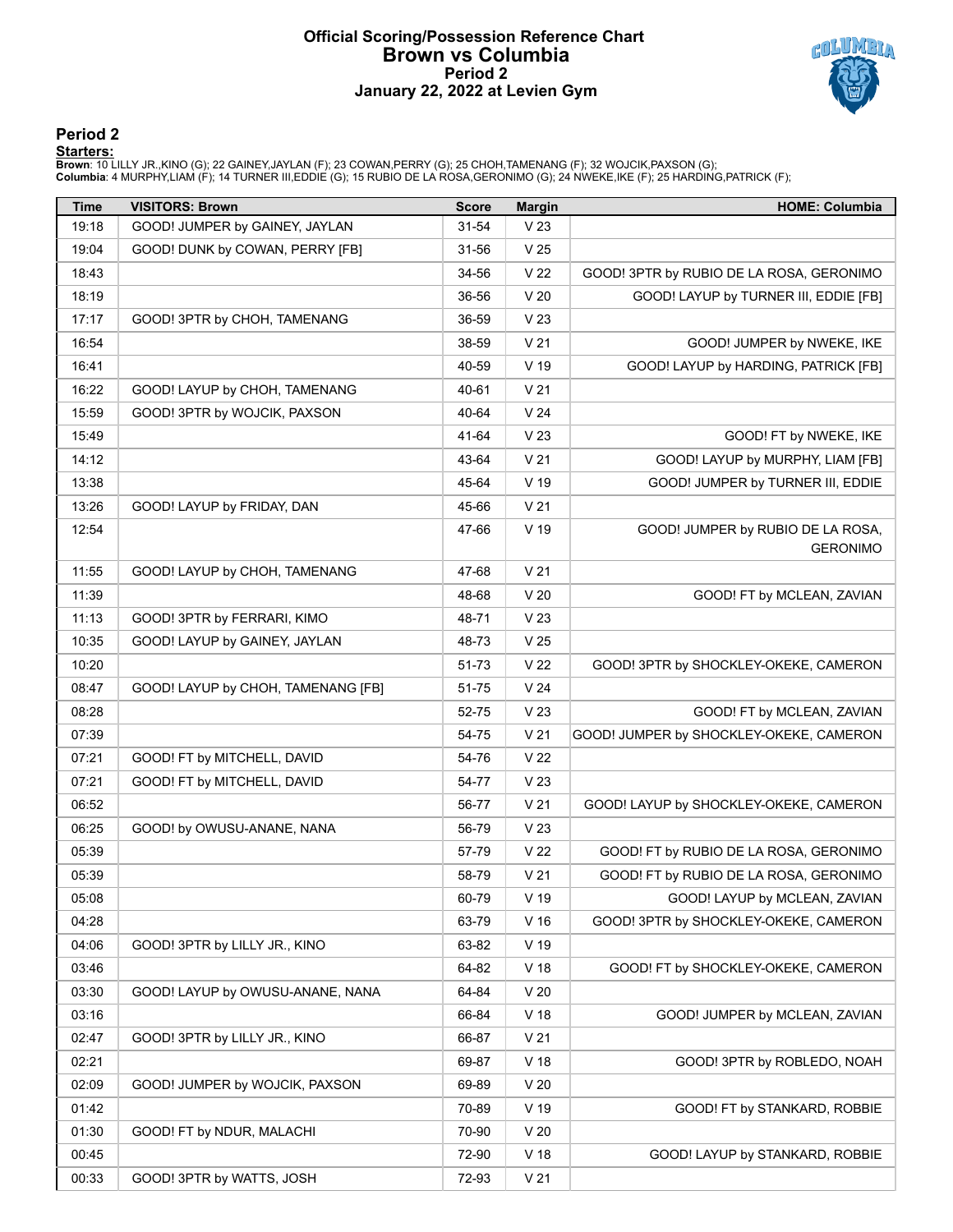| Time  | <b>VISITORS: Brown</b> | Score | <b>Margin</b> | <b>HOME: Columbia</b>          |
|-------|------------------------|-------|---------------|--------------------------------|
| 00:20 |                        | 73-93 | / 20          | GOOD! FT by COOPER, JADEN [FB] |
| 00:20 |                        | 74-93 | √ 19          | GOOD! FT by COOPER, JADEN [FB] |

**Brown 93, Columbia 74**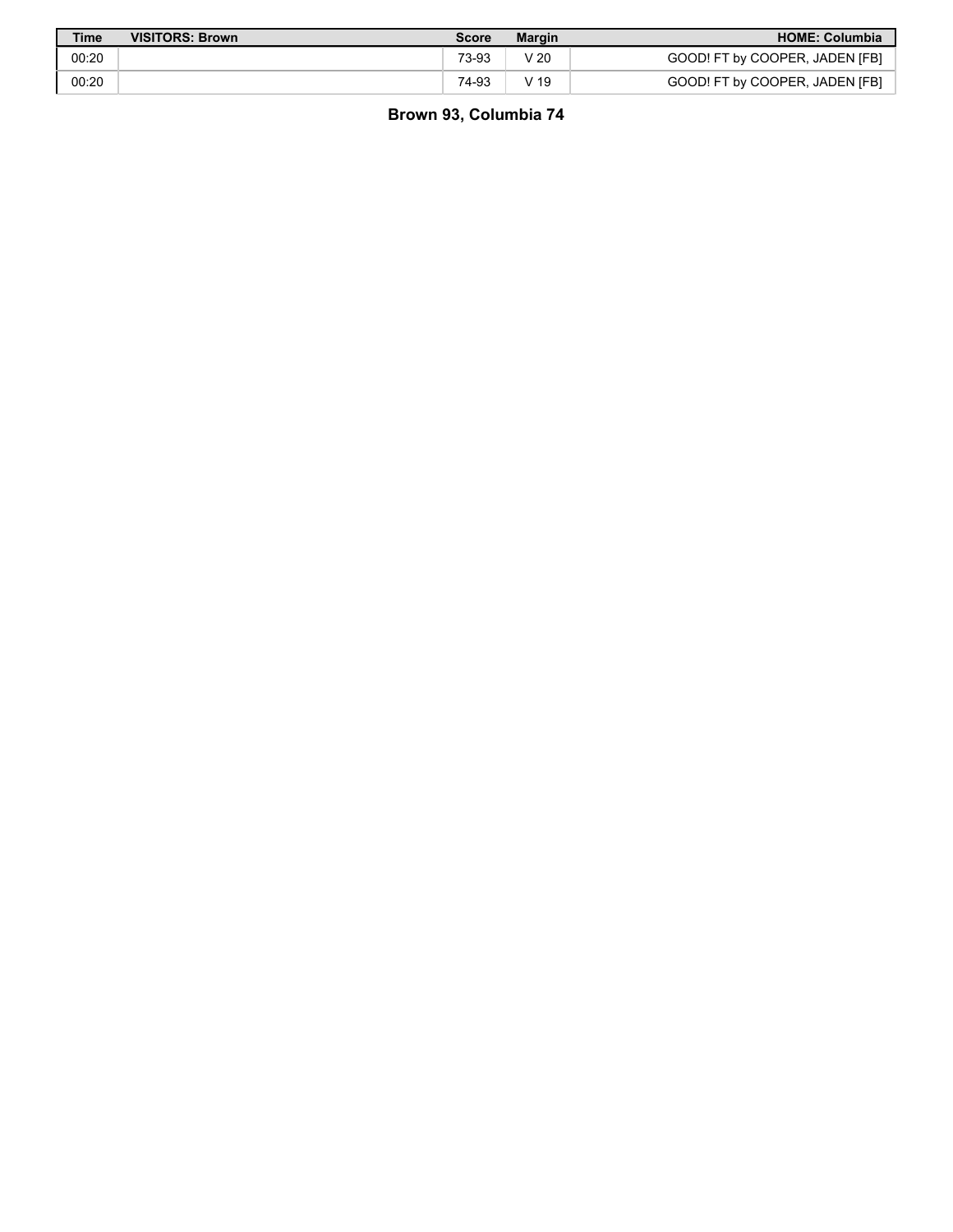

#### **Official Substitutions Log Brown vs Columbia Period 1 January 22, 2022 at Levien Gym**

| <b>VISITORS: Brown</b>                                      | Time           | <b>Score</b> | <b>HOME: Columbia</b>               |
|-------------------------------------------------------------|----------------|--------------|-------------------------------------|
| 10 LILLY JR., KINO                                          |                |              | 4 MURPHY, LIAM                      |
| 22 GAINEY, JAYLAN                                           |                |              | <b>14 TURNER III, EDDIE</b>         |
| 23 COWAN, PERRY                                             |                |              | 15 RUBIO DE LA ROSA, GERONIMO       |
| 25 CHOH, TAMENANG                                           |                |              | 24 NWEKE, IKE                       |
| 32 WOJCIK, PAXSON                                           |                |              | 25 HARDING, PATRICK                 |
| SUB OUT: 22 GAINEY, JAYLAN                                  | 18:23          | $2 - 4$      |                                     |
| SUB IN: 31 OWUSU-ANANE, NANA                                | 18:23<br>15:58 | $9 - 10$     | SUB OUT: MURPHY, LIAM               |
|                                                             | 15:58          |              | SUB OUT: TURNER III, EDDIE          |
|                                                             | 15:58          |              | SUB OUT: HARDING PATRICK            |
|                                                             | 15:58          |              | SUB IN: MCLEAN, ZAVIAN              |
|                                                             | 15:58          |              | SUB IN: SHOCKLEY-OKEKE, CAMERON     |
|                                                             | 15:58          |              | SUB IN: STANKARD, ROBBIE            |
| SUB OUT: 23 COWAN, PERRY                                    | 15:58          |              |                                     |
| SUB OUT: 25 CHOH, TAMENANG                                  | 15:58          |              |                                     |
| SUB IN: 0 MITCHELL, DAVID                                   | 15:58          |              |                                     |
| SUB IN: 20 FERRARI, KIMO                                    | 15:58          |              |                                     |
| SUB OUT: 32 WOJCIK, PAXSON                                  | 15:06          | $11 - 13$    |                                     |
| SUB IN: 1 FRIDAY, DAN                                       | 15:06          |              |                                     |
|                                                             | 12:54          | $13 - 13$    | SUB OUT: RUBIO DE LA ROSA, GERONIMO |
|                                                             | 12:54          |              | SUB OUT: NWEKE, IKE                 |
|                                                             | 12:54          |              | SUB IN: TURNER III.EDDIE            |
|                                                             | 12:54          |              | SUB IN: HARDING, PATRICK            |
| SUB OUT: 0 MITCHELL, DAVID<br>SUB OUT: 31 OWUSU-ANANE, NANA | 12:54<br>12:54 |              |                                     |
| SUB IN: 22 GAINEY, JAYLAN                                   | 12:54          |              |                                     |
| SUB IN: 25 CHOH, TAMENANG                                   | 12:54          |              |                                     |
|                                                             | 12:54          |              | SUB OUT: STANKARD, ROBBIE           |
|                                                             | 12:54          |              | SUB IN: MURPHY, LIAM                |
| SUB OUT: 10 LILLY JR., KINO                                 | 12:14          | 13-16        |                                     |
| SUB IN: 23 COWAN, PERRY                                     | 12:14          |              |                                     |
|                                                             | 12:01          | 13-16        | SUB OUT: HARDING, PATRICK           |
|                                                             | 12:01          |              | SUB IN: NWEKE, IKE                  |
|                                                             | 11:36          | 13-16        | SUB OUT: SHOCKLEY-OKEKE, CAMERON    |
|                                                             | 11:36          |              | SUB IN: RUBIO DE LA ROSA, GERONIMO  |
| SUB OUT: 1 FRIDAY, DAN                                      | 09:55          | $20 - 16$    |                                     |
| SUB OUT: 20 FERRARI, KIMO                                   | 09:55          |              |                                     |
| SUB OUT: 22 GAINEY, JAYLAN                                  | 09:55          |              |                                     |
| SUB IN: 10 LILLY JR., KINO                                  | 09:55          |              |                                     |
| SUB IN: 31 OWUSU-ANANE, NANA<br>SUB IN: 32 WOJCIK, PAXSON   | 09:55<br>09:55 |              |                                     |
|                                                             | 08:42          | 25-20        | SUB OUT: RUBIO DE LA ROSA, GERONIMO |
|                                                             | 08:42          |              | SUB IN: COOPER, JADEN               |
|                                                             | 08:04          | 28-20        | SUB OUT: MCLEAN, ZAVIAN             |
|                                                             | 08:04          |              | SUB IN: TAVROFF, JAKE               |
| SUB OUT: 23 COWAN, PERRY                                    | 08:04          |              |                                     |
| SUB IN: 0 MITCHELL, DAVID                                   | 08:04          |              |                                     |
| SUB OUT: 0 MITCHELL, DAVID                                  | 06:13          | $30 - 24$    |                                     |
| SUB OUT: 25 CHOH, TAMENANG                                  | 06:13          |              |                                     |
| SUB OUT: 32 WOJCIK, PAXSON                                  | 06:13          |              |                                     |
| SUB IN: 5 MEREN, NOAH                                       | 06:13          |              |                                     |
| SUB IN: 20 FERRARI, KIMO                                    | 06:13          |              |                                     |
| SUB IN: 23 COWAN, PERRY                                     | 06:13          |              |                                     |
|                                                             | 05:06          | 35-27        | SUB OUT: TURNER III, EDDIE          |
|                                                             | 05:06          |              | SUB IN: MCLEAN, ZAVIAN              |
| SUB OUT: 31 OWUSU-ANANE, NANA                               | 05:06          |              |                                     |
| SUB IN: 22 GAINEY, JAYLAN                                   | 05:06<br>04:37 | 37-27        | SUB OUT: COOPER, JADEN              |
|                                                             | 04:37          |              | SUB IN: BOLSTER, LUKE               |
| SUB OUT: 10 LILLY JR., KINO                                 | 04:16          | 39-27        |                                     |
| SUB IN: 1 FRIDAY, DAN                                       | 04:16          |              |                                     |
| SUB OUT: 5 MEREN, NOAH                                      | 02:33          | 41-29        |                                     |
| SUB IN: 25 CHOH, TAMENANG                                   | 02:33          |              |                                     |
| SUB OUT: 1 FRIDAY, DAN                                      | 01:39          | 43-31        |                                     |
| SUB OUT: 20 FERRARI, KIMO                                   | 01:39          |              |                                     |
| SUB IN: 10 LILLY JR., KINO                                  | 01:39          |              |                                     |
| SUB IN: 32 WOJCIK, PAXSON                                   | 01:39          |              |                                     |
|                                                             | 01:25          | 43-31        | SUB OUT: TAVROFF, JAKE              |
|                                                             | 01:25          |              | SUB IN: STANKARD, ROBBIE            |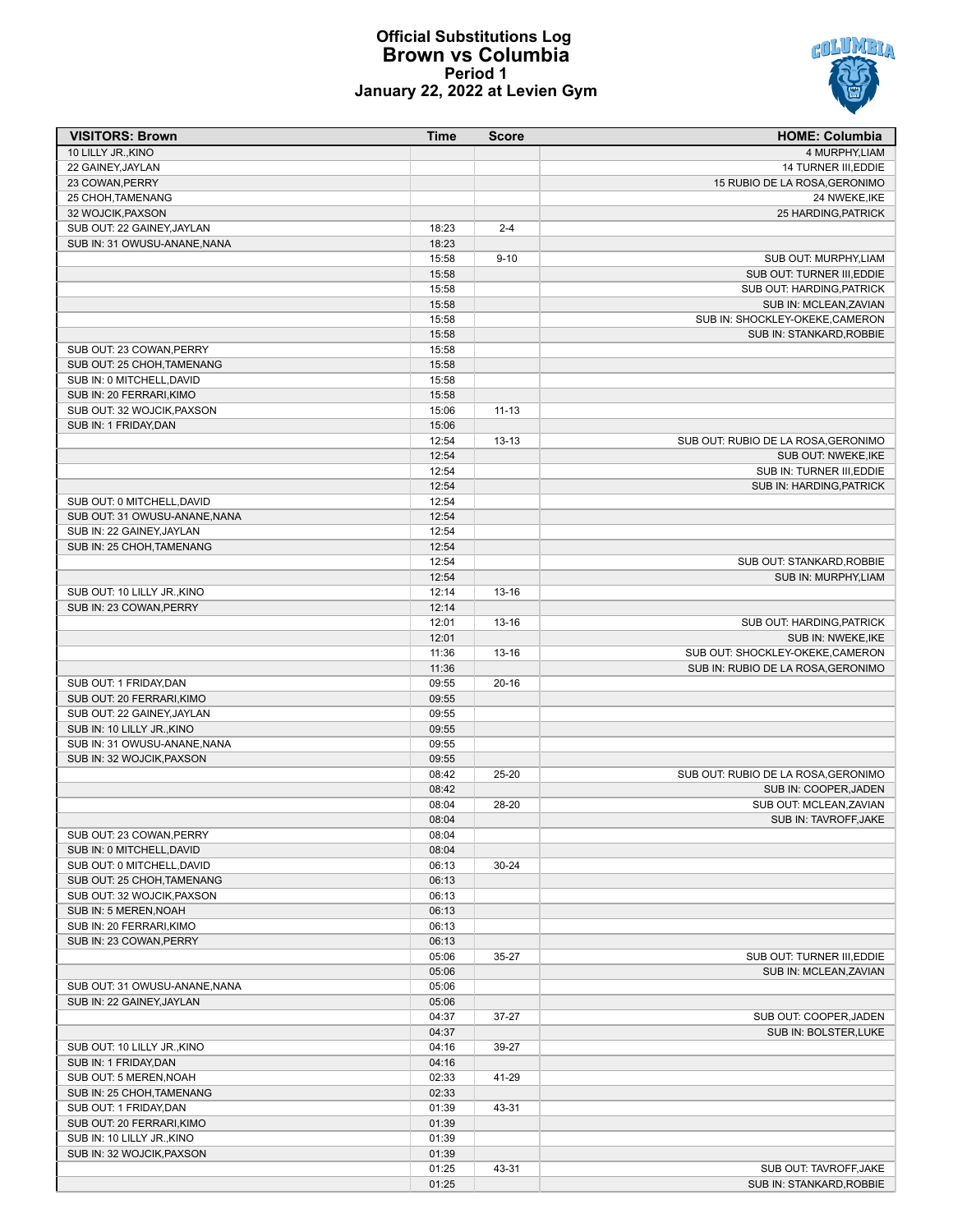| <b>VISITORS: Brown</b>     | Time  | <b>Score</b> | <b>HOME: Columbia</b> |
|----------------------------|-------|--------------|-----------------------|
| SUB OUT: 10 LILLY JR. KINO | 01:25 |              |                       |
| SUB IN: 0 MITCHELL.DAVID   | 01:25 |              |                       |
| SUB OUT: 25 CHOH. TAMENANG | 00:38 | 48-31        |                       |
| SUB IN: 5 MEREN.NOAH       | 00:38 |              |                       |

| Brown 52, Columbia 31 |  |  |  |  |
|-----------------------|--|--|--|--|
|-----------------------|--|--|--|--|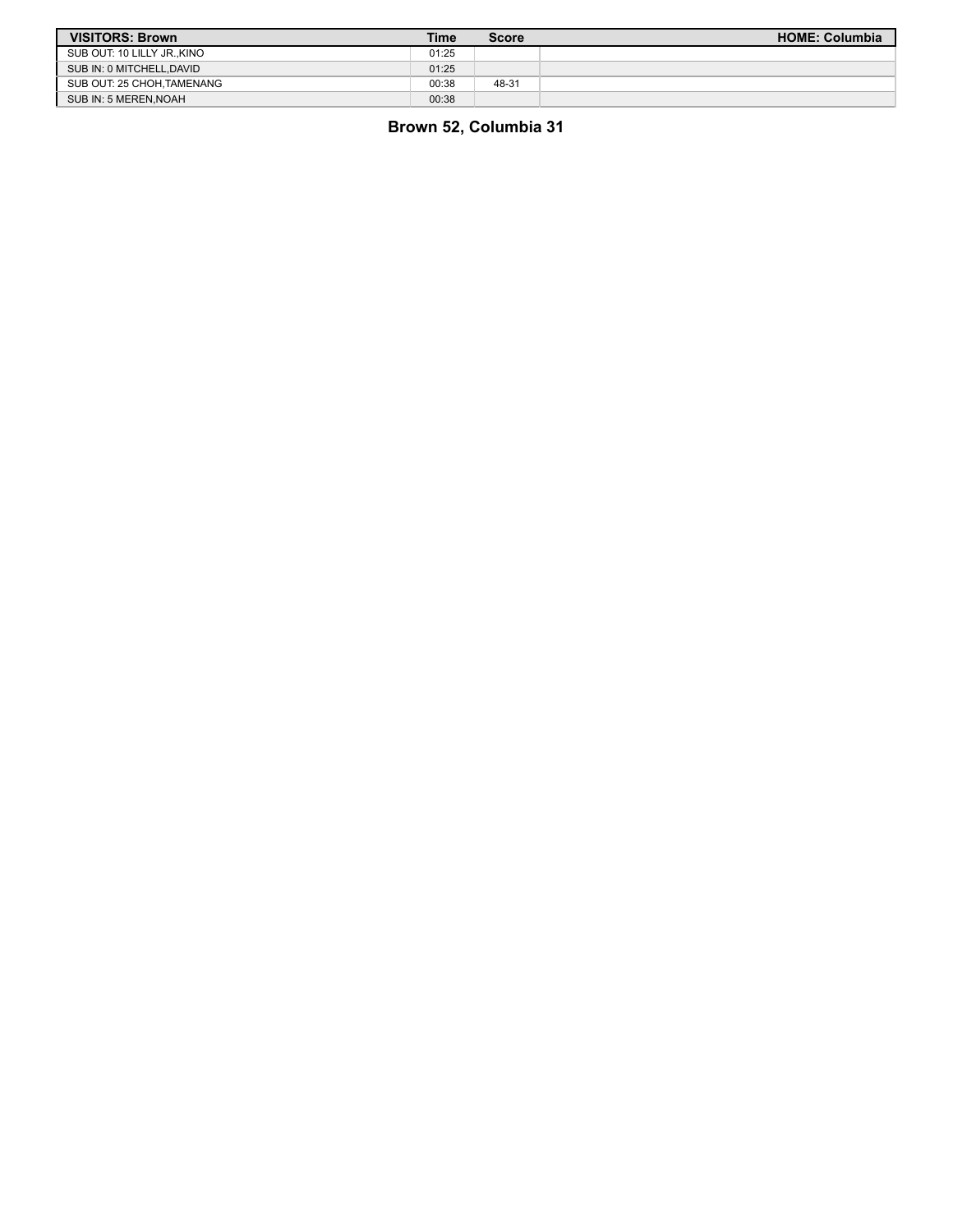

#### **Official Substitutions Log Brown vs Columbia Period 2 January 22, 2022 at Levien Gym**

| <b>VISITORS: Brown</b>        | Time  | <b>Score</b>             | <b>HOME: Columbia</b>               |
|-------------------------------|-------|--------------------------|-------------------------------------|
| 10 LILLY JR., KINO            |       |                          | 4 MURPHY, LIAM                      |
| 22 GAINEY, JAYLAN             |       |                          | 14 TURNER III, EDDIE                |
| 23 COWAN, PERRY               |       |                          | 15 RUBIO DE LA ROSA, GERONIMO       |
| 25 CHOH, TAMENANG             |       |                          | 24 NWEKE, IKE                       |
| 32 WOJCIK, PAXSON             |       |                          | 25 HARDING, PATRICK                 |
|                               | 20:00 | $\overline{\phantom{a}}$ | SUB OUT: BOLSTER, LUKE              |
|                               | 20:00 |                          | SUB OUT: MCLEAN, ZAVIAN             |
|                               | 20:00 |                          | SUB OUT: STANKARD, ROBBIE           |
|                               |       |                          |                                     |
|                               | 20:00 |                          | SUB IN: TURNER III, EDDIE           |
|                               | 20:00 |                          | SUB IN: RUBIO DE LA ROSA, GERONIMO  |
|                               | 20:00 |                          | SUB IN: HARDING, PATRICK            |
| SUB OUT: 0 MITCHELL, DAVID    | 20:00 |                          |                                     |
| SUB OUT: 5 MEREN, NOAH        | 20:00 |                          |                                     |
| SUB IN: 10 LILLY JR., KINO    | 20:00 |                          |                                     |
| SUB IN: 25 CHOH, TAMENANG     | 20:00 |                          |                                     |
| SUB OUT: 22 GAINEY, JAYLAN    | 16:41 | 59-40                    |                                     |
| SUB IN: 31 OWUSU-ANANE, NANA  | 16:41 |                          |                                     |
| SUB OUT: 10 LILLY JR., KINO   | 16:06 | 61-40                    |                                     |
| SUB IN: 20 FERRARI, KIMO      | 16:06 |                          |                                     |
| SUB OUT: 25 CHOH, TAMENANG    | 15:12 | 64-41                    |                                     |
| SUB OUT: 32 WOJCIK, PAXSON    | 15:12 |                          |                                     |
| SUB IN: 0 MITCHELL, DAVID     | 15:12 |                          |                                     |
| SUB IN: 1 FRIDAY, DAN         | 15:12 |                          |                                     |
|                               | 12:40 | 66-47                    | SUB OUT: HARDING, PATRICK           |
|                               |       |                          |                                     |
|                               | 12:40 |                          | SUB IN: SHOCKLEY-OKEKE, CAMERON     |
| SUB OUT: 0 MITCHELL, DAVID    | 12:40 |                          |                                     |
| SUB OUT: 20 FERRARI, KIMO     | 12:40 |                          |                                     |
| SUB OUT: 31 OWUSU-ANANE.NANA  | 12:40 |                          |                                     |
| SUB IN: 10 LILLY JR., KINO    | 12:40 |                          |                                     |
| SUB IN: 22 GAINEY, JAYLAN     | 12:40 |                          |                                     |
| SUB IN: 25 CHOH, TAMENANG     | 12:40 |                          |                                     |
|                               | 12:17 | 66-47                    | SUB OUT: TURNER III, EDDIE          |
|                               | 12:17 |                          | SUB IN: MCLEAN, ZAVIAN              |
| SUB OUT: 23 COWAN, PERRY      | 12:17 |                          |                                     |
| SUB IN: 20 FERRARI, KIMO      | 12:17 |                          |                                     |
| SUB OUT: 1 FRIDAY, DAN        | 11:39 | 68-47                    |                                     |
| SUB IN: 5 MEREN, NOAH         | 11:39 |                          |                                     |
|                               | 09:07 | 73-51                    | SUB OUT: NWEKE, IKE                 |
|                               | 09:07 |                          | SUB IN: TAVROFF, JAKE               |
| SUB OUT: 20 FERRARI, KIMO     | 09:07 |                          |                                     |
| SUB IN: 32 WOJCIK, PAXSON     | 09:07 |                          |                                     |
|                               | 08:28 | 75-52                    | SUB OUT: MURPHY, LIAM               |
|                               | 08:28 |                          | <b>SUB IN: STANKARD.ROBBIE</b>      |
| SUB OUT: 10 LILLY JR., KINO   | 08:28 |                          |                                     |
| SUB OUT: 22 GAINEY, JAYLAN    | 08:28 |                          |                                     |
| SUB OUT: 25 CHOH, TAMENANG    | 08:28 |                          |                                     |
|                               |       |                          |                                     |
| SUB IN: 0 MITCHELL, DAVID     | 08:28 |                          |                                     |
| SUB IN: 1 FRIDAY, DAN         | 08:28 |                          |                                     |
| SUB IN: 31 OWUSU-ANANE, NANA  | 08:28 |                          |                                     |
| SUB OUT: 0 MITCHELL, DAVID    | 06:06 | 79-56                    |                                     |
| SUB OUT: 5 MEREN, NOAH        | 06:06 |                          |                                     |
| SUB IN: 20 FERRARI, KIMO      | 06:06 |                          |                                     |
| SUB IN: 21 COOLEY, AARON      | 06:06 |                          |                                     |
| SUB OUT: 1 FRIDAY, DAN        | 05:39 | 79-57                    |                                     |
| SUB IN: 23 COWAN, PERRY       | 05:39 |                          |                                     |
|                               | 05:39 |                          | SUB OUT: RUBIO DE LA ROSA, GERONIMO |
|                               | 05:39 |                          | SUB IN: COOPER, JADEN               |
|                               | 04:28 | 79-63                    | SUB OUT: TAVROFF, JAKE              |
|                               | 04:28 |                          | SUB IN: ROBLEDO, NOAH               |
| SUB OUT: 21 COOLEY, AARON     | 04:28 |                          |                                     |
| SUB OUT: 23 COWAN, PERRY      | 04:28 |                          |                                     |
| SUB IN: 10 LILLY JR., KINO    | 04:28 |                          |                                     |
| SUB IN: 25 CHOH, TAMENANG     | 04:28 |                          |                                     |
| SUB OUT: 25 CHOH, TAMENANG    | 03:46 | 82-63                    |                                     |
| SUB IN: 21 COOLEY, AARON      | 03:46 |                          |                                     |
| SUB OUT: 10 LILLY JR., KINO   | 02:08 | 89-69                    |                                     |
| SUB OUT: 20 FERRARI, KIMO     | 02:08 |                          |                                     |
| SUB OUT: 21 COOLEY, AARON     | 02:08 |                          |                                     |
| SUB OUT: 31 OWUSU-ANANE, NANA | 02:08 |                          |                                     |
|                               |       |                          |                                     |